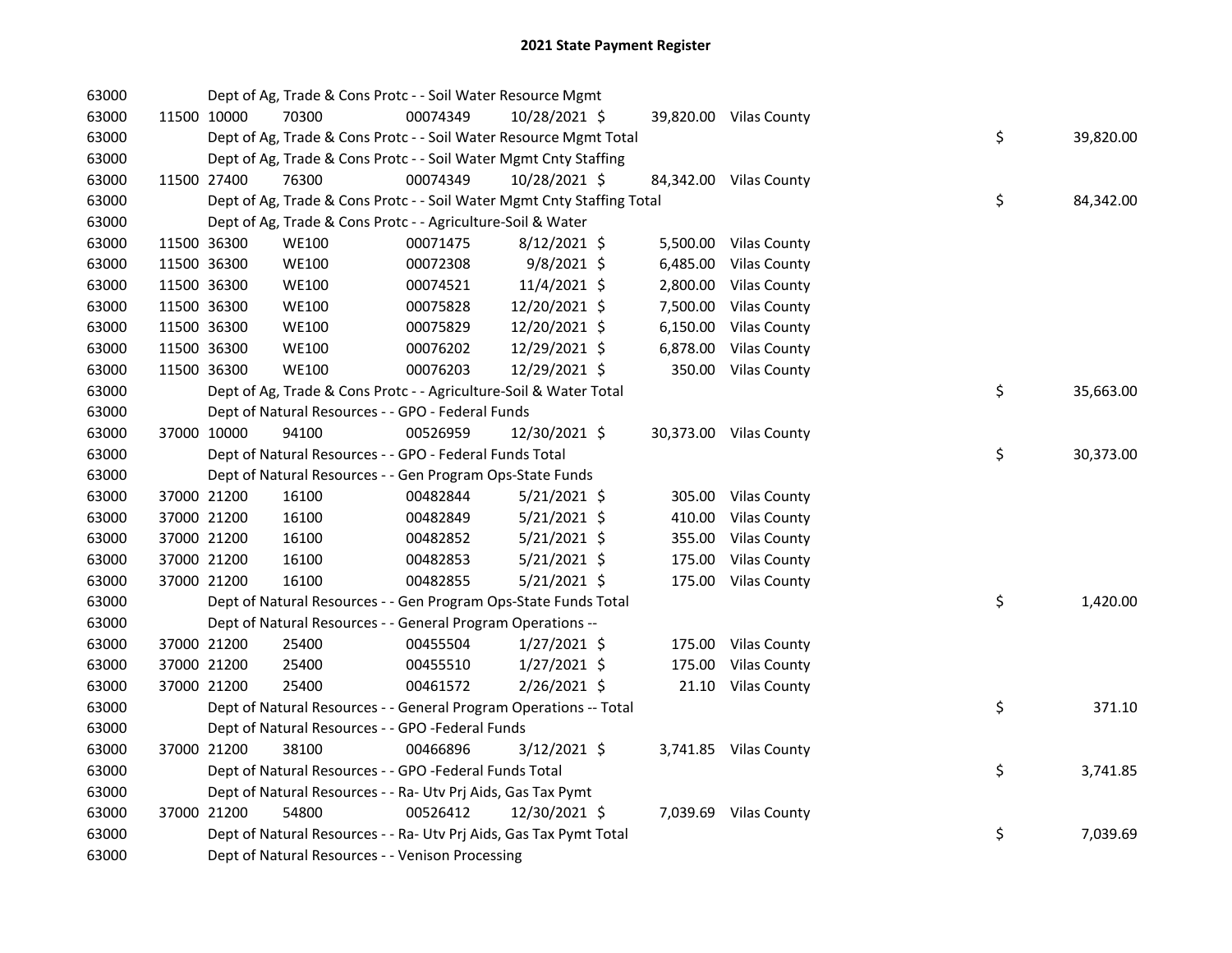| 63000 | 37000 21200 | 54900                                                              | 00465847 | 3/4/2021 \$    |  | 479.00 Vilas County     |    |            |
|-------|-------------|--------------------------------------------------------------------|----------|----------------|--|-------------------------|----|------------|
| 63000 |             | Dept of Natural Resources - - Venison Processing Total             |          |                |  |                         | \$ | 479.00     |
| 63000 |             | Dept of Natural Resources - - Enf A - Boating Enforcement          |          |                |  |                         |    |            |
| 63000 | 37000 21200 | 55000                                                              | 00466896 | $3/12/2021$ \$ |  | 7,708.41 Vilas County   |    |            |
| 63000 |             | Dept of Natural Resources - - Enf A - Boating Enforcement Total    |          |                |  |                         | \$ | 7,708.41   |
| 63000 |             | Dept of Natural Resources - - Enf A - Atv & Utv Enforcement        |          |                |  |                         |    |            |
| 63000 | 37000 21200 | 55100                                                              | 00509172 | $9/16/2021$ \$ |  | 14,124.00 Vilas County  |    |            |
| 63000 |             | Dept of Natural Resources - - Enf A - Atv & Utv Enforcement Total  |          |                |  |                         | \$ | 14,124.00  |
| 63000 |             | Dept of Natural Resources - - Enf A - Snow Enforcement             |          |                |  |                         |    |            |
| 63000 | 37000 21200 | 55200                                                              | 00509637 | $9/20/2021$ \$ |  | 13,899.03 Vilas County  |    |            |
| 63000 |             | Dept of Natural Resources - - Enf A - Snow Enforcement Total       |          |                |  |                         | \$ | 13,899.03  |
| 63000 |             | Dept of Natural Resources - - Wildlife Damage Claims & Abat        |          |                |  |                         |    |            |
| 63000 | 37000 21200 | 55300                                                              | 00465847 | $3/4/2021$ \$  |  | 14,687.54 Vilas County  |    |            |
| 63000 |             | Dept of Natural Resources - - Wildlife Damage Claims & Abat Total  |          |                |  |                         | \$ | 14,687.54  |
| 63000 |             | Dept of Natural Resources - - Ra- Fish, WI & Forestry              |          |                |  |                         |    |            |
| 63000 | 37000 21200 | 56400                                                              | 00469788 | 3/25/2021 \$   |  | 1,922.10 Vilas County   |    |            |
| 63000 |             | Dept of Natural Resources - - Ra- Fish, WI & Forestry Total        |          |                |  |                         | \$ | 1,922.10   |
| 63000 |             | Dept of Natural Resources - - Ra- Suppl Snow Trail Aids            |          |                |  |                         |    |            |
| 63000 | 37000 21200 | 56900                                                              | 00464465 | $3/1/2021$ \$  |  | 145,800.00 Vilas County |    |            |
| 63000 | 37000 21200 | 56900                                                              | 00507674 | 9/9/2021 \$    |  | 3,746.25 Vilas County   |    |            |
| 63000 |             | Dept of Natural Resources - - Ra- Suppl Snow Trail Aids Total      |          |                |  |                         | \$ | 149,546.25 |
| 63000 |             | Dept of Natural Resources - - Resaids - Cnty Forst & Admin         |          |                |  |                         |    |            |
| 63000 | 37000 21200 | 57200                                                              | 00462968 | $2/18/2021$ \$ |  | 49,426.46 Vilas County  |    |            |
| 63000 |             | Dept of Natural Resources - - Resaids - Cnty Forst & Admin Total   |          |                |  |                         | \$ | 49,426.46  |
| 63000 |             | Dept of Natural Resources - - Ra- Cnty Snow Trail & Area Aid       |          |                |  |                         |    |            |
| 63000 | 37000 21200 | 57400                                                              | 00507674 | $9/9/2021$ \$  |  | 1,740.00 Vilas County   |    |            |
| 63000 | 37000 21200 | 57400                                                              | 00507711 | $9/10/2021$ \$ |  | 75,510.00 Vilas County  |    |            |
| 63000 |             | Dept of Natural Resources - - Ra- Cnty Snow Trail & Area Aid Total |          |                |  |                         | \$ | 77,250.00  |
| 63000 |             | Dept of Natural Resources - - Ra- Snowmobile Trail Areas           |          |                |  |                         |    |            |
| 63000 | 37000 21200 | 57500                                                              | 00505970 | $9/1/2021$ \$  |  | 74,205.00 Vilas County  |    |            |
| 63000 | 37000 21200 | 57500                                                              | 00510035 | $9/27/2021$ \$ |  | 136,104.30 Vilas County |    |            |
| 63000 |             | Dept of Natural Resources - - Ra- Snowmobile Trail Areas Total     |          |                |  |                         | \$ | 210,309.30 |
| 63000 |             | Dept of Natural Resources - - Ra- Atv Prj Aids, Gas Tax Pymt       |          |                |  |                         |    |            |
| 63000 | 37000 21200 | 57600                                                              | 00465995 | $3/5/2021$ \$  |  | 11,900.00 Vilas County  |    |            |
| 63000 | 37000 21200 | 57600                                                              | 00465996 | 3/8/2021 \$    |  | 2,061.13 Vilas County   |    |            |
| 63000 | 37000 21200 | 57600                                                              | 00505989 | $9/1/2021$ \$  |  | 13,600.00 Vilas County  |    |            |
| 63000 | 37000 21200 | 57600                                                              | 00508993 | $9/15/2021$ \$ |  | 1,584.33 Vilas County   |    |            |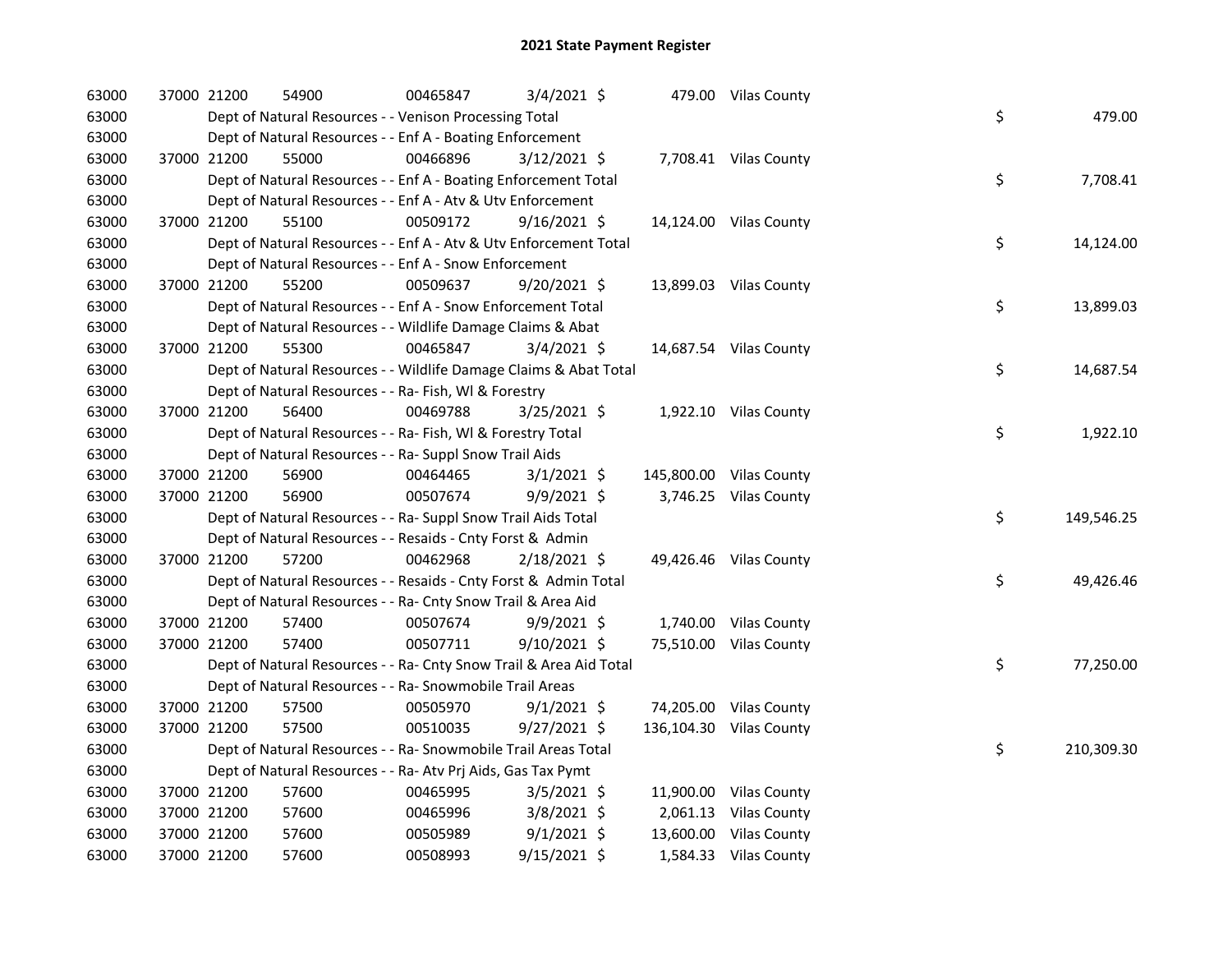| 63000 | 37000 21200 | 57600                                                              | 00509003 | 9/15/2021 \$   |       | 120.00 Vilas County     |    |            |
|-------|-------------|--------------------------------------------------------------------|----------|----------------|-------|-------------------------|----|------------|
| 63000 | 37000 21200 | 57600                                                              | 00515362 | 10/21/2021 \$  |       | 13,600.00 Vilas County  |    |            |
| 63000 | 37000 21200 | 57600                                                              | 00515379 | 10/21/2021 \$  |       | 120.00 Vilas County     |    |            |
| 63000 |             | Dept of Natural Resources - - Ra- Atv Prj Aids, Gas Tax Pymt Total |          |                |       |                         | \$ | 42,985.46  |
| 63000 |             | Dept of Natural Resources - - Ra- Atv Project Aids                 |          |                |       |                         |    |            |
| 63000 | 37000 21200 | 57700                                                              | 00515365 | 10/21/2021 \$  |       | 1,581.15 Vilas County   |    |            |
| 63000 |             | Dept of Natural Resources - - Ra- Atv Project Aids Total           |          |                |       |                         | \$ | 1,581.15   |
| 63000 |             | Dept of Natural Resources - - Resaids - Pymt In Lieu Tax Fed       |          |                |       |                         |    |            |
| 63000 | 37000 21200 | 58400                                                              | 00510773 | $9/28/2021$ \$ |       | 149.10 Vilas County     |    |            |
| 63000 |             | Dept of Natural Resources - - Resaids - Pymt In Lieu Tax Fed Total |          |                |       |                         | \$ | 149.10     |
| 63000 |             | Dept of Natural Resources - - Ea - Lake Protection                 |          |                |       |                         |    |            |
| 63000 | 37000 21200 | 66300                                                              | 00471890 | $4/6/2021$ \$  |       | 37,500.00 Vilas County  |    |            |
| 63000 | 37000 21200 | 66300                                                              | 00471929 | $4/6/2021$ \$  |       | 437.53 Vilas County     |    |            |
| 63000 | 37000 21200 | 66300                                                              | 00479423 | 5/7/2021 \$    |       | 7,675.88 Vilas County   |    |            |
| 63000 | 37000 21200 | 66300                                                              | 00490289 | $6/17/2021$ \$ |       | 50,000.00 Vilas County  |    |            |
| 63000 |             | Dept of Natural Resources - - Ea - Lake Protection Total           |          |                |       |                         | \$ | 95,613.41  |
| 63000 |             | Dept of Natural Resources - - Ea - Invasive Aqu & Lake Mon         |          |                |       |                         |    |            |
| 63000 | 37000 21200 | 67800                                                              | 00469745 | $3/25/2021$ \$ |       | 16,902.52 Vilas County  |    |            |
| 63000 |             | Dept of Natural Resources - - Ea - Invasive Aqu & Lake Mon Total   |          |                |       |                         | \$ | 16,902.52  |
| 63000 |             | Dept of Natural Resources - - Equipment Pool Operations            |          |                |       |                         |    |            |
| 63000 | 37000 21200 | 89300                                                              | 00454135 | 1/4/2021 \$    |       | 173.42 Vilas County     |    |            |
| 63000 | 37000 21200 | 89300                                                              | 00461276 | 2/10/2021 \$   | 71.28 | <b>Vilas County</b>     |    |            |
| 63000 | 37000 21200 | 89300                                                              | 00466630 | 3/10/2021 \$   |       | 60.93 Vilas County      |    |            |
| 63000 | 37000 21200 | 89300                                                              | 00473734 | $5/6/2021$ \$  |       | 123.41 Vilas County     |    |            |
| 63000 | 37000 21200 | 89300                                                              | 00490850 | $7/2/2021$ \$  |       | 398.02 Vilas County     |    |            |
| 63000 | 37000 21200 | 89300                                                              | 00490883 | $6/23/2021$ \$ |       | 389.01 Vilas County     |    |            |
| 63000 | 37000 21200 | 89300                                                              | 00499021 | 7/22/2021 \$   |       | 87.23 Vilas County      |    |            |
| 63000 | 37000 21200 | 89300                                                              | 00509779 | $9/24/2021$ \$ |       | 446.11 Vilas County     |    |            |
| 63000 | 37000 21200 | 89300                                                              | 00515848 | $11/1/2021$ \$ |       | 463.69 Vilas County     |    |            |
| 63000 | 37000 21200 | 89300                                                              | 00522086 | $12/1/2021$ \$ |       | 412.80 Vilas County     |    |            |
| 63000 |             | Dept of Natural Resources - - Equipment Pool Operations Total      |          |                |       |                         | \$ | 2,625.90   |
| 63000 |             | Dept of Natural Resources - - Fin Asst For Responsible Units       |          |                |       |                         |    |            |
| 63000 | 37000 27400 | 67000                                                              | 00483754 | $5/21/2021$ \$ |       | 110,562.21 Vilas County |    |            |
| 63000 |             | Dept of Natural Resources - - Fin Asst For Responsible Units Total |          |                |       |                         | \$ | 110,562.21 |
| 63000 |             | Dept of Natural Resources - - Recycling Consolidation Grants       |          |                |       |                         |    |            |
| 63000 | 37000 27400 | 67300                                                              | 00483754 | $5/21/2021$ \$ |       | 5,597.65 Vilas County   |    |            |
| 63000 |             | Dept of Natural Resources - - Recycling Consolidation Grants Total |          |                |       |                         | \$ | 5,597.65   |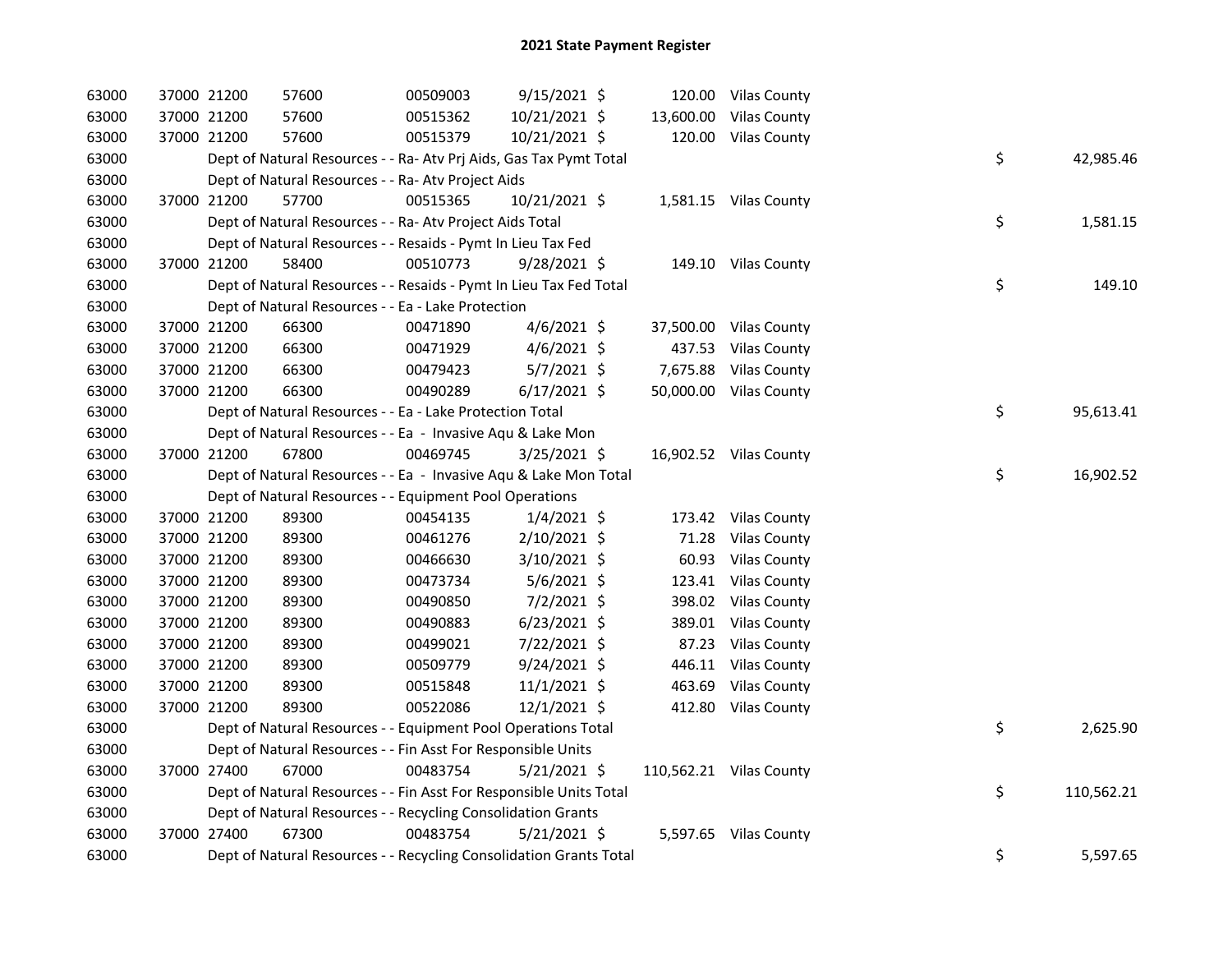| 63000 |             | Dept of Natural Resources - - Land Acquisition                    |          |                |        |                         |    |            |
|-------|-------------|-------------------------------------------------------------------|----------|----------------|--------|-------------------------|----|------------|
| 63000 | 37000 36300 | TA100                                                             | 00499452 | 7/30/2021 \$   |        | 2.00 Vilas County       |    |            |
| 63000 |             | Dept of Natural Resources - - Land Acquisition Total              |          |                |        |                         | \$ | 2.00       |
| 63000 |             | Dept of Natural Resources - - Property Dev Projects (20-21)       |          |                |        |                         |    |            |
| 63000 | 37000 36300 | TA310                                                             | 00455528 | $1/11/2021$ \$ |        | 139,610.70 Vilas County |    |            |
| 63000 |             | Dept of Natural Resources - - Property Dev Projects (20-21) Total |          |                |        |                         | \$ | 139,610.70 |
| 63000 |             | Dept of Natural Resources - - GPO - Sd Water Loan Prog, Fed       |          |                |        |                         |    |            |
| 63000 | 37000 57300 | 48200                                                             | 00455706 | $1/13/2021$ \$ |        | 16,925.00 Vilas County  |    |            |
| 63000 | 37000 57300 | 48200                                                             | 00468721 | 3/31/2021 \$   |        | 15,262.25 Vilas County  |    |            |
| 63000 | 37000 57300 | 48200                                                             | 00491969 | 7/16/2021 \$   |        | 15,262.25 Vilas County  |    |            |
| 63000 | 37000 57300 | 48200                                                             | 00515608 | 11/12/2021 \$  |        | 15,262.25 Vilas County  |    |            |
| 63000 |             | Dept of Natural Resources - - GPO - Sd Water Loan Prog, Fed Total |          |                |        |                         | \$ | 62,711.75  |
| 63000 |             | WI Dept of Transportation - - Eldly&Disa Co/Aid Sf                |          |                |        |                         |    |            |
| 63000 | 39500 21100 | 16800                                                             | 00661775 | 3/8/2021 \$    |        | 96,469.00 Vilas County  |    |            |
| 63000 |             | WI Dept of Transportation - - Eldly&Disa Co/Aid Sf Total          |          |                |        |                         | \$ | 96,469.00  |
| 63000 |             | WI Dept of Transportation - - County Forest Aids                  |          |                |        |                         |    |            |
| 63000 | 39500 21100 | 17000                                                             | 00658089 | $3/9/2021$ \$  |        | 16,953.75 Vilas County  |    |            |
| 63000 |             | WI Dept of Transportation - - County Forest Aids Total            |          |                |        |                         | \$ | 16,953.75  |
| 63000 |             | WI Dept of Transportation - - Trans Aids To Co.-Sf                |          |                |        |                         |    |            |
| 63000 | 39500 21100 | 19000                                                             | 00631662 | $1/4/2021$ \$  |        | 219,153.76 Vilas County |    |            |
| 63000 | 39500 21100 | 19000                                                             | 00710757 | $7/6/2021$ \$  |        | 438,307.52 Vilas County |    |            |
| 63000 | 39500 21100 | 19000                                                             | 00751316 | 10/4/2021 \$   |        | 219,153.76 Vilas County |    |            |
| 63000 |             | WI Dept of Transportation - - Trans Aids To Co.-Sf Total          |          |                |        |                         | \$ | 876,615.04 |
| 63000 |             | WI Dept of Transportation - - Loc Trns Facl Implfd                |          |                |        |                         |    |            |
| 63000 | 39500 21100 | 27600                                                             | 00691211 | 5/10/2021 \$   |        | 969.32 Vilas County     |    |            |
| 63000 |             | WI Dept of Transportation - - Loc Trns Facl Implfd Total          |          |                |        |                         | \$ | 969.32     |
| 63000 |             | WI Dept of Transportation - - Loc Rd Imp Prg St Fd                |          |                |        |                         |    |            |
| 63000 | 39500 21100 | 27800                                                             | 00777381 | 12/1/2021 \$   |        | 4,694.13 Vilas County   |    |            |
| 63000 |             | WI Dept of Transportation - - Loc Rd Imp Prg St Fd Total          |          |                |        |                         | \$ | 4,694.13   |
| 63000 |             | WI Dept of Transportation - - St Hwy Rehab, Sf                    |          |                |        |                         |    |            |
| 63000 | 39500 21100 | 36300                                                             | 00665376 | $3/16/2021$ \$ |        | 25.00 Vilas County      |    |            |
| 63000 | 39500 21100 | 36300                                                             | 00681028 | $4/20/2021$ \$ | 150.00 | <b>Vilas County</b>     |    |            |
| 63000 | 39500 21100 | 36300                                                             | 00708939 | $6/18/2021$ \$ | 30.00  | <b>Vilas County</b>     |    |            |
| 63000 | 39500 21100 | 36300                                                             | 00724980 | 7/23/2021 \$   | 9.00   | <b>Vilas County</b>     |    |            |
| 63000 |             | WI Dept of Transportation - - St Hwy Rehab, Sf Total              |          |                |        |                         | \$ | 214.00     |
| 63000 |             | WI Dept of Transportation - - Hwy Mgmt & Opers Sf                 |          |                |        |                         |    |            |
| 63000 | 39500 21100 | 36500                                                             | 00637804 | $1/11/2021$ \$ |        | 594.00 Vilas County     |    |            |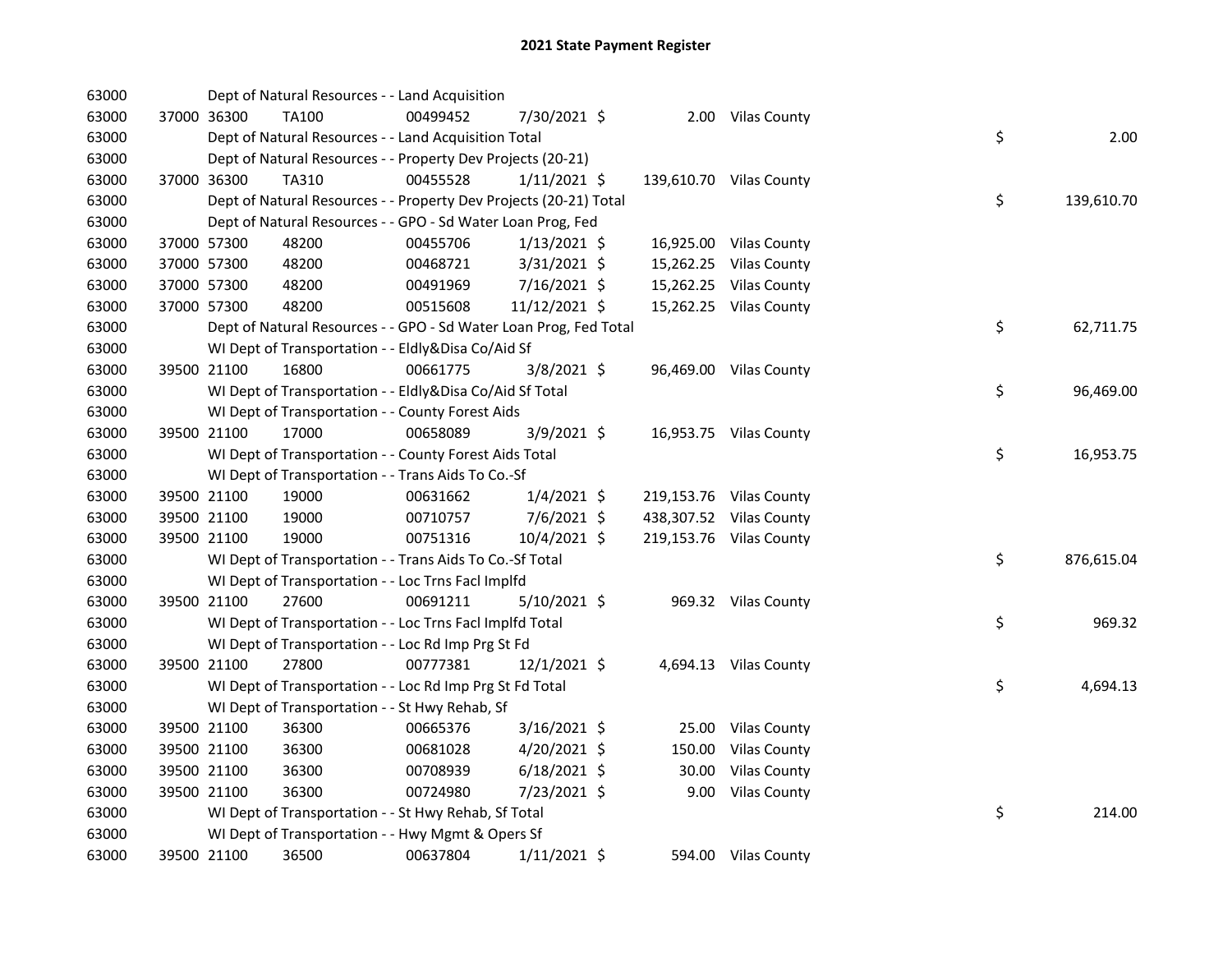| 63000 | 39500 21100 | 36500 | 00647482                                                | $2/1/2021$ \$  |        | 1,375.00 Vilas County   |    |          |
|-------|-------------|-------|---------------------------------------------------------|----------------|--------|-------------------------|----|----------|
| 63000 | 39500 21100 | 36500 | 00651360                                                | 2/9/2021 \$    |        | 297.00 Vilas County     |    |          |
| 63000 | 39500 21100 | 36500 | 00662402                                                | 3/8/2021 \$    | 297.00 | <b>Vilas County</b>     |    |          |
| 63000 | 39500 21100 | 36500 | 00676780                                                | $4/8/2021$ \$  | 216.00 | <b>Vilas County</b>     |    |          |
| 63000 | 39500 21100 | 36500 | 00691211                                                | $5/10/2021$ \$ | 216.00 | <b>Vilas County</b>     |    |          |
| 63000 | 39500 21100 | 36500 | 00702768                                                | $6/4/2021$ \$  | 216.00 | <b>Vilas County</b>     |    |          |
| 63000 | 39500 21100 | 36500 | 00718412                                                | 7/8/2021 \$    | 216.00 | <b>Vilas County</b>     |    |          |
| 63000 | 39500 21100 | 36500 | 00733984                                                | $8/16/2021$ \$ | 216.00 | <b>Vilas County</b>     |    |          |
| 63000 | 39500 21100 | 36500 | 00747581                                                | $9/16/2021$ \$ | 216.00 | <b>Vilas County</b>     |    |          |
| 63000 | 39500 21100 | 36500 | 00761832                                                | 10/13/2021 \$  | 216.00 | <b>Vilas County</b>     |    |          |
| 63000 | 39500 21100 | 36500 | 00773270                                                | 11/12/2021 \$  | 216.00 | Vilas County            |    |          |
| 63000 | 39500 21100 | 36500 | 00783186                                                | 12/14/2021 \$  |        | 534.16 Vilas County     |    |          |
| 63000 |             |       | WI Dept of Transportation - - Hwy Mgmt & Opers Sf Total |                |        |                         | \$ | 4,825.16 |
| 63000 |             |       | WI Dept of Transportation - - Routine Maint Sf          |                |        |                         |    |          |
| 63000 | 39500 21100 | 36800 | 00637804                                                | $1/11/2021$ \$ |        | 4,396.20 Vilas County   |    |          |
| 63000 | 39500 21100 | 36800 | 00640537                                                | $1/15/2021$ \$ |        | 159,933.42 Vilas County |    |          |
| 63000 | 39500 21100 | 36800 | 00641608                                                | $1/19/2021$ \$ |        | 96,232.68 Vilas County  |    |          |
| 63000 | 39500 21100 | 36800 | 00641609                                                | $1/19/2021$ \$ |        | 22,088.72 Vilas County  |    |          |
| 63000 | 39500 21100 | 36800 | 00641610                                                | $1/19/2021$ \$ |        | 2,151.97 Vilas County   |    |          |
| 63000 | 39500 21100 | 36800 | 00641611                                                | 1/19/2021 \$   |        | 16,465.41 Vilas County  |    |          |
| 63000 | 39500 21100 | 36800 | 00647591                                                | $2/2/2021$ \$  |        | 21,265.10 Vilas County  |    |          |
| 63000 | 39500 21100 | 36800 | 00651360                                                | 2/9/2021 \$    |        | 837.76 Vilas County     |    |          |
| 63000 | 39500 21100 | 36800 | 00654912                                                | $2/17/2021$ \$ |        | 141,271.25 Vilas County |    |          |
| 63000 | 39500 21100 | 36800 | 00662402                                                | 3/8/2021 \$    |        | 101.76 Vilas County     |    |          |
| 63000 | 39500 21100 | 36800 | 00666209                                                | $3/17/2021$ \$ |        | 198,138.78 Vilas County |    |          |
| 63000 | 39500 21100 | 36800 | 00666222                                                | $3/18/2021$ \$ |        | 148,003.71 Vilas County |    |          |
| 63000 | 39500 21100 | 36800 | 00676780                                                | $4/8/2021$ \$  |        | 210.31 Vilas County     |    |          |
| 63000 | 39500 21100 | 36800 | 00685224                                                | $4/28/2021$ \$ |        | 66,309.39 Vilas County  |    |          |
| 63000 | 39500 21100 | 36800 | 00691211                                                | 5/10/2021 \$   |        | 4,795.42 Vilas County   |    |          |
| 63000 | 39500 21100 | 36800 | 00701227                                                | $6/2/2021$ \$  |        | 45,800.56 Vilas County  |    |          |
| 63000 | 39500 21100 | 36800 | 00702768                                                | $6/4/2021$ \$  |        | 1,956.29 Vilas County   |    |          |
| 63000 | 39500 21100 | 36800 | 00712909                                                | $6/25/2021$ \$ |        | 40,232.05 Vilas County  |    |          |
| 63000 | 39500 21100 | 36800 | 00718412                                                | 7/8/2021 \$    |        | 876.26 Vilas County     |    |          |
| 63000 | 39500 21100 | 36800 | 00725125                                                | 7/26/2021 \$   |        | 64,798.51 Vilas County  |    |          |
| 63000 | 39500 21100 | 36800 | 00725132                                                | 7/26/2021 \$   |        | 28,124.60 Vilas County  |    |          |
| 63000 | 39500 21100 | 36800 | 00735299                                                | 8/18/2021 \$   |        | 122,898.50 Vilas County |    |          |
| 63000 | 39500 21100 | 36800 | 00739545                                                | 8/27/2021 \$   |        | 39,379.67 Vilas County  |    |          |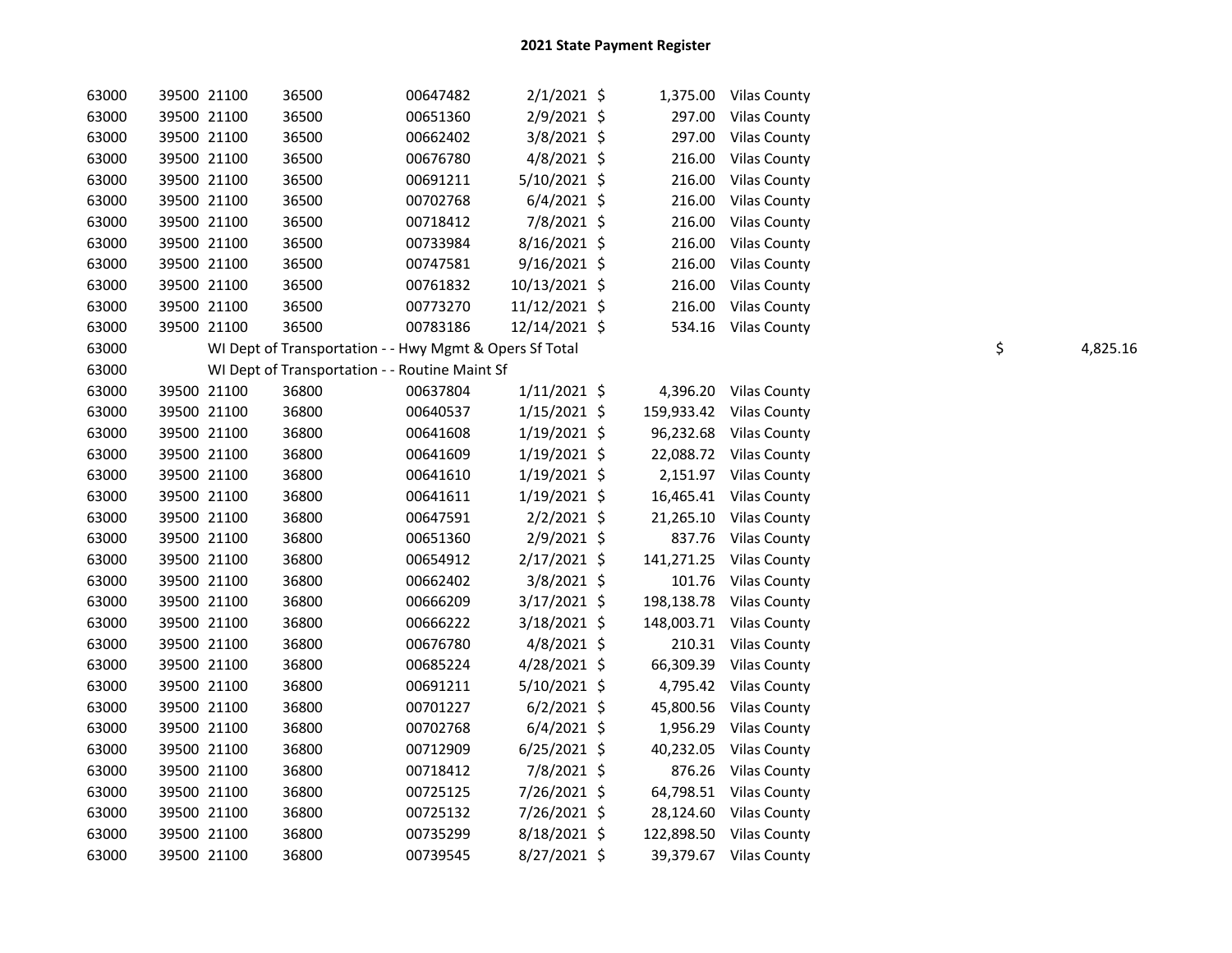| 63000 |             | 39500 21100 | 36800                                                        | 00747581 | $9/16/2021$ \$ |          | 679.62 Vilas County     |    |              |
|-------|-------------|-------------|--------------------------------------------------------------|----------|----------------|----------|-------------------------|----|--------------|
| 63000 |             | 39500 21100 | 36800                                                        | 00755392 | 9/29/2021 \$   |          | 82,558.31 Vilas County  |    |              |
| 63000 |             | 39500 21100 | 36800                                                        | 00761394 | 10/13/2021 \$  |          | 36,387.95 Vilas County  |    |              |
| 63000 |             | 39500 21100 | 36800                                                        | 00761832 | 10/13/2021 \$  |          | 596.45 Vilas County     |    |              |
| 63000 |             | 39500 21100 | 36800                                                        | 00769470 | 11/3/2021 \$   |          | 27,090.77 Vilas County  |    |              |
| 63000 |             | 39500 21100 | 36800                                                        | 00773270 | 11/12/2021 \$  | 7,531.99 | <b>Vilas County</b>     |    |              |
| 63000 |             | 39500 21100 | 36800                                                        | 00775032 | 11/17/2021 \$  |          | 14,559.87 Vilas County  |    |              |
| 63000 |             | 39500 21100 | 36800                                                        | 00783186 | 12/14/2021 \$  | 4,075.49 | <b>Vilas County</b>     |    |              |
| 63000 | 39500 21100 |             | 36800                                                        | 00783837 | 12/15/2021 \$  |          | 105,751.64 Vilas County |    |              |
| 63000 |             |             | WI Dept of Transportation - - Routine Maint Sf Total         |          |                |          |                         | \$ | 1,505,500.41 |
| 63000 |             |             | WI Dept of Transportation - - Hwy Mgmt & Opers Lf            |          |                |          |                         |    |              |
| 63000 |             | 39500 21100 | 37500                                                        | 00651360 | $2/9/2021$ \$  | 106.00   | <b>Vilas County</b>     |    |              |
| 63000 |             | 39500 21100 | 37500                                                        | 00691211 | 5/10/2021 \$   | 105.16   | <b>Vilas County</b>     |    |              |
| 63000 |             | 39500 21100 | 37500                                                        | 00702768 | $6/4/2021$ \$  | 909.33   | <b>Vilas County</b>     |    |              |
| 63000 |             | 39500 21100 | 37500                                                        | 00718412 | 7/8/2021 \$    | 58.26    | <b>Vilas County</b>     |    |              |
| 63000 |             | 39500 21100 | 37500                                                        | 00733984 | 8/16/2021 \$   | 388.17   | <b>Vilas County</b>     |    |              |
| 63000 |             | 39500 21100 | 37500                                                        | 00773270 | 11/12/2021 \$  |          | 703.90 Vilas County     |    |              |
| 63000 |             |             | WI Dept of Transportation - - Hwy Mgmt & Opers Lf Total      |          |                |          |                         | \$ | 2,270.82     |
| 63000 |             |             | WI Dept of Transportation - - Hwy Mgmt & Opers Ff            |          |                |          |                         |    |              |
| 63000 |             | 39500 21100 | 38500                                                        | 00647482 | $2/1/2021$ \$  |          | 1,375.00 Vilas County   |    |              |
| 63000 |             |             | WI Dept of Transportation - - Hwy Mgmt & Opers Ff Total      |          |                |          |                         | \$ | 1,375.00     |
| 63000 |             |             | Department of Corrections - - Corrections Contracts And Agre |          |                |          |                         |    |              |
| 63000 |             | 41000 10000 | 11400                                                        | 00402961 | $1/7/2021$ \$  | 3,293.44 | <b>Vilas County</b>     |    |              |
| 63000 |             | 41000 10000 | 11400                                                        | 00406164 | $1/27/2021$ \$ | 3,962.42 | <b>Vilas County</b>     |    |              |
| 63000 |             | 41000 10000 | 11400                                                        | 00406482 | $1/26/2021$ \$ |          | 5,506.22 Vilas County   |    |              |
| 63000 |             | 41000 10000 | 11400                                                        | 00406483 | $1/26/2021$ \$ |          | 23,928.90 Vilas County  |    |              |
| 63000 |             | 41000 10000 | 11400                                                        | 00412199 | 2/26/2021 \$   |          | 102.92 Vilas County     |    |              |
| 63000 |             | 41000 10000 | 11400                                                        | 00412200 | $3/1/2021$ \$  |          | 4,168.26 Vilas County   |    |              |
| 63000 |             | 41000 10000 | 11400                                                        | 00412232 | $2/25/2021$ \$ | 4,065.34 | <b>Vilas County</b>     |    |              |
| 63000 |             | 41000 10000 | 11400                                                        | 00412233 | $2/25/2021$ \$ | 1,852.56 | <b>Vilas County</b>     |    |              |
| 63000 |             | 41000 10000 | 11400                                                        | 00412524 | 2/26/2021 \$   |          | 3,036.14 Vilas County   |    |              |
| 63000 |             | 41000 10000 | 11400                                                        | 00413149 | $3/2/2021$ \$  |          | 3,396.36 Vilas County   |    |              |
| 63000 |             | 41000 10000 | 11400                                                        | 00413191 | $3/2/2021$ \$  |          | 23,928.90 Vilas County  |    |              |
| 63000 |             | 41000 10000 | 11400                                                        | 00416948 | $3/19/2021$ \$ |          | 5,248.92 Vilas County   |    |              |
| 63000 | 41000 10000 |             | 11400                                                        | 00417139 | $3/23/2021$ \$ |          | 2,881.76 Vilas County   |    |              |
| 63000 | 41000 10000 |             | 11400                                                        | 00417140 | 3/23/2021 \$   |          | 21,613.20 Vilas County  |    |              |
| 63000 |             | 41000 10000 | 11400                                                        | 00419068 | $4/8/2021$ \$  |          | 5,557.68 Vilas County   |    |              |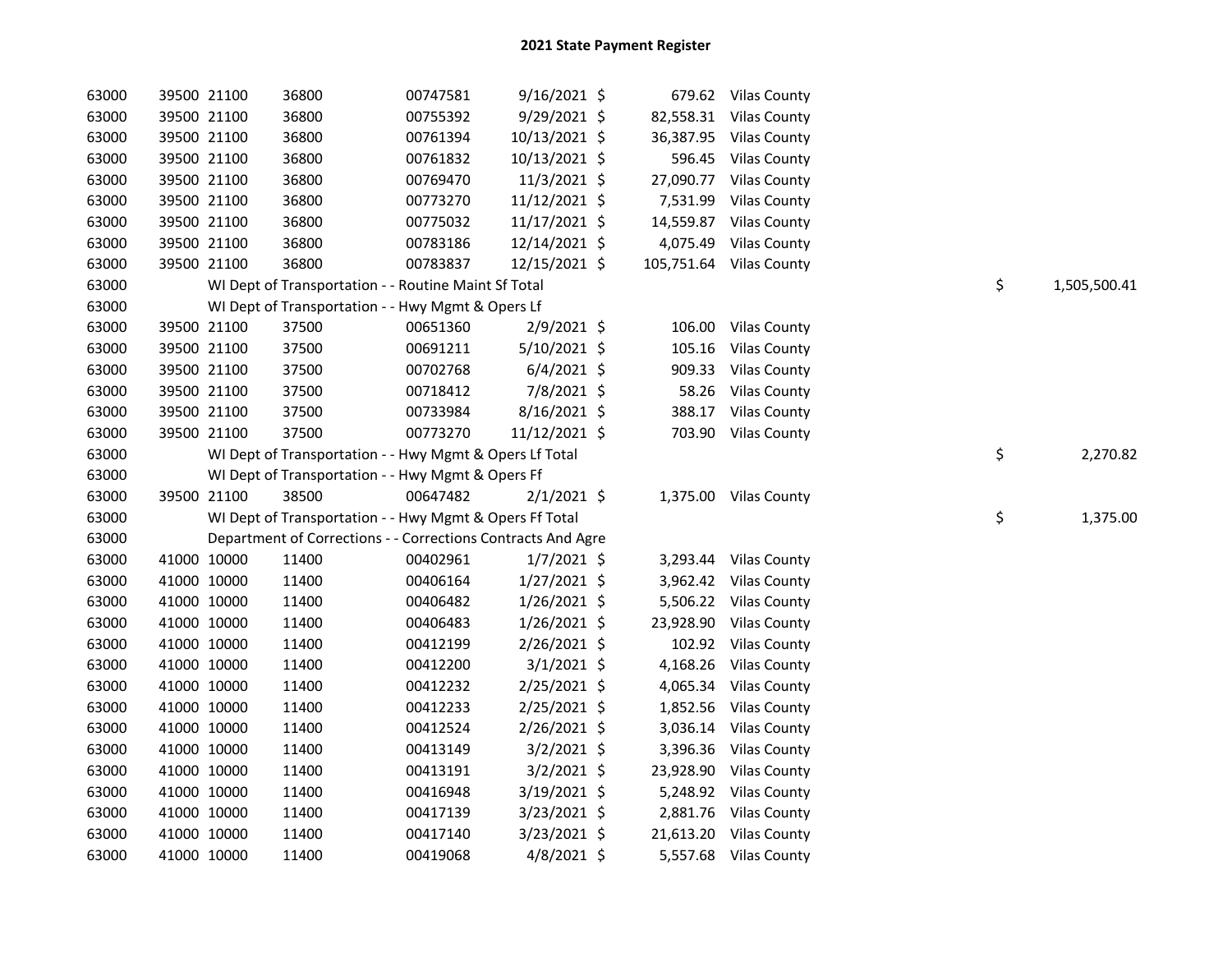| 63000 |             | 41000 10000 | 11400                                                              | 00419305 | $4/23/2021$ \$ |          | 3,190.52 Vilas County                                                                                         |                  |
|-------|-------------|-------------|--------------------------------------------------------------------|----------|----------------|----------|---------------------------------------------------------------------------------------------------------------|------------------|
| 63000 | 41000 10000 |             | 11400                                                              | 00419306 | $4/23/2021$ \$ |          | 23,928.90 Vilas County                                                                                        |                  |
| 63000 | 41000 10000 |             | 11400                                                              | 00421228 | $4/16/2021$ \$ |          | 5,094.54 Vilas County                                                                                         |                  |
| 63000 | 41000 10000 |             | 11400                                                              | 00426285 | $5/13/2021$ \$ |          | 6,689.80 Vilas County                                                                                         |                  |
| 63000 | 41000 10000 |             | 11400                                                              | 00426288 | 5/13/2021 \$   | 4,065.34 | <b>Vilas County</b>                                                                                           |                  |
| 63000 | 41000 10000 |             | 11400                                                              | 00426509 | $5/17/2021$ \$ |          | 3,653.66 Vilas County                                                                                         |                  |
| 63000 | 41000 10000 |             | 11400                                                              | 00427322 | $5/21/2021$ \$ |          | 23,157.00 Vilas County                                                                                        |                  |
| 63000 |             | 41000 10000 | 11400                                                              | 00427323 | $5/21/2021$ \$ |          | 1,543.80 Vilas County                                                                                         |                  |
| 63000 |             | 41000 10000 | 11400                                                              | 00433963 | $6/21/2021$ \$ | 7,616.08 | <b>Vilas County</b>                                                                                           |                  |
| 63000 |             | 41000 10000 | 11400                                                              | 00434093 | $6/23/2021$ \$ |          | 1,595.26 Vilas County                                                                                         |                  |
| 63000 |             | 41000 10000 | 11400                                                              | 00434096 | $6/23/2021$ \$ |          | 25,678.54 Vilas County                                                                                        |                  |
| 63000 |             | 41000 10000 | 11400                                                              | 00435378 | $6/29/2021$ \$ |          | 6,175.20 Vilas County                                                                                         |                  |
| 63000 |             | 41000 10000 | 11400                                                              | 00435404 | 6/30/2021 \$   | 5,866.44 | <b>Vilas County</b>                                                                                           |                  |
| 63000 |             | 41000 10000 | 11400                                                              | 00437573 | 7/9/2021 \$    |          | 1,646.72 Vilas County                                                                                         |                  |
| 63000 |             | 41000 10000 | 11400                                                              | 00438241 | 7/15/2021 \$   | 4,785.78 | <b>Vilas County</b>                                                                                           |                  |
| 63000 |             | 41000 10000 | 11400                                                              | 00438797 | 7/15/2021 \$   | 668.98   | <b>Vilas County</b>                                                                                           |                  |
| 63000 |             | 41000 10000 | 11400                                                              | 00440935 | 7/27/2021 \$   |          | 25,627.08 Vilas County                                                                                        |                  |
| 63000 |             | 41000 10000 | 11400                                                              | 00444320 | 8/23/2021 \$   |          | 27,119.42 Vilas County                                                                                        |                  |
| 63000 |             | 41000 10000 | 11400                                                              | 00445016 | $8/17/2021$ \$ |          | 1,595.26 Vilas County                                                                                         |                  |
| 63000 |             | 41000 10000 | 11400                                                              | 00446121 | 8/25/2021 \$   |          | 6,483.96 Vilas County                                                                                         |                  |
| 63000 |             | 41000 10000 | 11400                                                              | 00448136 | $9/1/2021$ \$  |          | 154.38 Vilas County                                                                                           |                  |
| 63000 |             | 41000 10000 | 11400                                                              | 00452507 | 9/24/2021 \$   |          | 27,119.42 Vilas County                                                                                        |                  |
| 63000 |             | 41000 10000 | 11400                                                              | 00452508 | 9/24/2021 \$   |          | 1,595.26 Vilas County                                                                                         |                  |
| 63000 |             | 41000 10000 | 11400                                                              | 00454085 | 10/5/2021 \$   | 5,300.38 | <b>Vilas County</b>                                                                                           |                  |
| 63000 |             | 41000 10000 | 11400                                                              | 00459962 | 11/3/2021 \$   | 8,645.28 | <b>Vilas County</b>                                                                                           |                  |
| 63000 |             | 41000 10000 | 11400                                                              | 00461365 | 11/10/2021 \$  |          | 1,080.66 Vilas County                                                                                         |                  |
| 63000 |             | 41000 10000 | 11400                                                              | 00461368 | 11/10/2021 \$  |          | 1,955.48 Vilas County                                                                                         |                  |
| 63000 |             | 41000 10000 | 11400                                                              | 00462563 | 11/23/2021 \$  | 6,895.64 | <b>Vilas County</b>                                                                                           |                  |
| 63000 |             | 41000 10000 | 11400                                                              | 00462564 | 11/23/2021 \$  |          | 1,595.26 Vilas County                                                                                         |                  |
| 63000 |             | 41000 10000 | 11400                                                              | 00464367 | 11/24/2021 \$  |          | 11,218.28 Vilas County                                                                                        |                  |
| 63000 | 41000 10000 |             | 11400                                                              | 00466821 | 12/9/2021 \$   |          | 1,029.20 Vilas County                                                                                         |                  |
| 63000 |             |             | Department of Corrections - - Corrections Contracts And Agre Total |          |                |          |                                                                                                               | \$<br>365,314.54 |
| 63000 |             |             |                                                                    |          |                |          | Department of Corrections - - Reimbursing Counties For Probation, Extended Supervision And Parole Holds       |                  |
| 63000 |             | 41000 10000 | 11600                                                              | 00459661 | 10/29/2021 \$  |          | 6,920.00 Vilas County                                                                                         |                  |
| 63000 |             |             |                                                                    |          |                |          | Department of Corrections - - Reimbursing Counties For Probation, Extended Supervision And Parole Holds Total | \$<br>6,920.00   |
| 63000 |             |             | Department of Health Services - - State/Federal Aids               |          |                |          |                                                                                                               |                  |
| 63000 |             | 43500 10000 | 00000                                                              | 92106    | $1/4/2021$ \$  |          | 70,278.00 Vilas County                                                                                        |                  |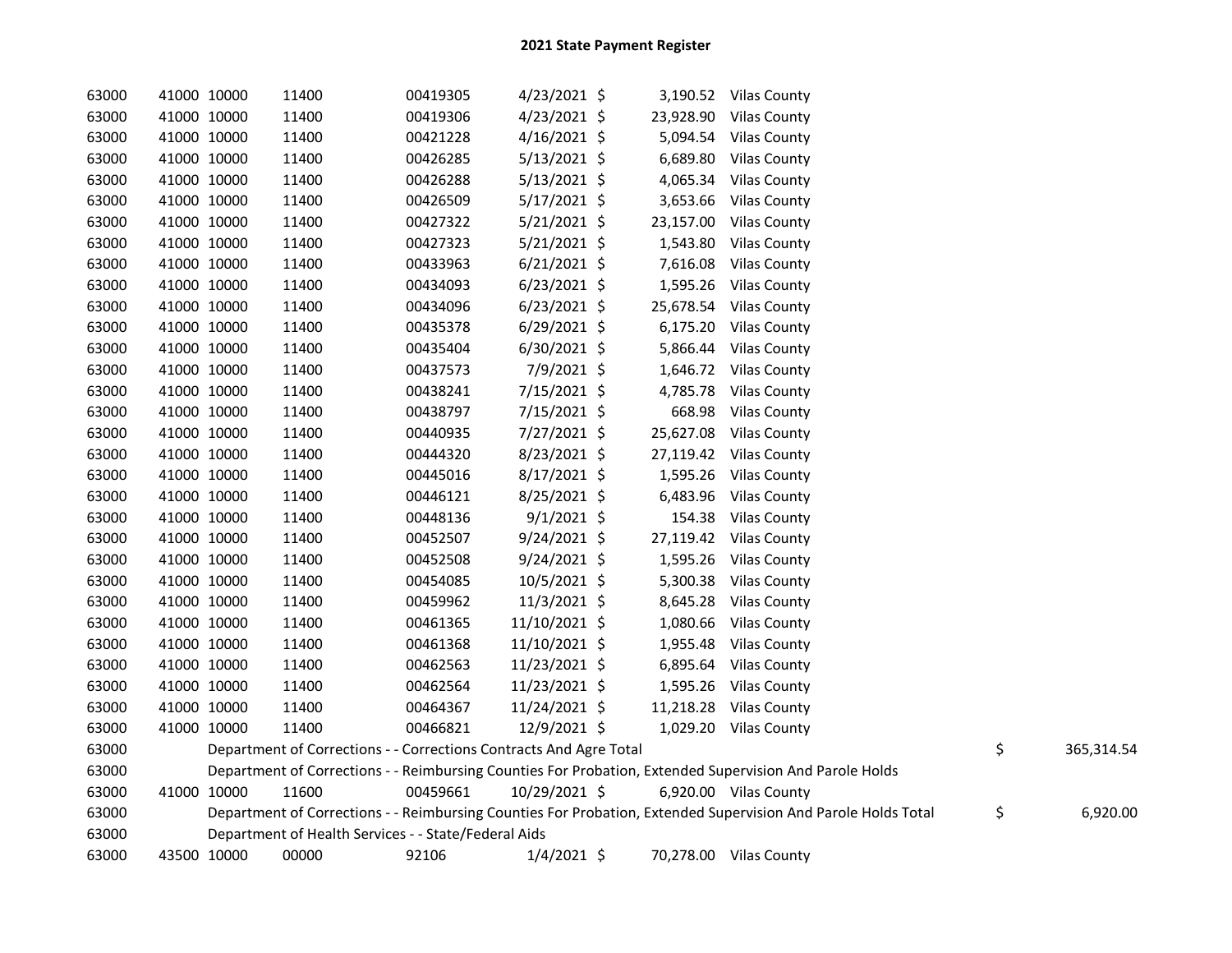| 63000 |             | 43500 10000 | 00000                                                                  | 92107    | $2/1/2021$ \$  |            | 44,912.00 Vilas County  |    |            |
|-------|-------------|-------------|------------------------------------------------------------------------|----------|----------------|------------|-------------------------|----|------------|
| 63000 |             | 43500 10000 | 00000                                                                  | 92108    | $3/1/2021$ \$  |            | 49,597.00 Vilas County  |    |            |
| 63000 |             | 43500 10000 | 00000                                                                  | 92109    | $4/1/2021$ \$  |            | 72,212.00 Vilas County  |    |            |
| 63000 |             | 43500 10000 | 00000                                                                  | 92110    | $5/3/2021$ \$  |            | 19,415.00 Vilas County  |    |            |
| 63000 |             | 43500 10000 | 00000                                                                  | 92111    | $6/1/2021$ \$  |            | 98,153.00 Vilas County  |    |            |
| 63000 |             | 43500 10000 | 00000                                                                  | 92200    | $7/1/2021$ \$  |            | 58,043.00 Vilas County  |    |            |
| 63000 |             | 43500 10000 | 00000                                                                  | 92201    | $8/2/2021$ \$  |            | 105,167.00 Vilas County |    |            |
| 63000 |             | 43500 10000 | 00000                                                                  | 92202    | $9/1/2021$ \$  |            | 53,571.00 Vilas County  |    |            |
| 63000 |             | 43500 10000 | 00000                                                                  | 92204    | 10/1/2021 \$   | 118,464.00 | <b>Vilas County</b>     |    |            |
| 63000 |             | 43500 10000 | 00000                                                                  | 92206    | $11/1/2021$ \$ | 48,502.00  | <b>Vilas County</b>     |    |            |
| 63000 |             | 43500 10000 | 00000                                                                  | 92207    | 12/1/2021 \$   |            | 75,839.00 Vilas County  |    |            |
| 63000 |             |             | Department of Health Services - - State/Federal Aids Total             |          |                |            |                         | \$ | 814,153.00 |
| 63000 |             |             | Department of Health Services - - General Program Operations           |          |                |            |                         |    |            |
| 63000 |             | 43500 10000 | 40100                                                                  | 00421238 | $4/13/2021$ \$ |            | 1.50 Vilas County       |    |            |
| 63000 |             | 43500 10000 | 40100                                                                  | 00434665 | $6/23/2021$ \$ |            | 1.50 Vilas County       |    |            |
| 63000 |             |             | Department of Health Services - - General Program Operations Total     |          |                |            |                         | \$ | 3.00       |
| 63000 |             |             | Department of Health Services - - Medical Assistance State Admin       |          |                |            |                         |    |            |
| 63000 |             | 43500 10000 | 44000                                                                  | 00421238 | $4/13/2021$ \$ |            | 1.50 Vilas County       |    |            |
| 63000 |             | 43500 10000 | 44000                                                                  | 00434665 | $6/23/2021$ \$ |            | 1.50 Vilas County       |    |            |
| 63000 |             |             | Department of Health Services - - Medical Assistance State Admin Total |          |                |            |                         | \$ | 3.00       |
| 63000 |             |             | Department of Health Services - - Administrative And Support-Fis       |          |                |            |                         |    |            |
| 63000 |             | 43500 10000 | 82100                                                                  | 00417996 | $3/29/2021$ \$ |            | 5.00 Vilas County       |    |            |
| 63000 |             |             | Department of Health Services - - Administrative And Support-Fis Total |          |                |            |                         | \$ | 5.00       |
| 63000 |             |             | Dept of Children and Families - - Tribal High Cost And Guard Pay       |          |                |            |                         |    |            |
| 63000 |             | 43700 10000 | 16900                                                                  | 00087083 | 7/16/2021 \$   |            | 161,467.14 Vilas County |    |            |
| 63000 |             |             | Dept of Children and Families - - Tribal High Cost And Guard Pay Total |          |                |            |                         | \$ | 161,467.14 |
| 63000 |             |             | Dept of Children and Families - - Fees For Administrative Servic       |          |                |            |                         |    |            |
| 63000 |             | 43700 10000 | 23100                                                                  | 00080600 | 2/16/2021 \$   |            | 35.00 Vilas County      |    |            |
| 63000 |             | 43700 10000 | 23100                                                                  | 00083458 | $4/20/2021$ \$ | 35.00      | <b>Vilas County</b>     |    |            |
| 63000 |             | 43700 10000 | 23100                                                                  | 00087341 | 7/23/2021 \$   | 15.00      | <b>Vilas County</b>     |    |            |
| 63000 |             |             |                                                                        |          |                | 5.00       | <b>Vilas County</b>     |    |            |
|       | 43700 10000 |             | 23100                                                                  | 00090956 | 11/2/2021 \$   |            |                         |    |            |
| 63000 |             |             | Dept of Children and Families - - Fees For Administrative Servic Total |          |                |            |                         | \$ | 90.00      |
| 63000 |             |             | Dept of Children and Families - - General Aids                         |          |                |            |                         |    |            |
| 63000 |             | 43700 10000 | 99000                                                                  | 00079036 | $1/5/2021$ \$  |            | 53,549.61 Vilas County  |    |            |
| 63000 |             | 43700 10000 | 99000                                                                  | 00079803 | 1/28/2021 \$   | 2,250.90   | <b>Vilas County</b>     |    |            |
| 63000 |             | 43700 10000 | 99000                                                                  | 00079804 | $1/29/2021$ \$ |            | 52,901.23 Vilas County  |    |            |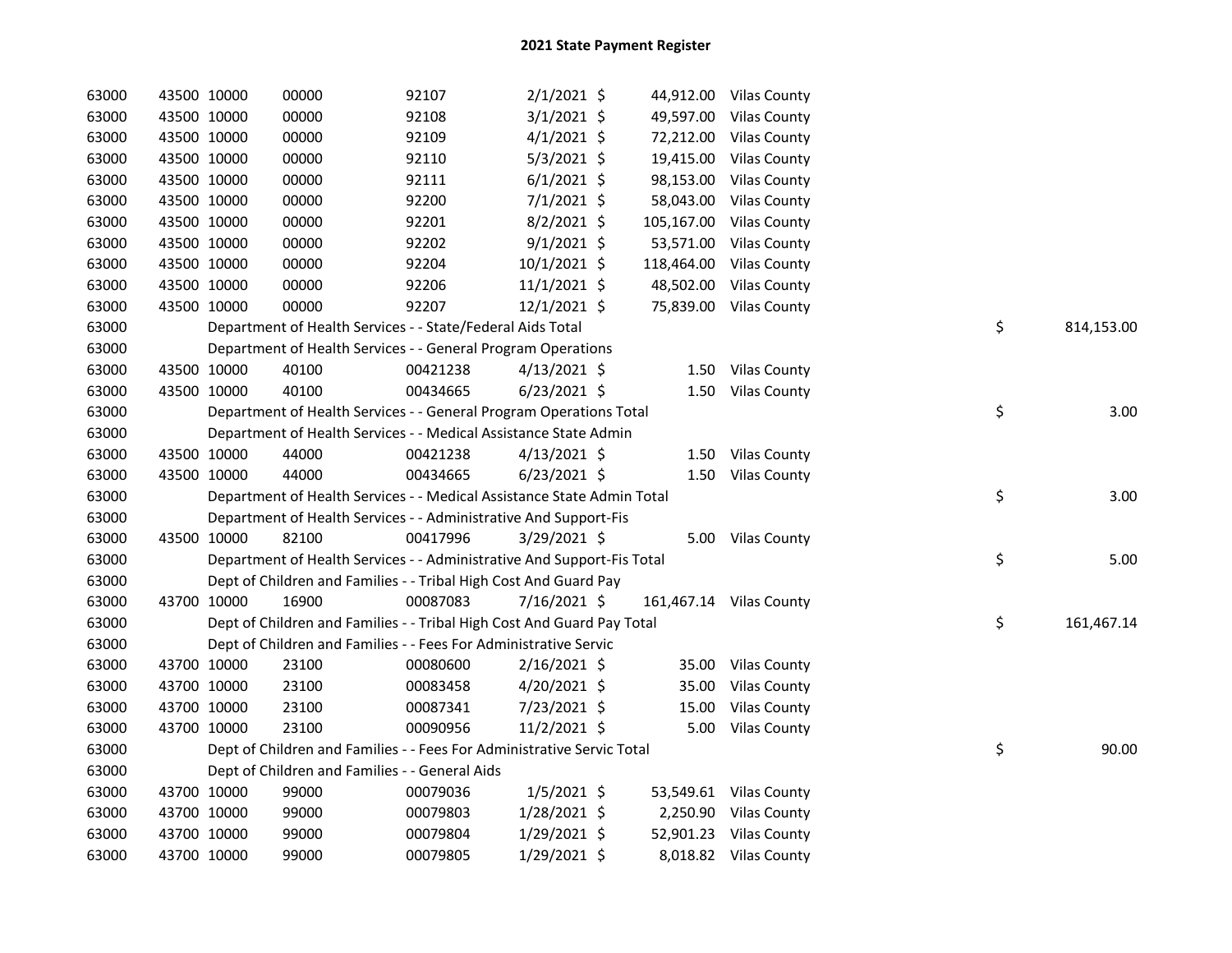| 63000 | 43700 10000 | 99000                                                | 00079971 | $2/1/2021$ \$  |            | 29.05 Vilas County      |    |              |
|-------|-------------|------------------------------------------------------|----------|----------------|------------|-------------------------|----|--------------|
| 63000 | 43700 10000 | 99000                                                | 00080192 | 2/5/2021 \$    | 47,005.06  | <b>Vilas County</b>     |    |              |
| 63000 | 43700 10000 | 99000                                                | 00080305 | $2/5/2021$ \$  | 16.44      | <b>Vilas County</b>     |    |              |
| 63000 | 43700 10000 | 99000                                                | 00080951 | 2/26/2021 \$   | 2,099.56   | <b>Vilas County</b>     |    |              |
| 63000 | 43700 10000 | 99000                                                | 00081206 | $3/4/2021$ \$  |            | 48,817.29 Vilas County  |    |              |
| 63000 | 43700 10000 | 99000                                                | 00081263 | $3/5/2021$ \$  |            | 116,189.45 Vilas County |    |              |
| 63000 | 43700 10000 | 99000                                                | 00081346 | $3/5/2021$ \$  |            | 6,639.52 Vilas County   |    |              |
| 63000 | 43700 10000 | 99000                                                | 00081426 | $3/8/2021$ \$  |            | 13,325.00 Vilas County  |    |              |
| 63000 | 43700 10000 | 99000                                                | 00082026 | 3/23/2021 \$   | 420.75     | <b>Vilas County</b>     |    |              |
| 63000 | 43700 10000 | 99000                                                | 00082234 | $3/29/2021$ \$ | 46,787.00  | <b>Vilas County</b>     |    |              |
| 63000 | 43700 10000 | 99000                                                | 00082551 | $4/1/2021$ \$  | 6,039.78   | <b>Vilas County</b>     |    |              |
| 63000 | 43700 10000 | 99000                                                | 00082687 | $4/5/2021$ \$  |            | 4,497.78 Vilas County   |    |              |
| 63000 | 43700 10000 | 99000                                                | 00082688 | $4/5/2021$ \$  |            | 73,101.82 Vilas County  |    |              |
| 63000 | 43700 10000 | 99000                                                | 00082689 | $4/5/2021$ \$  |            | 192.16 Vilas County     |    |              |
| 63000 | 43700 10000 | 99000                                                | 00083924 | 4/30/2021 \$   |            | 60,699.52 Vilas County  |    |              |
| 63000 | 43700 10000 | 99000                                                | 00084063 | $5/3/2021$ \$  |            | 9,843.22 Vilas County   |    |              |
| 63000 | 43700 10000 | 99000                                                | 00084140 | $5/5/2021$ \$  |            | 55,169.48 Vilas County  |    |              |
| 63000 | 43700 10000 | 99000                                                | 00085564 | $6/4/2021$ \$  |            | 247.00 Vilas County     |    |              |
| 63000 | 43700 10000 | 99000                                                | 00085653 | $6/7/2021$ \$  |            | 67,525.37 Vilas County  |    |              |
| 63000 | 43700 10000 | 99000                                                | 00086584 | $7/1/2021$ \$  |            | 1,154.00 Vilas County   |    |              |
| 63000 | 43700 10000 | 99000                                                | 00086712 | 7/8/2021 \$    | 79,462.16  | <b>Vilas County</b>     |    |              |
| 63000 | 43700 10000 | 99000                                                | 00087588 | 7/30/2021 \$   | 40,788.95  | <b>Vilas County</b>     |    |              |
| 63000 | 43700 10000 | 99000                                                | 00087724 | 7/30/2021 \$   | 9,925.00   | <b>Vilas County</b>     |    |              |
| 63000 | 43700 10000 | 99000                                                | 00087740 | $8/2/2021$ \$  | 4,019.74   | <b>Vilas County</b>     |    |              |
| 63000 | 43700 10000 | 99000                                                | 00087956 | $8/5/2021$ \$  |            | 79,275.26 Vilas County  |    |              |
| 63000 | 43700 10000 | 99000                                                | 00087993 | 8/6/2021 \$    |            | 9,635.75 Vilas County   |    |              |
| 63000 | 43700 10000 | 99000                                                | 00088185 | 8/13/2021 \$   |            | 839.36 Vilas County     |    |              |
| 63000 | 43700 10000 | 99000                                                | 00088961 | $9/7/2021$ \$  |            | 361,816.45 Vilas County |    |              |
| 63000 | 43700 10000 | 99000                                                | 00089141 | $9/10/2021$ \$ | 10,458.36  | Vilas County            |    |              |
| 63000 | 43700 10000 | 99000                                                | 00089933 | 10/5/2021 \$   | 125,248.28 | <b>Vilas County</b>     |    |              |
| 63000 | 43700 10000 | 99000                                                | 00090781 | 10/29/2021 \$  |            | 50,605.22 Vilas County  |    |              |
| 63000 | 43700 10000 | 99000                                                | 00091050 | 11/5/2021 \$   |            | 59,065.59 Vilas County  |    |              |
| 63000 | 43700 10000 | 99000                                                | 00091991 | 12/2/2021 \$   |            | 8,989.17 Vilas County   |    |              |
| 63000 | 43700 10000 | 99000                                                | 00092243 | 12/6/2021 \$   |            | 122,793.54 Vilas County |    |              |
| 63000 |             | Dept of Children and Families - - General Aids Total |          |                |            |                         | \$ | 1,639,442.64 |
| 63000 |             | Dept of Workforce Development - - Auxiliary Services |          |                |            |                         |    |              |
| 63000 | 44500 10000 | 13000                                                | 00310378 | $1/4/2021$ \$  |            | 25.00 Vilas County      |    |              |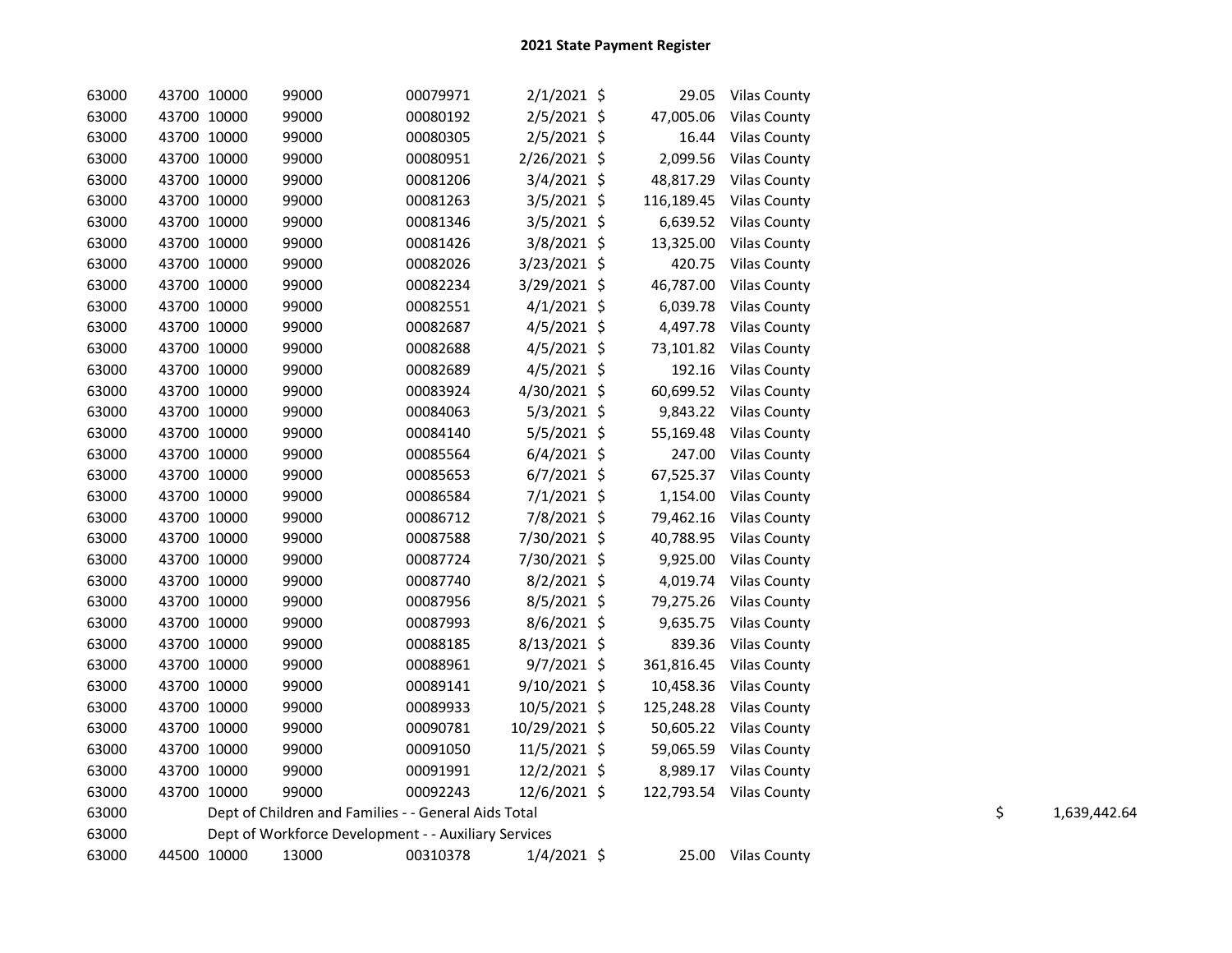| 63000 | 44500 10000 | 13000                                                                  | 00313468 | $2/2/2021$ \$  |       | 5.00 Vilas County      |    |           |
|-------|-------------|------------------------------------------------------------------------|----------|----------------|-------|------------------------|----|-----------|
| 63000 | 44500 10000 | 13000                                                                  | 00317098 | 3/2/2021 \$    | 35.00 | <b>Vilas County</b>    |    |           |
| 63000 | 44500 10000 | 13000                                                                  | 00320906 | $4/2/2021$ \$  | 15.00 | <b>Vilas County</b>    |    |           |
| 63000 | 44500 10000 | 13000                                                                  | 00324451 | 5/4/2021 \$    | 30.00 | <b>Vilas County</b>    |    |           |
| 63000 | 44500 10000 | 13000                                                                  | 00327644 | $6/2/2021$ \$  | 30.00 | <b>Vilas County</b>    |    |           |
| 63000 | 44500 10000 | 13000                                                                  | 00331428 | 7/2/2021 \$    | 20.00 | <b>Vilas County</b>    |    |           |
| 63000 | 44500 10000 | 13000                                                                  | 00335326 | 8/3/2021 \$    | 20.00 | <b>Vilas County</b>    |    |           |
| 63000 | 44500 10000 | 13000                                                                  | 00339120 | $9/2/2021$ \$  | 10.00 | <b>Vilas County</b>    |    |           |
| 63000 | 44500 10000 | 13000                                                                  | 00343107 | 10/4/2021 \$   | 5.00  | <b>Vilas County</b>    |    |           |
| 63000 | 44500 10000 | 13000                                                                  | 00347147 | 11/2/2021 \$   | 25.00 | <b>Vilas County</b>    |    |           |
| 63000 | 44500 10000 | 13000                                                                  | 00350793 | 12/2/2021 \$   |       | 20.00 Vilas County     |    |           |
| 63000 |             | Dept of Workforce Development - - Auxiliary Services Total             |          |                |       |                        | \$ | 240.00    |
| 63000 |             | Dept of Workforce Development - - Wc Ops Uninsured Emplyr Admin        |          |                |       |                        |    |           |
| 63000 | 44500 22700 | 17700                                                                  | 00315919 | $2/23/2021$ \$ |       | 10.00 Vilas County     |    |           |
| 63000 | 44500 22700 | 17700                                                                  | 00315920 | 2/23/2021 \$   | 5.00  | <b>Vilas County</b>    |    |           |
| 63000 | 44500 22700 | 17700                                                                  | 00337534 | 8/23/2021 \$   | 25.00 | <b>Vilas County</b>    |    |           |
| 63000 | 44500 22700 | 17700                                                                  | 00337535 | 8/23/2021 \$   |       | 40.00 Vilas County     |    |           |
| 63000 |             | Dept of Workforce Development - - Wc Ops Uninsured Emplyr Admin Total  |          |                |       |                        | \$ | 80.00     |
| 63000 |             | Department of Justice - - Officer training reimbursement               |          |                |       |                        |    |           |
| 63000 | 45500 10000 | 21400                                                                  | 00106066 | 11/30/2021 \$  |       | 8,960.00 Vilas County  |    |           |
| 63000 |             | Department of Justice - - Officer training reimbursement Total         |          |                |       |                        | \$ | 8,960.00  |
| 63000 |             | Department of Justice - - Crime Laboratories, Dna                      |          |                |       |                        |    |           |
| 63000 | 45500 10000 | 22100                                                                  | 00100383 | 7/14/2021 \$   |       | 250.00 Vilas County    |    |           |
| 63000 |             | Department of Justice - - Crime Laboratories, Dna Total                |          |                |       |                        | \$ | 250.00    |
| 63000 |             | Department of Justice - - Crime Victim Witness Assist                  |          |                |       |                        |    |           |
| 63000 | 45500 10000 | 53200                                                                  | 00095477 | $3/5/2021$ \$  |       | 11,955.42 Vilas County |    |           |
| 63000 | 45500 10000 | 53200                                                                  | 00100571 | 7/15/2021 \$   |       | 19,259.27 Vilas County |    |           |
| 63000 |             | Department of Justice - - Crime Victim Witness Assist Total            |          |                |       |                        | \$ | 31,214.69 |
| 63000 |             | Department of Military Affairs - - Federal Aid, Local Assistance       |          |                |       |                        |    |           |
| 63000 | 46500 10000 | 34200                                                                  | 00090991 | 3/10/2021 \$   |       | 426.02 Vilas County    |    |           |
| 63000 | 46500 10000 | 34200                                                                  | 00093689 | $5/10/2021$ \$ |       | 10,384.08 Vilas County |    |           |
| 63000 |             | Department of Military Affairs - - Federal Aid, Local Assistance Total |          |                |       |                        | \$ | 10,810.10 |
| 63000 |             | Department of Veterans Affairs - - County Grants                       |          |                |       |                        |    |           |
| 63000 | 48500 58200 | 26700                                                                  | 00091467 | 3/12/2021 \$   |       | 10,000.00 Vilas County |    |           |
| 63000 |             | Department of Veterans Affairs - - County Grants Total                 |          |                |       |                        | \$ | 10,000.00 |
| 63000 |             | Department of Administration - - Low-Income Assistance Grants          |          |                |       |                        |    |           |
| 63000 | 50500 23500 | 37100                                                                  | 00138410 | $1/15/2021$ \$ |       | 8,035.81 Vilas County  |    |           |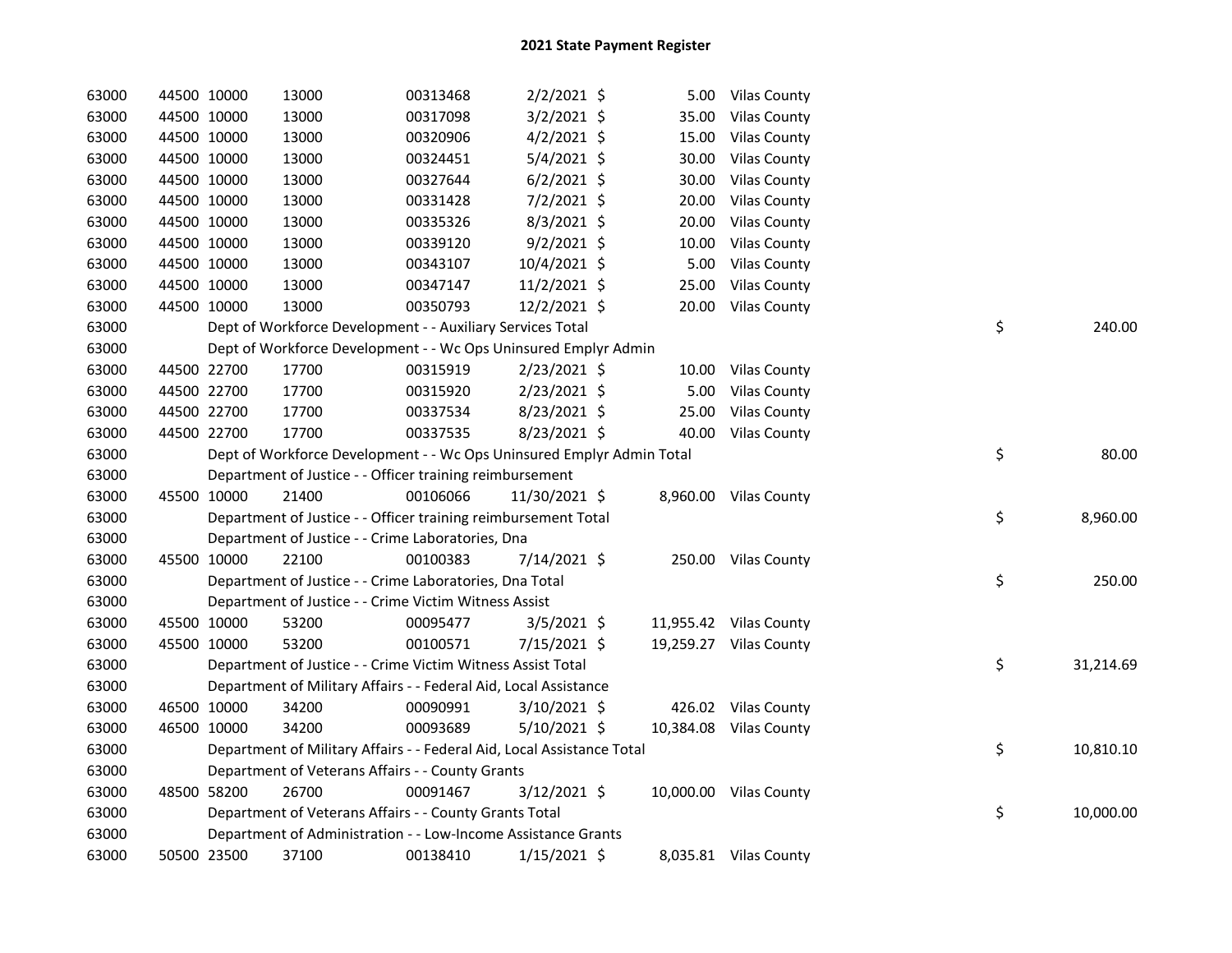| 63000 | 50500 23500 | 37100                                                                                             | 00139974 | 1/29/2021 \$   |          | 13,095.06 Vilas County                                                                                  |                 |
|-------|-------------|---------------------------------------------------------------------------------------------------|----------|----------------|----------|---------------------------------------------------------------------------------------------------------|-----------------|
| 63000 | 50500 23500 | 37100                                                                                             | 00141642 | $3/2/2021$ \$  |          | 8,960.19 Vilas County                                                                                   |                 |
| 63000 | 50500 23500 | 37100                                                                                             | 00149872 | $8/5/2021$ \$  |          | 5,582.15 Vilas County                                                                                   |                 |
| 63000 | 50500 23500 | 37100                                                                                             | 00151225 | 8/31/2021 \$   |          | 5,152.24 Vilas County                                                                                   |                 |
| 63000 | 50500 23500 | 37100                                                                                             | 00152532 | 9/29/2021 \$   |          | 5,303.20 Vilas County                                                                                   |                 |
| 63000 |             | Department of Administration - - Low-Income Assistance Grants Total                               |          |                |          |                                                                                                         | \$<br>46,128.65 |
| 63000 |             | Department of Administration - - Land Information Program; Loca                                   |          |                |          |                                                                                                         |                 |
| 63000 | 50500 26900 | 17300                                                                                             | 00139224 | $1/29/2021$ \$ |          | 1,000.00 Vilas County                                                                                   |                 |
| 63000 | 50500 26900 | 17300                                                                                             | 00139626 | $4/6/2021$ \$  |          | 28,928.00 Vilas County                                                                                  |                 |
| 63000 | 50500 26900 | 17300                                                                                             | 00146903 | $6/15/2021$ \$ |          | 25,000.00 Vilas County                                                                                  |                 |
| 63000 |             | Department of Administration - - Land Information Program; Loca Total                             |          |                |          |                                                                                                         | \$<br>54,928.00 |
| 63000 |             | Public Defender Board - - Transcript, Discovery and Records Provided to the Public Defender Board |          |                |          |                                                                                                         |                 |
| 63000 | 55000 10000 | 10600                                                                                             | 00278570 | 2/22/2021 \$   |          | 1.50 Vilas County                                                                                       |                 |
| 63000 | 55000 10000 | 10600                                                                                             | 00287789 | 4/30/2021 \$   |          | 8.50 Vilas County                                                                                       |                 |
| 63000 |             |                                                                                                   |          |                |          | Public Defender Board - - Transcript, Discovery and Records Provided to the Public Defender Board Total | \$<br>10.00     |
| 63000 |             | Department of Revenue - - Warrants and Satisfactions                                              |          |                |          |                                                                                                         |                 |
| 63000 | 56600 10000 | 10100                                                                                             | 00200112 | $5/12/2021$ \$ |          | 1,395.00 Vilas County                                                                                   |                 |
| 63000 |             | Department of Revenue - - Warrants and Satisfactions Total                                        |          |                |          |                                                                                                         | \$<br>1,395.00  |
| 63000 |             | Department of Revenue - - Misc Revenue Holding Clearing                                           |          |                |          |                                                                                                         |                 |
| 63000 | 56600 10000 | 99500                                                                                             | 00189030 | $1/8/2021$ \$  |          | 234.56 Vilas County                                                                                     |                 |
| 63000 | 56600 10000 | 99500                                                                                             | 00189031 | $1/8/2021$ \$  | 3,355.80 | <b>Vilas County</b>                                                                                     |                 |
| 63000 | 56600 10000 | 99500                                                                                             | 00191098 | $2/5/2021$ \$  |          | 411.32 Vilas County                                                                                     |                 |
| 63000 | 56600 10000 | 99500                                                                                             | 00191099 | $2/5/2021$ \$  |          | 2,683.16 Vilas County                                                                                   |                 |
| 63000 | 56600 10000 | 99500                                                                                             | 00192055 | 2/22/2021 \$   |          | 542.00 Vilas County                                                                                     |                 |
| 63000 | 56600 10000 | 99500                                                                                             | 00192971 | $3/1/2021$ \$  |          | 8,050.94 Vilas County                                                                                   |                 |
| 63000 | 56600 10000 | 99500                                                                                             | 00192972 | $3/1/2021$ \$  |          | 921.37 Vilas County                                                                                     |                 |
| 63000 | 56600 10000 | 99500                                                                                             | 00192973 | $3/1/2021$ \$  |          | 1,280.84 Vilas County                                                                                   |                 |
| 63000 | 56600 10000 | 99500                                                                                             | 00193732 | $3/5/2021$ \$  |          | 16,615.64 Vilas County                                                                                  |                 |
| 63000 | 56600 10000 | 99500                                                                                             | 00194344 | $3/8/2021$ \$  |          | 3,114.08 Vilas County                                                                                   |                 |
| 63000 | 56600 10000 | 99500                                                                                             | 00195200 | $3/15/2021$ \$ |          | 2,659.83 Vilas County                                                                                   |                 |
| 63000 | 56600 10000 | 99500                                                                                             | 00195201 | $3/15/2021$ \$ |          | 2,523.63 Vilas County                                                                                   |                 |
| 63000 | 56600 10000 | 99500                                                                                             | 00196003 | $3/22/2021$ \$ |          | 1,531.80 Vilas County                                                                                   |                 |
| 63000 | 56600 10000 | 99500                                                                                             | 00196674 | 3/29/2021 \$   |          | 194.42 Vilas County                                                                                     |                 |
| 63000 | 56600 10000 | 99500                                                                                             | 00197421 | $4/5/2021$ \$  |          | 254.40 Vilas County                                                                                     |                 |
| 63000 | 56600 10000 | 99500                                                                                             | 00197422 | $4/5/2021$ \$  |          | 492.20 Vilas County                                                                                     |                 |
| 63000 | 56600 10000 | 99500                                                                                             | 00198015 | $4/7/2021$ \$  |          | 1,217.20 Vilas County                                                                                   |                 |
| 63000 | 56600 10000 | 99500                                                                                             | 00198016 | $4/7/2021$ \$  |          | 17,914.99 Vilas County                                                                                  |                 |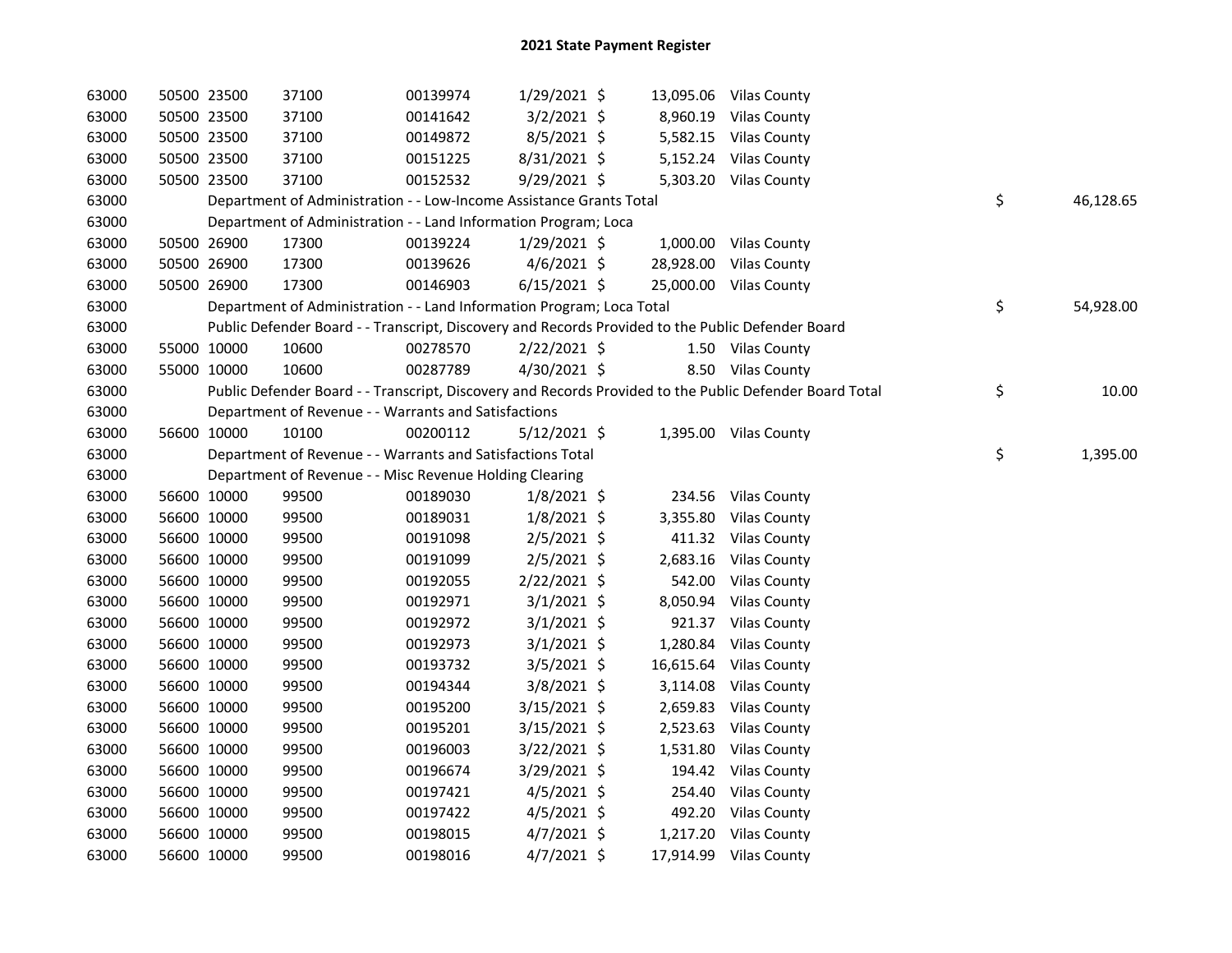| 63000 | 56600 10000 | 99500                                                         | 00198602 | $4/12/2021$ \$ |           | 60.73 Vilas County     |    |            |
|-------|-------------|---------------------------------------------------------------|----------|----------------|-----------|------------------------|----|------------|
| 63000 | 56600 10000 | 99500                                                         | 00199346 | 4/20/2021 \$   | 738.05    | <b>Vilas County</b>    |    |            |
| 63000 | 56600 10000 | 99500                                                         | 00199347 | 4/20/2021 \$   | 132.50    | <b>Vilas County</b>    |    |            |
| 63000 | 56600 10000 | 99500                                                         | 00199991 | $4/26/2021$ \$ |           | 456.43 Vilas County    |    |            |
| 63000 | 56600 10000 | 99500                                                         | 00200574 | $5/3/2021$ \$  |           | 973.00 Vilas County    |    |            |
| 63000 | 56600 10000 | 99500                                                         | 00201363 | $5/7/2021$ \$  |           | 307.17 Vilas County    |    |            |
| 63000 | 56600 10000 | 99500                                                         | 00201364 | $5/7/2021$ \$  | 11,204.14 | <b>Vilas County</b>    |    |            |
| 63000 | 56600 10000 | 99500                                                         | 00201755 | $5/10/2021$ \$ | 1,561.69  | <b>Vilas County</b>    |    |            |
| 63000 | 56600 10000 | 99500                                                         | 00202409 | $5/17/2021$ \$ | 244.60    | <b>Vilas County</b>    |    |            |
| 63000 | 56600 10000 | 99500                                                         | 00202410 | $5/17/2021$ \$ | 40.74     | <b>Vilas County</b>    |    |            |
| 63000 | 56600 10000 | 99500                                                         | 00203149 | 5/24/2021 \$   | 43.50     | <b>Vilas County</b>    |    |            |
| 63000 | 56600 10000 | 99500                                                         | 00203832 | $6/1/2021$ \$  | 663.00    | <b>Vilas County</b>    |    |            |
| 63000 | 56600 10000 | 99500                                                         | 00203833 | $6/1/2021$ \$  | 50.00     | <b>Vilas County</b>    |    |            |
| 63000 | 56600 10000 | 99500                                                         | 00204591 | $6/7/2021$ \$  |           | 2,512.26 Vilas County  |    |            |
| 63000 | 56600 10000 | 99500                                                         | 00204592 | $6/7/2021$ \$  |           | 10,904.39 Vilas County |    |            |
| 63000 | 56600 10000 | 99500                                                         | 00205947 | $6/21/2021$ \$ |           | 153.95 Vilas County    |    |            |
| 63000 | 56600 10000 | 99500                                                         | 00208162 | $6/28/2021$ \$ | 1,021.13  | <b>Vilas County</b>    |    |            |
| 63000 | 56600 10000 | 99500                                                         | 00208591 | 7/6/2021 \$    | 291.30    | <b>Vilas County</b>    |    |            |
| 63000 | 56600 10000 | 99500                                                         | 00209158 | 7/8/2021 \$    | 528.63    | <b>Vilas County</b>    |    |            |
| 63000 | 56600 10000 | 99500                                                         | 00209159 | 7/8/2021 \$    | 19,645.12 | <b>Vilas County</b>    |    |            |
| 63000 | 56600 10000 | 99500                                                         | 00211897 | $8/6/2021$ \$  | 490.67    | <b>Vilas County</b>    |    |            |
| 63000 | 56600 10000 | 99500                                                         | 00211898 | 8/6/2021 \$    |           | 6,467.25 Vilas County  |    |            |
| 63000 | 56600 10000 | 99500                                                         | 00212228 | 8/9/2021 \$    | 707.23    | <b>Vilas County</b>    |    |            |
| 63000 | 56600 10000 | 99500                                                         | 00213595 | 8/30/2021 \$   |           | 123.95 Vilas County    |    |            |
| 63000 | 56600 10000 | 99500                                                         | 00214037 | $9/7/2021$ \$  | 235.00    | <b>Vilas County</b>    |    |            |
| 63000 | 56600 10000 | 99500                                                         | 00214518 | 9/8/2021 \$    |           | 4,083.62 Vilas County  |    |            |
| 63000 | 56600 10000 | 99500                                                         | 00214519 | $9/8/2021$ \$  | 16,617.09 | <b>Vilas County</b>    |    |            |
| 63000 | 56600 10000 | 99500                                                         | 00214824 | $9/13/2021$ \$ | 16.20     | <b>Vilas County</b>    |    |            |
| 63000 | 56600 10000 | 99500                                                         | 00216768 | 10/7/2021 \$   | 450.00    | <b>Vilas County</b>    |    |            |
| 63000 | 56600 10000 | 99500                                                         | 00216769 | 10/7/2021 \$   | 10,402.10 | <b>Vilas County</b>    |    |            |
| 63000 | 56600 10000 | 99500                                                         | 00219356 | $11/5/2021$ \$ |           | 240.43 Vilas County    |    |            |
| 63000 | 56600 10000 | 99500                                                         | 00219357 | $11/5/2021$ \$ |           | 6,315.20 Vilas County  |    |            |
| 63000 | 56600 10000 | 99500                                                         | 00221509 | 12/7/2021 \$   | 708.99    | <b>Vilas County</b>    |    |            |
| 63000 | 56600 10000 | 99500                                                         | 00221510 | 12/7/2021 \$   |           | 9,330.52 Vilas County  |    |            |
| 63000 |             | Department of Revenue - - Misc Revenue Holding Clearing Total |          |                |           |                        | \$ | 171,718.76 |
| 63000 |             | Circuit Courts - - Circuit Court Costs                        |          |                |           |                        |    |            |
| 63000 | 62500 10000 | 10500                                                         | 00002140 | $2/1/2021$ \$  |           | 26,637.00 Vilas County |    |            |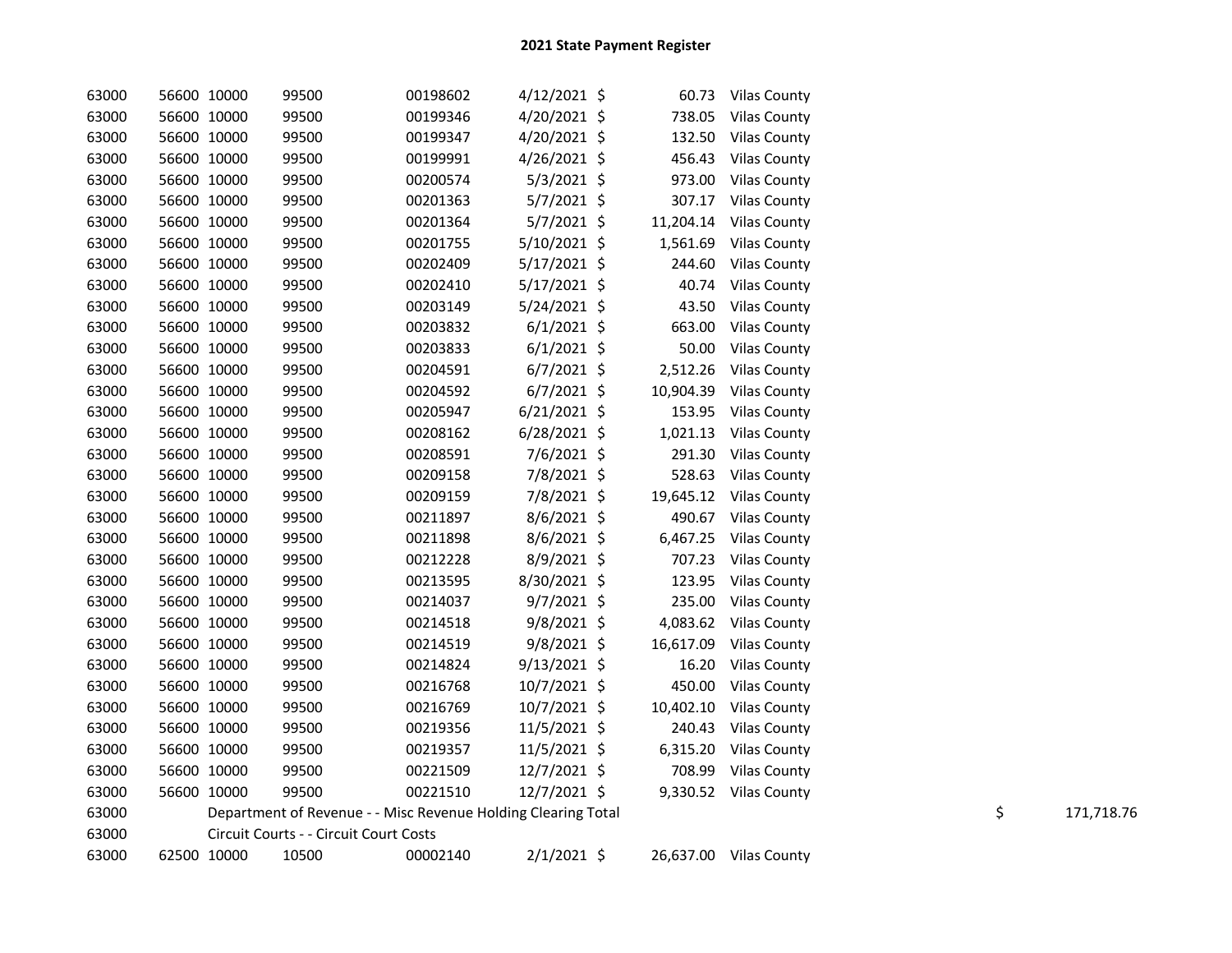| 63000 |             | 62500 10000 | 10500                                                                 | 00002273 | 7/26/2021 \$   |                           | 53,656.00 Vilas County  |    |              |
|-------|-------------|-------------|-----------------------------------------------------------------------|----------|----------------|---------------------------|-------------------------|----|--------------|
| 63000 |             |             | Circuit Courts - - Circuit Court Costs Total                          |          |                |                           |                         | \$ | 80,293.00    |
| 63000 |             |             | Shared Revenue and Tax Relief - - County And Municipal Aid            |          |                |                           |                         |    |              |
| 63000 |             | 83500 10000 | 10500                                                                 | 00082393 | 7/26/2021 \$   |                           | 3,160.75 Vilas County   |    |              |
| 63000 |             | 83500 10000 | 10500                                                                 | 00089496 | 11/15/2021 \$  |                           | 17,910.91 Vilas County  |    |              |
| 63000 |             |             | Shared Revenue and Tax Relief - - County And Municipal Aid Total      |          |                |                           |                         | \$ | 21,071.66    |
| 63000 |             |             | Shared Revenue and Tax Relief - - Exempt Computer Aid                 |          |                |                           |                         |    |              |
| 63000 |             | 83500 10000 | 10900                                                                 | 00083377 | 7/26/2021 \$   |                           | 3,562.57 Vilas County   |    |              |
| 63000 |             |             | Shared Revenue and Tax Relief - - Exempt Computer Aid Total           |          |                |                           |                         | \$ | 3,562.57     |
| 63000 |             |             | Shared Revenue and Tax Relief - - Utility Aid                         |          |                |                           |                         |    |              |
| 63000 |             | 83500 10000 | 11000                                                                 | 00082393 | 7/26/2021 \$   |                           | 18,960.92 Vilas County  |    |              |
| 63000 |             | 83500 10000 | 11000                                                                 | 00089496 | 11/15/2021 \$  |                           | 110,973.23 Vilas County |    |              |
| 63000 |             |             | Shared Revenue and Tax Relief - - Utility Aid Total                   |          |                |                           |                         | \$ | 129,934.15   |
| 63000 |             |             | Shared Revenue and Tax Relief - - Personal Property Aid               |          |                |                           |                         |    |              |
| 63000 |             | 83500 10000 | 11100                                                                 | 00076563 | $5/3/2021$ \$  |                           | 19,103.39 Vilas County  |    |              |
| 63000 |             |             | Shared Revenue and Tax Relief - - Personal Property Aid Total         |          |                |                           |                         | \$ | 19,103.39    |
| 63000 |             |             | Shared Revenue and Tax Relief - - School Lvy Tx/First Dollar Cr       |          |                |                           |                         |    |              |
| 63000 |             | 83500 10000 | 30200                                                                 | 00082753 | 7/26/2021 \$   | 7,630,812.31 Vilas County |                         |    |              |
| 63000 |             | 83500 10000 | 30200                                                                 | 00086148 | 7/26/2021 \$   | 1,018,407.17 Vilas County |                         |    |              |
| 63000 |             |             | Shared Revenue and Tax Relief - - School Lvy Tx/First Dollar Cr Total |          |                |                           |                         | \$ | 8,649,219.48 |
| 63000 |             |             | Shared Revenue and Tax Relief - - County Sales Tax Reptd/Distd        |          |                |                           |                         |    |              |
| 63000 |             | 83500 10000 | 43100                                                                 | 00073919 | 1/29/2021 \$   |                           | 206,728.90 Vilas County |    |              |
| 63000 |             | 83500 10000 | 43100                                                                 | 00074007 | 2/26/2021 \$   |                           | 242,132.46 Vilas County |    |              |
| 63000 |             | 83500 10000 | 43100                                                                 | 00074720 | 3/31/2021 \$   |                           | 208,704.26 Vilas County |    |              |
| 63000 |             | 83500 10000 | 43100                                                                 | 00079163 | 4/30/2021 \$   |                           | 197,595.64 Vilas County |    |              |
| 63000 |             | 83500 10000 | 43100                                                                 | 00079967 | $5/28/2021$ \$ |                           | 231,594.14 Vilas County |    |              |
| 63000 | 83500 10000 |             | 43100                                                                 | 00080698 | $6/30/2021$ \$ |                           | 323,753.45 Vilas County |    |              |
| 63000 | 83500 10000 |             | 43100                                                                 | 00086240 | 7/30/2021 \$   |                           | 369,996.88 Vilas County |    |              |
| 63000 | 83500 10000 |             | 43100                                                                 | 00086803 | $8/31/2021$ \$ |                           | 369,785.25 Vilas County |    |              |
| 63000 |             | 83500 10000 | 43100                                                                 | 00087105 | $9/30/2021$ \$ |                           | 474,283.38 Vilas County |    |              |
| 63000 | 83500 10000 |             | 43100                                                                 | 00087794 | 10/29/2021 \$  |                           | 395,011.36 Vilas County |    |              |
| 63000 | 83500 10000 |             | 43100                                                                 | 00089804 | 11/30/2021 \$  |                           | 313,214.23 Vilas County |    |              |
| 63000 |             | 83500 10000 | 43100                                                                 | 00089888 | 12/30/2021 \$  |                           | 299,245.40 Vilas County |    |              |
| 63000 |             |             | Shared Revenue and Tax Relief - - County Sales Tax Reptd/Distd Total  |          |                |                           |                         | \$ | 3,632,045.35 |
| 63000 |             |             | Shared Revenue and Tax Relief - - Lottery & Gaming Credit             |          |                |                           |                         |    |              |
| 63000 |             | 83500 52100 | 36300                                                                 | 00074631 | 3/22/2021 \$   |                           | 773,900.88 Vilas County |    |              |
| 63000 |             |             | Shared Revenue and Tax Relief - - Lottery & Gaming Credit Total       |          |                |                           |                         | \$ | 773,900.88   |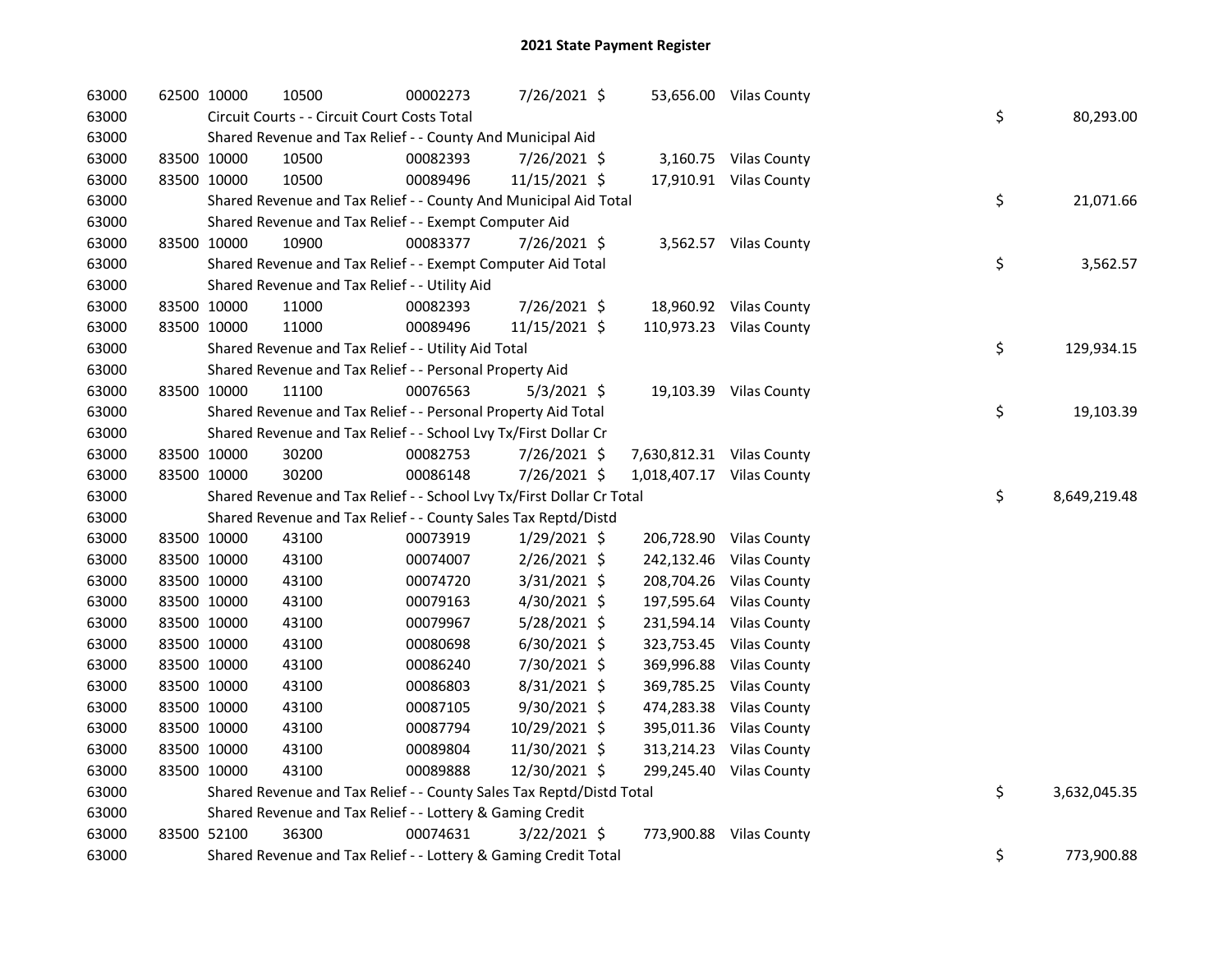63000 Total \$ 20,362,615.21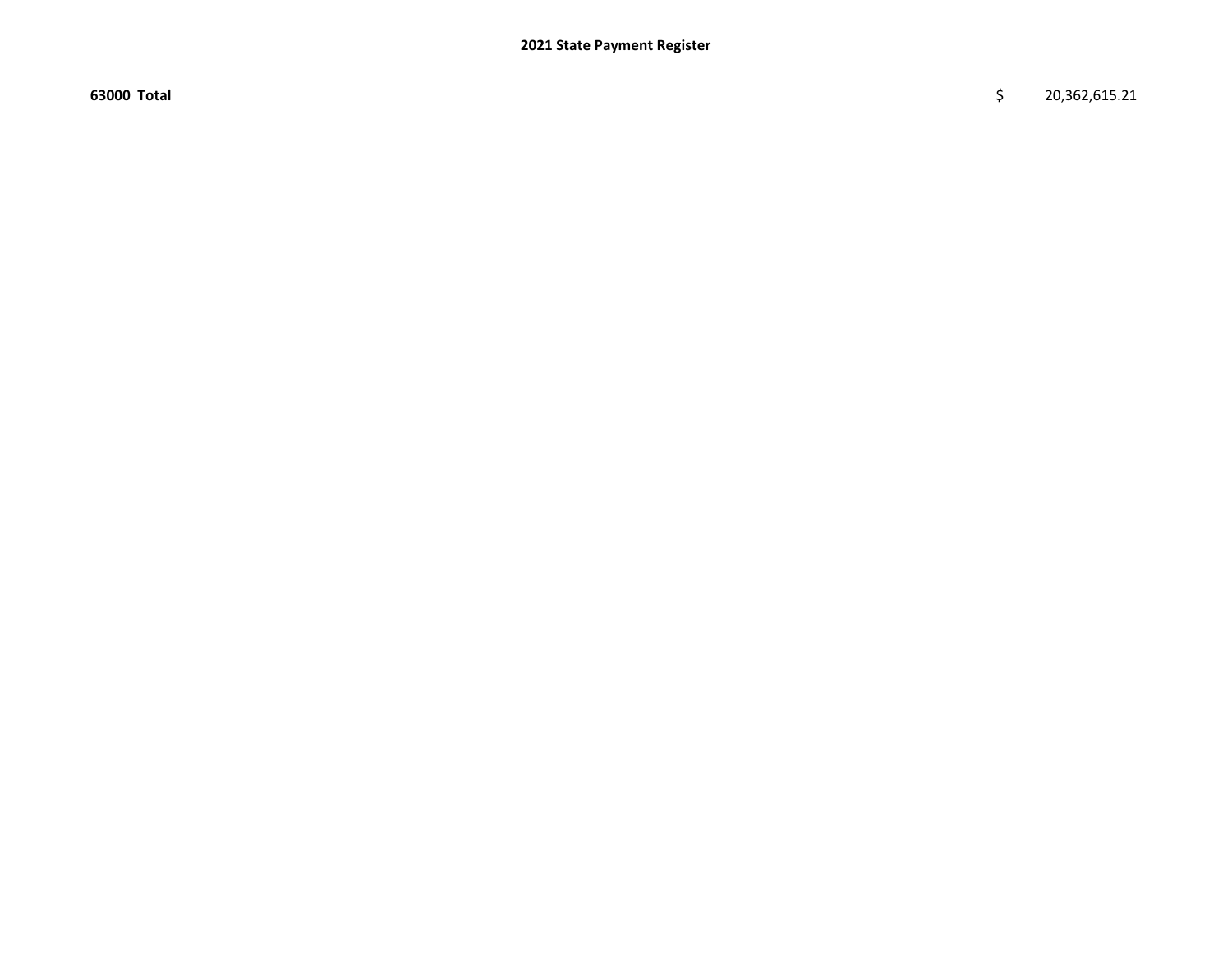| 63002 |             | Dept of Safety & Prof Services - - Fire Dues Distribution          |          |                |  |                                |    |            |
|-------|-------------|--------------------------------------------------------------------|----------|----------------|--|--------------------------------|----|------------|
| 63002 | 16500 10000 | 22500                                                              | 00041826 | 7/16/2021 \$   |  | 19,237.94 Town Of Arbor Vitae  |    |            |
| 63002 |             | Dept of Safety & Prof Services - - Fire Dues Distribution Total    |          |                |  |                                | \$ | 19,237.94  |
| 63002 |             | Dept of Natural Resources - - Aids In Lieu Of Taxes - Gener        |          |                |  |                                |    |            |
| 63002 | 37000 10000 | 50300                                                              | 00455857 | $1/13/2021$ \$ |  | 6,366.58 Town Of Arbor Vitae   |    |            |
| 63002 | 37000 10000 | 50300                                                              | 00476099 | $4/21/2021$ \$ |  | 15.58 Town Of Arbor Vitae      |    |            |
| 63002 |             | Dept of Natural Resources - - Aids In Lieu Of Taxes - Gener Total  |          |                |  |                                | \$ | 6,382.16   |
| 63002 |             | Dept of Natural Resources - - Resaids - Cnty Forst, Cl & Mfl       |          |                |  |                                |    |            |
| 63002 | 37000 21200 | 57100                                                              | 00488499 | $6/14/2021$ \$ |  | 349.97 Town Of Arbor Vitae     |    |            |
| 63002 |             | Dept of Natural Resources - - Resaids - Cnty Forst, CI & Mfl Total |          |                |  |                                | \$ | 349.97     |
| 63002 |             | Dept of Natural Resources - - Aids In Lieu Of Taxes - Sum S        |          |                |  |                                |    |            |
| 63002 | 37000 21200 | 57900                                                              | 00476100 | $4/21/2021$ \$ |  | 0.64 Town Of Arbor Vitae       |    |            |
| 63002 | 37000 21200 | 57900                                                              | 00476101 | $4/21/2021$ \$ |  | 24,025.43 Town Of Arbor Vitae  |    |            |
| 63002 |             | Dept of Natural Resources - - Aids In Lieu Of Taxes - Sum S Total  |          |                |  |                                | \$ | 24,026.07  |
| 63002 |             | Dept of Natural Resources - - Rec & Resource Aids, Fed             |          |                |  |                                |    |            |
| 63002 | 37000 21200 | 58300                                                              | 00480698 | 5/18/2021 \$   |  | 854.22 Town Of Arbor Vitae     |    |            |
| 63002 |             | Dept of Natural Resources - - Rec & Resource Aids, Fed Total       |          |                |  |                                | \$ | 854.22     |
| 63002 |             | WI Dept of Transportation - - Trns Aids To Mnc.-Sf                 |          |                |  |                                |    |            |
| 63002 | 39500 21100 | 19100                                                              | 00633280 | $1/4/2021$ \$  |  | 57,415.23 Town Of Arbor Vitae  |    |            |
| 63002 | 39500 21100 | 19100                                                              | 00668887 | 4/5/2021 \$    |  | 57,415.23 Town Of Arbor Vitae  |    |            |
| 63002 | 39500 21100 | 19100                                                              | 00712375 | 7/6/2021 \$    |  | 57,415.23 Town Of Arbor Vitae  |    |            |
| 63002 | 39500 21100 | 19100                                                              | 00752934 | 10/4/2021 \$   |  | 57,415.23 Town Of Arbor Vitae  |    |            |
| 63002 |             | WI Dept of Transportation - - Trns Aids To Mnc.-Sf Total           |          |                |  |                                | \$ | 229,660.92 |
| 63002 |             | Department of Revenue - - Gifts And Grants                         |          |                |  |                                |    |            |
| 63002 | 56600 10000 | 12100                                                              | 00207673 | $6/25/2021$ \$ |  | 179,401.90 Town Of Arbor Vitae |    |            |
| 63002 |             | Department of Revenue - - Gifts And Grants Total                   |          |                |  |                                | \$ | 179,401.90 |
| 63002 |             | Shared Revenue and Tax Relief - - County And Municipal Aid         |          |                |  |                                |    |            |
| 63002 | 83500 10000 | 10500                                                              | 00082378 | 7/26/2021 \$   |  | 6,890.02 Town Of Arbor Vitae   |    |            |
| 63002 | 83500 10000 | 10500                                                              | 00089481 | 11/15/2021 \$  |  | 39,043.45 Town Of Arbor Vitae  |    |            |
| 63002 |             | Shared Revenue and Tax Relief - - County And Municipal Aid Total   |          |                |  |                                | \$ | 45,933.47  |
| 63002 |             | Shared Revenue and Tax Relief - - Exempt Computer Aid              |          |                |  |                                |    |            |
| 63002 | 83500 10000 | 10900                                                              | 00084887 | 7/26/2021 \$   |  | 431.29 Town Of Arbor Vitae     |    |            |
| 63002 |             | Shared Revenue and Tax Relief - - Exempt Computer Aid Total        |          |                |  |                                | \$ | 431.29     |
| 63002 |             | Shared Revenue and Tax Relief - - Utility Aid                      |          |                |  |                                |    |            |
| 63002 | 83500 10000 | 11000                                                              | 00082378 | 7/26/2021 \$   |  | 1,023.13 Town Of Arbor Vitae   |    |            |
| 63002 | 83500 10000 | 11000                                                              | 00089481 | 11/15/2021 \$  |  | 5,995.92 Town Of Arbor Vitae   |    |            |
| 63002 |             | Shared Revenue and Tax Relief - - Utility Aid Total                |          |                |  |                                | \$ | 7,019.05   |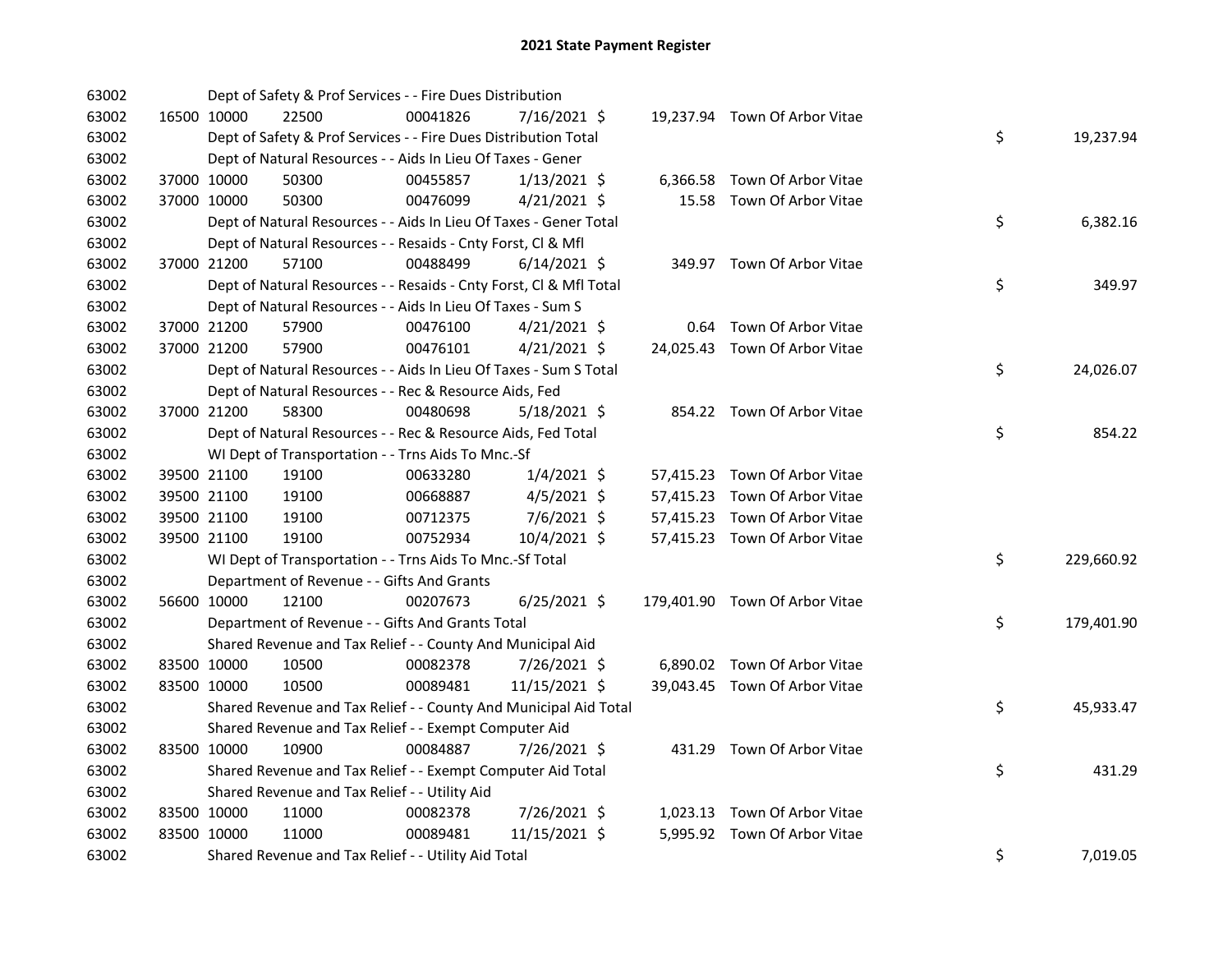## 2021 State Payment Register

| 63002       |             |       | Shared Revenue and Tax Relief - - Personal Property Aid                       |          |               |          |                              |            |
|-------------|-------------|-------|-------------------------------------------------------------------------------|----------|---------------|----------|------------------------------|------------|
| 63002       | 83500 10000 |       | 11100                                                                         | 00078076 | $5/3/2021$ \$ |          | 3.365.56 Town Of Arbor Vitae |            |
| 63002       |             |       | Shared Revenue and Tax Relief - - Personal Property Aid Total                 |          |               |          |                              | 3,365.56   |
| 63002       |             |       | Shared Revenue and Tax Relief - - State Aid; Video Service Provider Fee       |          |               |          |                              |            |
| 63002       | 83500       | 10000 | 11200                                                                         | 00083194 | 7/26/2021 \$  | 9.425.04 | Town Of Arbor Vitae          |            |
| 63002       |             |       | Shared Revenue and Tax Relief - - State Aid; Video Service Provider Fee Total |          |               | 9,425.04 |                              |            |
| 63002       |             |       | Shared Revenue and Tax Relief - - Payments For Municipal Svcs                 |          |               |          |                              |            |
| 63002       | 83500 10000 |       | 50100                                                                         | 00073803 | $2/1/2021$ \$ | 98.73    | Town Of Arbor Vitae          |            |
| 63002       |             |       | Shared Revenue and Tax Relief - - Payments For Municipal Svcs Total           |          |               |          |                              | 98.73      |
| 63002 Total |             |       |                                                                               |          |               |          |                              | 526.186.32 |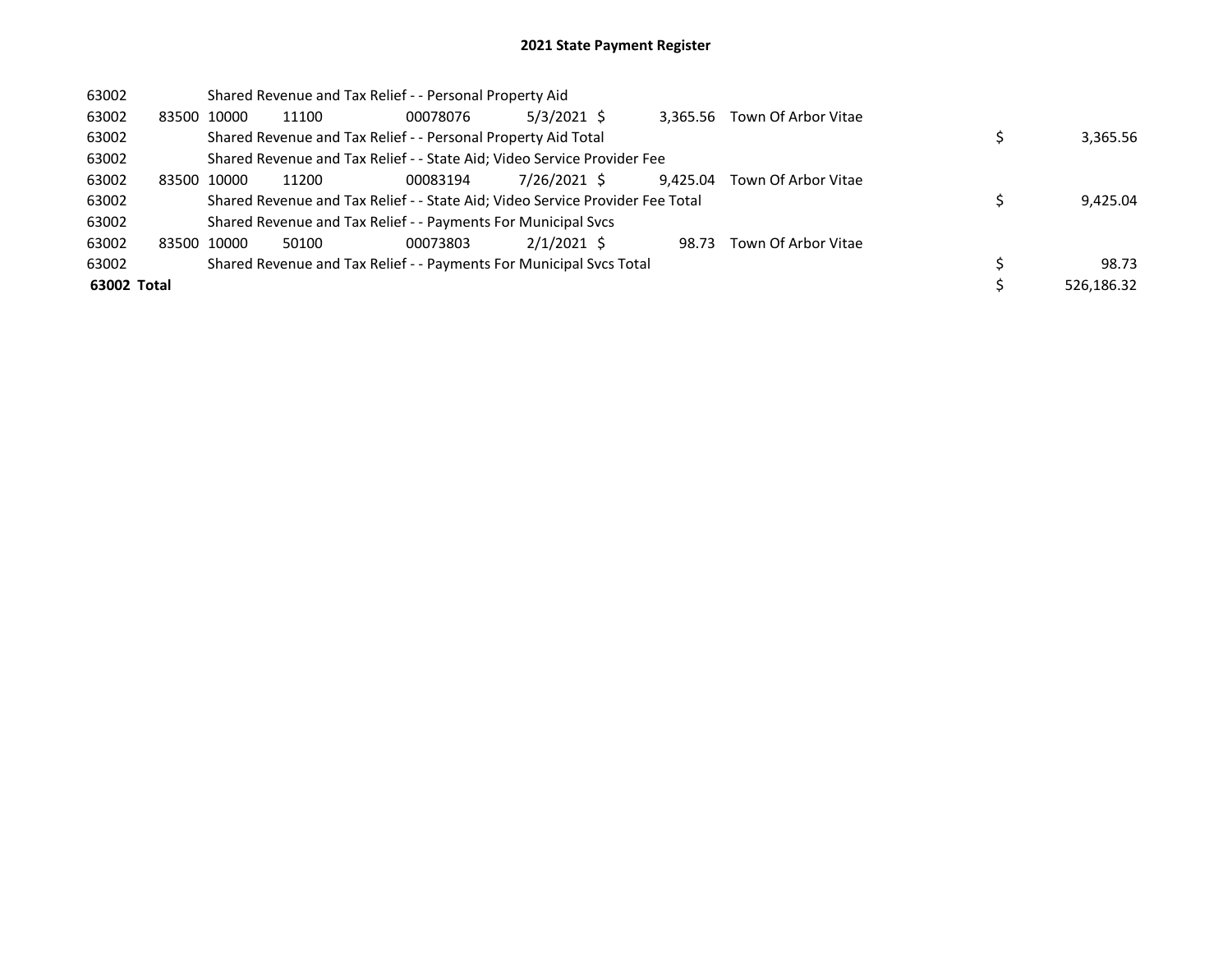| 63004 |             | Dept of Safety & Prof Services - - Fire Dues Distribution                       |           |                |  |                                    |    |            |
|-------|-------------|---------------------------------------------------------------------------------|-----------|----------------|--|------------------------------------|----|------------|
| 63004 | 16500 10000 | 22500                                                                           | 00041827  | 7/16/2021 \$   |  | 13,255.22 Town Of Boulder Junction |    |            |
| 63004 |             | Dept of Safety & Prof Services - - Fire Dues Distribution Total                 |           |                |  |                                    | \$ | 13,255.22  |
| 63004 |             | Dept of Natural Resources - - Aids In Lieu Of Taxes - Gener                     |           |                |  |                                    |    |            |
| 63004 | 37000 10000 | 50300                                                                           | 00455865  | $1/13/2021$ \$ |  | 32,968.48 Town Of Boulder Junction |    |            |
| 63004 |             | Dept of Natural Resources - - Aids In Lieu Of Taxes - Gener Total               |           |                |  |                                    | \$ | 32,968.48  |
| 63004 |             | Dept of Natural Resources - - Seg Earned                                        |           |                |  |                                    |    |            |
| 63004 | 37000 21200 | 100SE                                                                           | 00474047  | $4/15/2021$ \$ |  | 129.15 Town Of Boulder Junction    |    |            |
| 63004 |             | Dept of Natural Resources - - Seg Earned Total                                  |           |                |  |                                    | \$ | 129.15     |
| 63004 |             | Dept of Natural Resources - - Gen Program Ops-State Funds                       |           |                |  |                                    |    |            |
| 63004 | 37000 21200 | 16100                                                                           | 00511901  | 10/15/2021 \$  |  | 700.80 Town Of Boulder Junction    |    |            |
| 63004 |             | Dept of Natural Resources - - Gen Program Ops-State Funds Total                 |           |                |  |                                    | \$ | 700.80     |
| 63004 |             | Dept of Natural Resources - - General Program Operations --                     |           |                |  |                                    |    |            |
| 63004 | 37000 21200 | 25400                                                                           | 00520301  | 12/10/2021 \$  |  | 6,000.00 Town Of Boulder Junction  |    |            |
| 63004 |             | Dept of Natural Resources - - General Program Operations -- Total               |           |                |  |                                    | \$ | 6,000.00   |
| 63004 |             | Dept of Natural Resources - - Resaids - Cnty Forst, Cl & Mfl                    |           |                |  |                                    |    |            |
| 63004 | 37000 21200 | 57100                                                                           | 00488500  | $6/14/2021$ \$ |  | 126.40 Town Of Boulder Junction    |    |            |
| 63004 |             | Dept of Natural Resources - - Resaids - Cnty Forst, Cl & Mfl Total              |           |                |  |                                    | \$ | 126.40     |
| 63004 |             | Dept of Natural Resources - - Aids In Lieu Of Taxes - Sum S                     |           |                |  |                                    |    |            |
| 63004 | 37000 21200 | 57900                                                                           | 00476680  | $4/21/2021$ \$ |  | 34,726.39 Town Of Boulder Junction |    |            |
| 63004 | 37000 21200 | 57900                                                                           | 00476681  | $4/21/2021$ \$ |  | 110.12 Town Of Boulder Junction    |    |            |
| 63004 |             | Dept of Natural Resources - - Aids In Lieu Of Taxes - Sum S Total               |           |                |  |                                    | \$ | 34,836.51  |
| 63004 |             | Dept of Natural Resources - - Ea - Invasive Aqu & Lake Mon                      |           |                |  |                                    |    |            |
| 63004 | 37000 21200 | 67800                                                                           | 00461546  | $2/3/2021$ \$  |  | 4,063.13 Town Of Boulder Junction  |    |            |
| 63004 | 37000 21200 | 67800                                                                           | 00523597  | 12/7/2021 \$   |  | 12,124.36 Town Of Boulder Junction |    |            |
| 63004 |             | Dept of Natural Resources - - Ea - Invasive Aqu & Lake Mon Total                |           |                |  |                                    | \$ | 16,187.49  |
| 63004 |             | WI Dept of Transportation - - Trns Aids To Mnc.-Sf                              |           |                |  |                                    |    |            |
| 63004 | 39500 21100 | 19100                                                                           | 00633281  | $1/4/2021$ \$  |  | 59,451.93 Town Of Boulder Junction |    |            |
| 63004 | 39500 21100 | 19100                                                                           | 00668888  | $4/5/2021$ \$  |  | 59,451.93 Town Of Boulder Junction |    |            |
| 63004 | 39500 21100 | 19100                                                                           | 00712376  | 7/6/2021 \$    |  | 59,451.93 Town Of Boulder Junction |    |            |
| 63004 | 39500 21100 | 19100                                                                           | 00761892  | 10/14/2021 \$  |  | 59,451.93 Town Of Boulder Junction |    |            |
| 63004 |             | WI Dept of Transportation - - Trns Aids To Mnc.-Sf Total                        |           |                |  |                                    | \$ | 237,807.72 |
| 63004 |             | Department of Health Services - - Prepaid Medical Transport Reimbursement       |           |                |  |                                    |    |            |
| 63004 | 43500 10000 | 16300                                                                           | AMBULANCE | 11/15/2021 \$  |  | 2,000.00 Town Of Boulder Junction  |    |            |
| 63004 |             | Department of Health Services - - Prepaid Medical Transport Reimbursement Total |           |                |  |                                    | \$ | 2,000.00   |
| 63004 |             | Department of Military Affairs - - Major Disaster Assist; Pif                   |           |                |  |                                    |    |            |
| 63004 | 46500 27200 | 36500                                                                           | 00102468  | 11/9/2021 \$   |  | 10,117.37 Town Of Boulder Junction |    |            |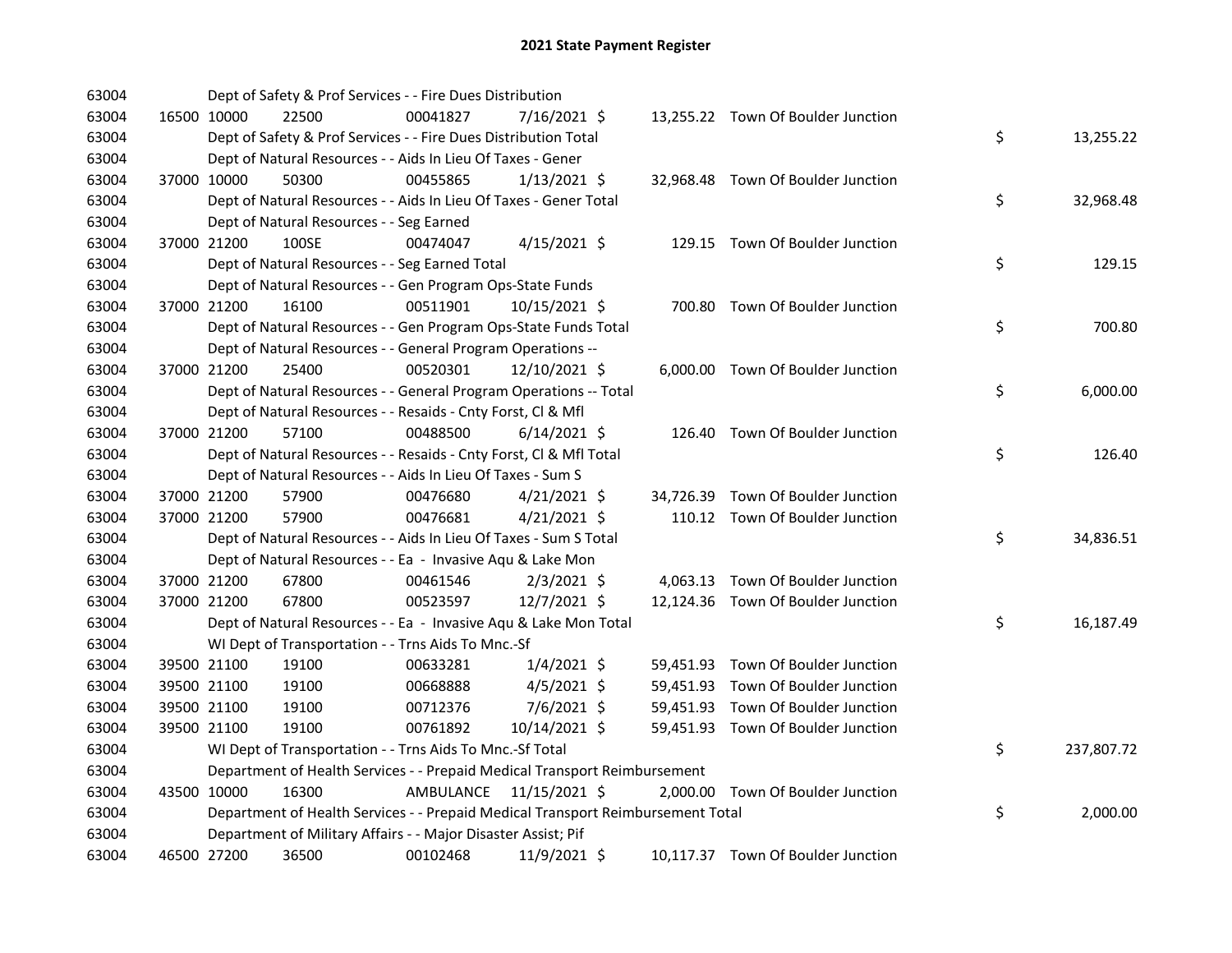| 63004       |             | Department of Military Affairs - - Major Disaster Assist; Pif Total | \$<br>10,117.37                                                     |          |                |           |                          |                 |
|-------------|-------------|---------------------------------------------------------------------|---------------------------------------------------------------------|----------|----------------|-----------|--------------------------|-----------------|
| 63004       |             |                                                                     | Department of Revenue - - Gifts And Grants                          |          |                |           |                          |                 |
| 63004       | 56600       | 10000                                                               | 12100                                                               | 00207674 | $6/25/2021$ \$ | 50.450.24 | Town Of Boulder Junction |                 |
| 63004       |             |                                                                     | Department of Revenue - - Gifts And Grants Total                    |          |                |           |                          | \$<br>50,450.24 |
| 63004       |             |                                                                     | Department of Revenue - - Misc Revenue Holding Clearing             |          |                |           |                          |                 |
| 63004       | 56600       | 10000                                                               | 99500                                                               | 00198601 | $4/12/2021$ \$ | 668.60    | Town Of Boulder Junction |                 |
| 63004       |             |                                                                     | Department of Revenue - - Misc Revenue Holding Clearing Total       |          | \$<br>668.60   |           |                          |                 |
| 63004       |             |                                                                     | Shared Revenue and Tax Relief - - County And Municipal Aid          |          |                |           |                          |                 |
| 63004       | 83500 10000 |                                                                     | 10500                                                               | 00082379 | 7/26/2021 \$   | 3,347.17  | Town Of Boulder Junction |                 |
| 63004       |             | 83500 10000                                                         | 10500                                                               | 00089482 | 11/15/2021 \$  | 16,967.29 | Town Of Boulder Junction |                 |
| 63004       |             |                                                                     | Shared Revenue and Tax Relief - - County And Municipal Aid Total    |          |                |           |                          | \$<br>20,314.46 |
| 63004       |             |                                                                     | Shared Revenue and Tax Relief - - Exempt Computer Aid               |          |                |           |                          |                 |
| 63004       | 83500       | 10000                                                               | 10900                                                               | 00084888 | 7/26/2021 \$   | 72.75     | Town Of Boulder Junction |                 |
| 63004       |             |                                                                     | Shared Revenue and Tax Relief - - Exempt Computer Aid Total         |          |                |           |                          | \$<br>72.75     |
| 63004       |             |                                                                     | Shared Revenue and Tax Relief - - Payments For Municipal Svcs       |          |                |           |                          |                 |
| 63004       | 83500       | 10000                                                               | 50100                                                               | 00073804 | $2/1/2021$ \$  | 741.30    | Town Of Boulder Junction |                 |
| 63004       |             |                                                                     | Shared Revenue and Tax Relief - - Payments For Municipal Svcs Total |          |                |           |                          | 741.30          |
| 63004 Total |             |                                                                     |                                                                     |          |                |           |                          | 426,376.49      |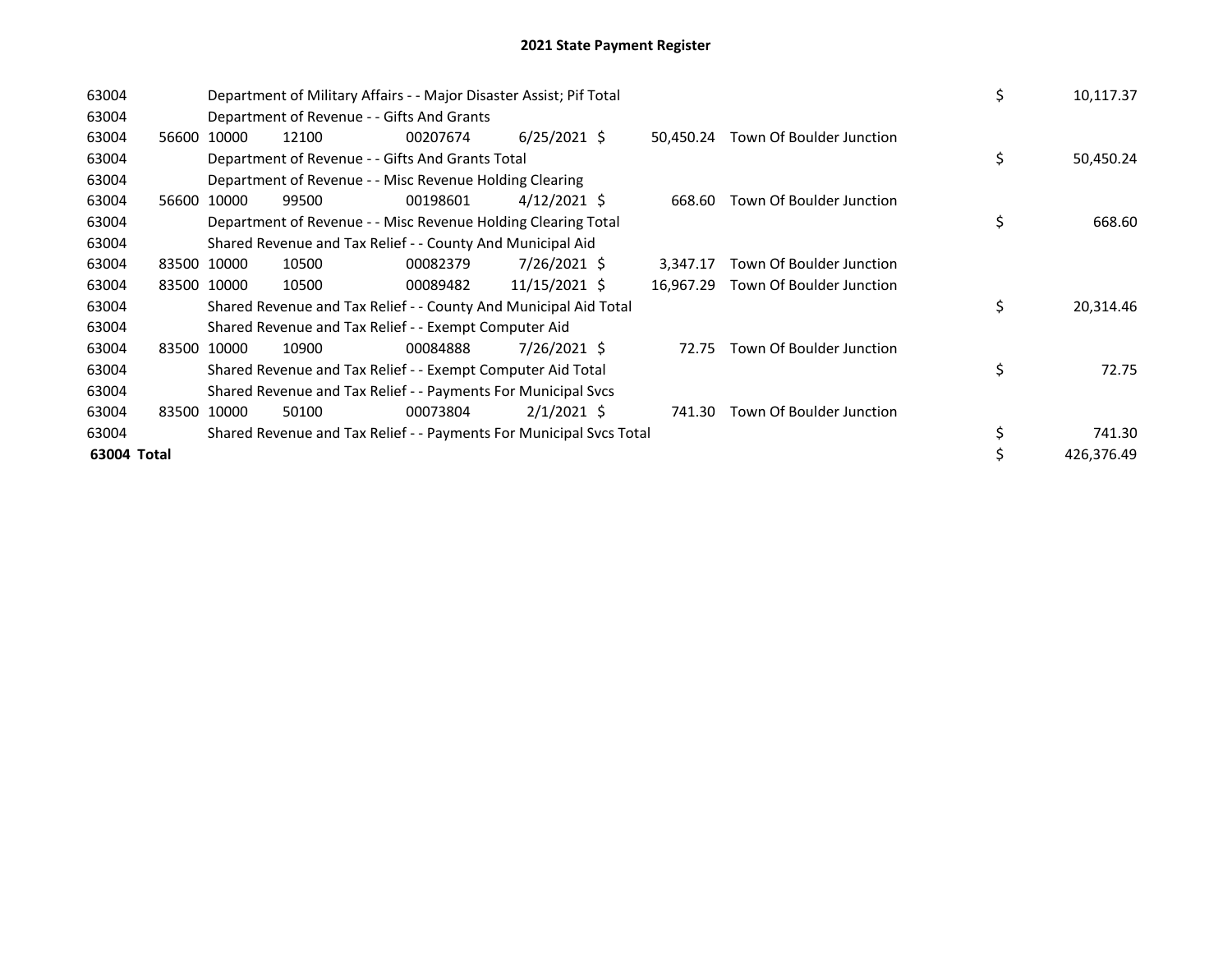| 63006       |             |             | Dept of Safety & Prof Services - - Fire Dues Distribution           |          |                |       |                              |    |            |
|-------------|-------------|-------------|---------------------------------------------------------------------|----------|----------------|-------|------------------------------|----|------------|
| 63006       |             | 16500 10000 | 22500                                                               | 00041828 | 7/16/2021 \$   |       | 7,380.45 Town Of Cloverland  |    |            |
| 63006       |             |             | Dept of Safety & Prof Services - - Fire Dues Distribution Total     |          |                |       |                              | \$ | 7,380.45   |
| 63006       |             |             | Dept of Natural Resources - - Aids In Lieu Of Taxes - Gener         |          |                |       |                              |    |            |
| 63006       |             | 37000 10000 | 50300                                                               | 00455852 | $1/13/2021$ \$ | 63.93 | Town Of Cloverland           |    |            |
| 63006       |             | 37000 10000 | 50300                                                               | 00475836 | $4/21/2021$ \$ |       | 79.48 Town Of Cloverland     |    |            |
| 63006       |             |             | Dept of Natural Resources - - Aids In Lieu Of Taxes - Gener Total   |          |                |       |                              | \$ | 143.41     |
| 63006       |             |             | Dept of Natural Resources - - Resaids - Cnty Forst, Cl & Mfl        |          |                |       |                              |    |            |
| 63006       |             | 37000 21200 | 57100                                                               | 00488501 | $6/14/2021$ \$ |       | 2,595.38 Town Of Cloverland  |    |            |
| 63006       |             |             | Dept of Natural Resources - - Resaids - Cnty Forst, Cl & Mfl Total  |          |                |       |                              | \$ | 2,595.38   |
| 63006       |             |             | Dept of Natural Resources - - Aids In Lieu Of Taxes - Sum S         |          |                |       |                              |    |            |
| 63006       |             | 37000 21200 | 57900                                                               | 00475835 | $4/21/2021$ \$ |       | 63.51 Town Of Cloverland     |    |            |
| 63006       |             |             | Dept of Natural Resources - - Aids In Lieu Of Taxes - Sum S Total   |          |                |       |                              | \$ | 63.51      |
| 63006       |             |             | WI Dept of Transportation - - Trns Aids To Mnc.-Sf                  |          |                |       |                              |    |            |
| 63006       |             | 39500 21100 | 19100                                                               | 00633282 | $1/4/2021$ \$  |       | 24,952.86 Town Of Cloverland |    |            |
| 63006       |             | 39500 21100 | 19100                                                               | 00668889 | $4/5/2021$ \$  |       | 24,952.86 Town Of Cloverland |    |            |
| 63006       |             | 39500 21100 | 19100                                                               | 00712377 | 7/6/2021 \$    |       | 24,952.86 Town Of Cloverland |    |            |
| 63006       |             | 39500 21100 | 19100                                                               | 00752936 | 10/4/2021 \$   |       | 24,952.86 Town Of Cloverland |    |            |
| 63006       |             |             | WI Dept of Transportation - - Trns Aids To Mnc.-Sf Total            |          |                |       |                              | \$ | 99,811.44  |
| 63006       |             |             | Department of Military Affairs - - Major Disaster Assist; Pif       |          |                |       |                              |    |            |
| 63006       |             | 46500 27200 | 36500                                                               | 00101590 | 10/21/2021 \$  |       | 6,531.70 Town Of Cloverland  |    |            |
| 63006       |             |             | Department of Military Affairs - - Major Disaster Assist; Pif Total |          |                |       |                              | \$ | 6,531.70   |
| 63006       |             |             | Department of Revenue - - Gifts And Grants                          |          |                |       |                              |    |            |
| 63006       |             | 56600 10000 | 12100                                                               | 00207675 | $6/25/2021$ \$ |       | 55,474.33 Town Of Cloverland |    |            |
| 63006       |             |             | Department of Revenue - - Gifts And Grants Total                    |          |                |       |                              | \$ | 55,474.33  |
| 63006       |             |             | Shared Revenue and Tax Relief - - County And Municipal Aid          |          |                |       |                              |    |            |
| 63006       |             | 83500 10000 | 10500                                                               | 00082380 | 7/26/2021 \$   |       | 1,545.18 Town Of Cloverland  |    |            |
| 63006       | 83500 10000 |             | 10500                                                               | 00089483 | 11/15/2021 \$  |       | 8,756.00 Town Of Cloverland  |    |            |
| 63006       |             |             | Shared Revenue and Tax Relief - - County And Municipal Aid Total    |          |                |       |                              | \$ | 10,301.18  |
| 63006       |             |             | Shared Revenue and Tax Relief - - Exempt Computer Aid               |          |                |       |                              |    |            |
| 63006       | 83500 10000 |             | 10900                                                               | 00084889 | 7/26/2021 \$   |       | 15.59 Town Of Cloverland     |    |            |
| 63006       |             |             | Shared Revenue and Tax Relief - - Exempt Computer Aid Total         |          |                |       |                              | \$ | 15.59      |
| 63006       |             |             | Shared Revenue and Tax Relief - - Utility Aid                       |          |                |       |                              |    |            |
| 63006       | 83500 10000 |             | 11000                                                               | 00082380 | 7/26/2021 \$   |       | 1,112.34 Town Of Cloverland  |    |            |
| 63006       | 83500 10000 |             | 11000                                                               | 00089483 | 11/15/2021 \$  |       | 6,015.84 Town Of Cloverland  |    |            |
| 63006       |             |             | Shared Revenue and Tax Relief - - Utility Aid Total                 |          |                |       |                              | \$ | 7,128.18   |
| 63006 Total |             |             |                                                                     |          |                |       |                              | \$ | 189,445.17 |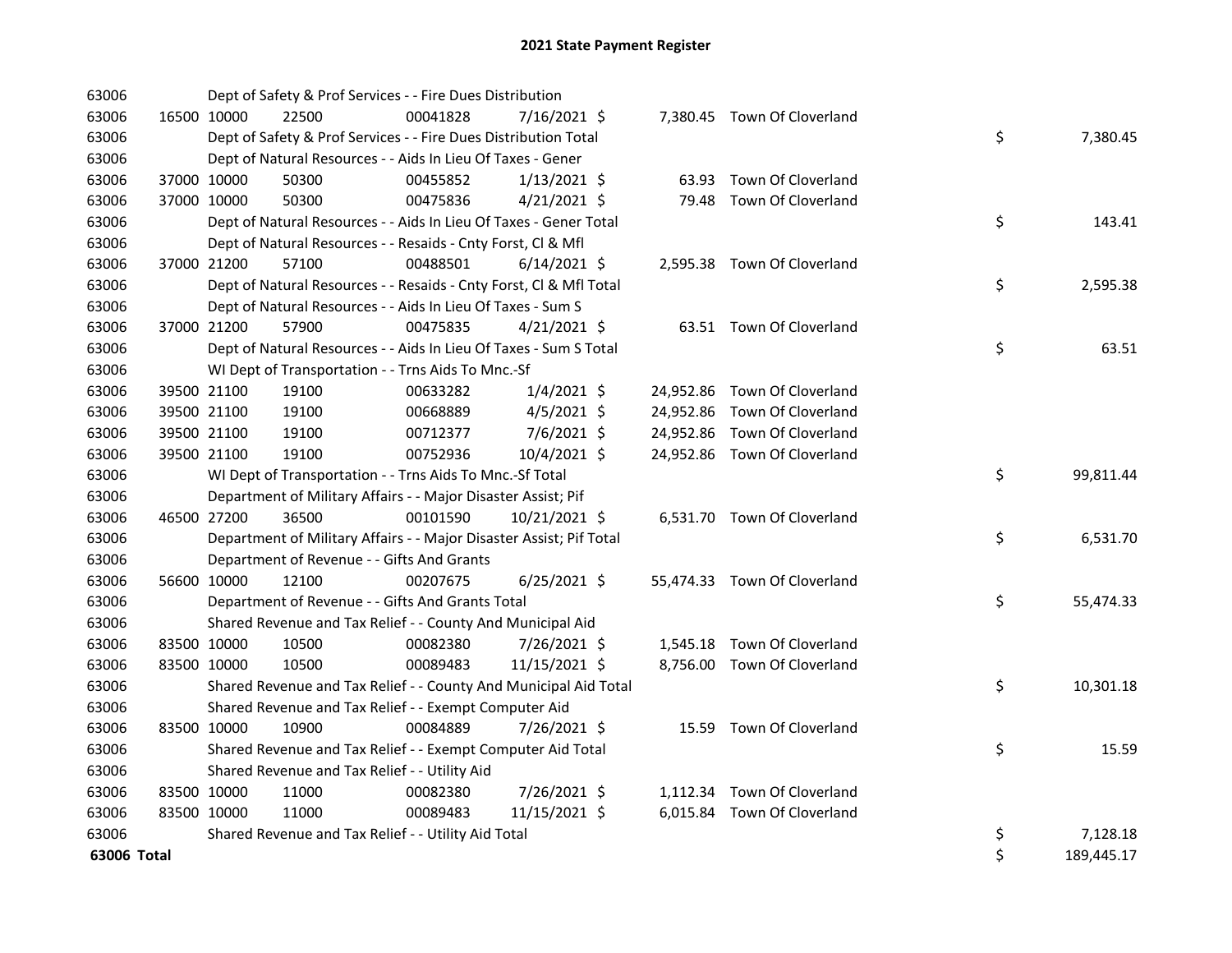| 63008 |             | Dept of Safety & Prof Services - - Fire Dues Distribution              |          |                |  |                           |    |            |
|-------|-------------|------------------------------------------------------------------------|----------|----------------|--|---------------------------|----|------------|
| 63008 | 16500 10000 | 22500                                                                  | 00041829 | 7/16/2021 \$   |  | 10,931.03 Town Of Conover |    |            |
| 63008 |             | Dept of Safety & Prof Services - - Fire Dues Distribution Total        |          |                |  |                           | \$ | 10,931.03  |
| 63008 |             | Dept of Natural Resources - - Aids In Lieu Of Taxes - Gener            |          |                |  |                           |    |            |
| 63008 | 37000 10000 | 50300                                                                  | 00455844 | $1/13/2021$ \$ |  | 8,379.92 Town Of Conover  |    |            |
| 63008 |             | Dept of Natural Resources - - Aids In Lieu Of Taxes - Gener Total      |          |                |  |                           | \$ | 8,379.92   |
| 63008 |             | Dept of Natural Resources - - General Program Operations --            |          |                |  |                           |    |            |
| 63008 | 37000 21200 | 25400                                                                  | 00517863 | 11/26/2021 \$  |  | 600.00 Town Of Conover    |    |            |
| 63008 | 37000 21200 | 25400                                                                  | 00520289 | 11/23/2021 \$  |  | 7,999.85 Town Of Conover  |    |            |
| 63008 |             | Dept of Natural Resources - - General Program Operations -- Total      |          |                |  |                           | \$ | 8,599.85   |
| 63008 |             | Dept of Natural Resources - - Resaids - Cnty Forst, Cl & Mfl           |          |                |  |                           |    |            |
| 63008 | 37000 21200 | 57100                                                                  | 00488502 | $6/14/2021$ \$ |  | 7,843.93 Town Of Conover  |    |            |
| 63008 |             | Dept of Natural Resources - - Resaids - Cnty Forst, Cl & Mfl Total     |          |                |  |                           | \$ | 7,843.93   |
| 63008 |             | Dept of Natural Resources - - Aids In Lieu Of Taxes - Sum S            |          |                |  |                           |    |            |
| 63008 | 37000 21200 | 57900                                                                  | 00475327 | $4/21/2021$ \$ |  | 151.36 Town Of Conover    |    |            |
| 63008 | 37000 21200 | 57900                                                                  | 00475328 | $4/21/2021$ \$ |  | 0.97 Town Of Conover      |    |            |
| 63008 | 37000 21200 | 57900                                                                  | 00475329 | $4/21/2021$ \$ |  | 517.27 Town Of Conover    |    |            |
| 63008 |             | Dept of Natural Resources - - Aids In Lieu Of Taxes - Sum S Total      |          |                |  |                           | \$ | 669.60     |
| 63008 |             | Dept of Natural Resources - - Resaids - Pymt In Lieu Tax Fed           |          |                |  |                           |    |            |
| 63008 | 37000 21200 | 58400                                                                  | 00510841 | $9/28/2021$ \$ |  | 1,870.96 Town Of Conover  |    |            |
| 63008 |             | Dept of Natural Resources - - Resaids - Pymt In Lieu Tax Fed Total     |          |                |  |                           | \$ | 1,870.96   |
| 63008 |             | Dept of Natural Resources - - Property Dev Projects (20-21)            |          |                |  |                           |    |            |
| 63008 | 37000 36300 | TA310                                                                  | 00469796 | $3/25/2021$ \$ |  | 85,000.00 Town Of Conover |    |            |
| 63008 |             | Dept of Natural Resources - - Property Dev Projects (20-21) Total      |          |                |  |                           | \$ | 85,000.00  |
| 63008 |             | WI Dept of Transportation - - Trns Aids To Mnc.-Sf                     |          |                |  |                           |    |            |
| 63008 | 39500 21100 | 19100                                                                  | 00633283 | $1/4/2021$ \$  |  | 59,057.73 Town Of Conover |    |            |
| 63008 | 39500 21100 | 19100                                                                  | 00668890 | $4/5/2021$ \$  |  | 59,057.73 Town Of Conover |    |            |
| 63008 | 39500 21100 | 19100                                                                  | 00712378 | 7/6/2021 \$    |  | 59,057.73 Town Of Conover |    |            |
| 63008 | 39500 21100 | 19100                                                                  | 00752937 | 10/4/2021 \$   |  | 59,057.73 Town Of Conover |    |            |
| 63008 |             | WI Dept of Transportation - - Trns Aids To Mnc.-Sf Total               |          |                |  |                           | \$ | 236,230.92 |
| 63008 |             | Department of Health Services - - Emergency Medical Services, Ai       |          |                |  |                           |    |            |
| 63008 | 43500 10000 | 11900                                                                  | 00405557 | $1/26/2021$ \$ |  | 5,393.14 Town Of Conover  |    |            |
| 63008 |             | Department of Health Services - - Emergency Medical Services, Ai Total |          |                |  |                           | \$ | 5,393.14   |
| 63008 |             | Department of Military Affairs - - Major Disaster Assist; Pif          |          |                |  |                           |    |            |
| 63008 | 46500 27200 | 36500                                                                  | 00102152 | $11/2/2021$ \$ |  | 7,534.30 Town Of Conover  |    |            |
| 63008 |             | Department of Military Affairs - - Major Disaster Assist; Pif Total    |          |                |  |                           | \$ | 7,534.30   |
| 63008 |             | Commissioners of Public Lands - - Balsht Common School Fund            |          |                |  |                           |    |            |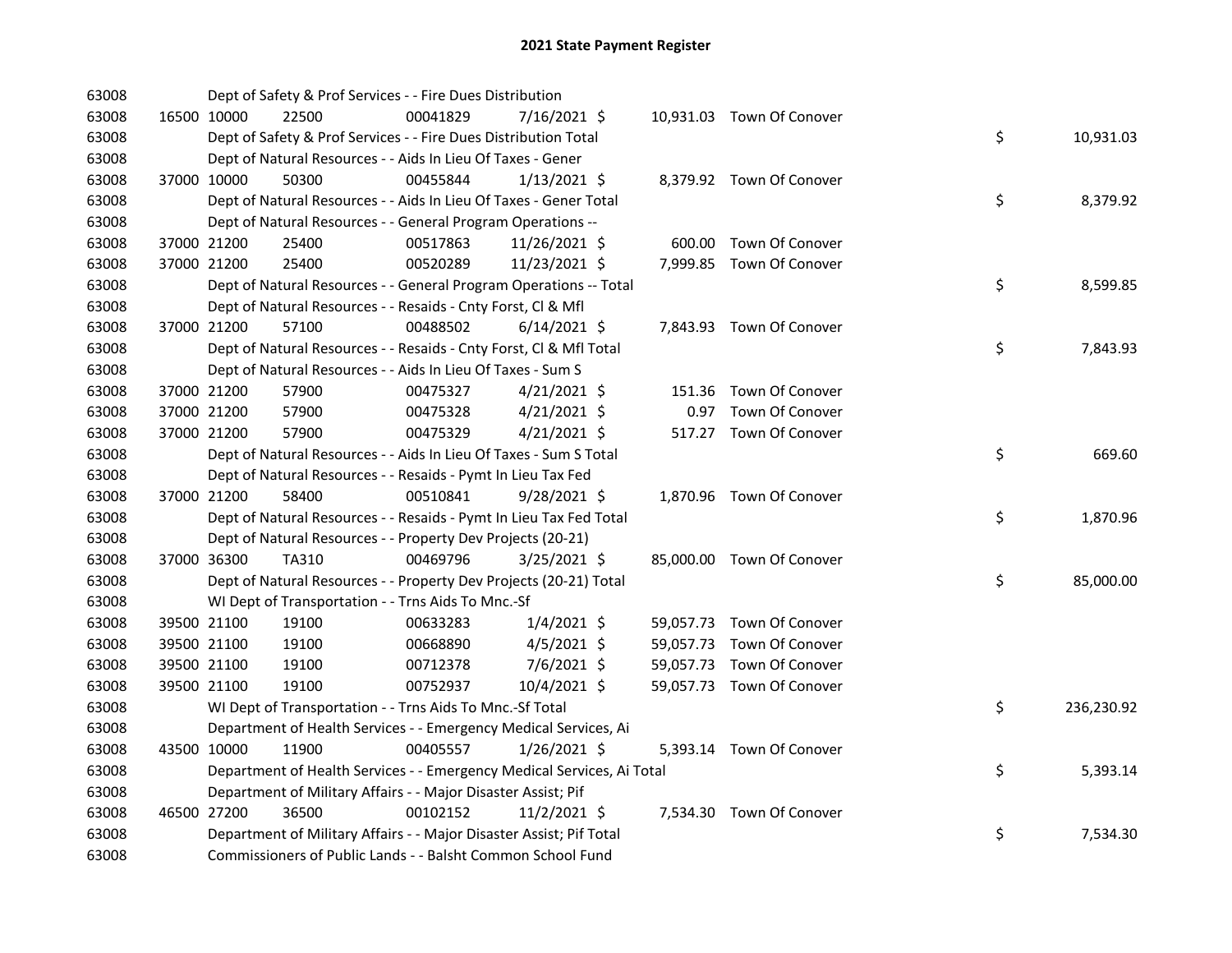| 63008       |       | 50700 37400 | 57700                                                             | 00003591 | $4/1/2021$ \$   | 250,000.00 | Town Of Conover           |    |            |
|-------------|-------|-------------|-------------------------------------------------------------------|----------|-----------------|------------|---------------------------|----|------------|
| 63008       |       |             | Commissioners of Public Lands - - Balsht Common School Fund Total |          |                 |            |                           | \$ | 250,000.00 |
| 63008       |       |             | Department of Revenue - - Gifts And Grants                        |          |                 |            |                           |    |            |
| 63008       | 56600 | 10000       | 12100                                                             | 00207676 | $6/25/2021$ \$  |            | 65,731.85 Town Of Conover |    |            |
| 63008       |       |             | Department of Revenue - - Gifts And Grants Total                  |          |                 |            |                           | \$ | 65,731.85  |
| 63008       |       |             | Shared Revenue and Tax Relief - - County And Municipal Aid        |          |                 |            |                           |    |            |
| 63008       |       | 83500 10000 | 10500                                                             | 00082381 | $7/26/2021$ \$  | 3,171.74   | Town Of Conover           |    |            |
| 63008       |       | 83500 10000 | 10500                                                             | 00089484 | $11/15/2021$ \$ |            | 17,973.22 Town Of Conover |    |            |
| 63008       |       |             | Shared Revenue and Tax Relief - - County And Municipal Aid Total  |          |                 |            |                           | \$ | 21,144.96  |
| 63008       |       |             | Shared Revenue and Tax Relief - - Exempt Computer Aid             |          |                 |            |                           |    |            |
| 63008       |       | 83500 10000 | 10900                                                             | 00084890 | $7/26/2021$ \$  | 37.41      | Town Of Conover           |    |            |
| 63008       |       |             | Shared Revenue and Tax Relief - - Exempt Computer Aid Total       |          |                 |            |                           | \$ | 37.41      |
| 63008       |       |             | Shared Revenue and Tax Relief - - Utility Aid                     |          |                 |            |                           |    |            |
| 63008       |       | 83500 10000 | 11000                                                             | 00082381 | 7/26/2021 \$    | 2,783.38   | Town Of Conover           |    |            |
| 63008       |       | 83500 10000 | 11000                                                             | 00089484 | 11/15/2021 \$   | 15,871.75  | Town Of Conover           |    |            |
| 63008       |       |             | Shared Revenue and Tax Relief - - Utility Aid Total               |          |                 |            |                           | \$ | 18,655.13  |
| 63008       |       |             | Shared Revenue and Tax Relief - - Personal Property Aid           |          |                 |            |                           |    |            |
| 63008       |       | 83500 10000 | 11100                                                             | 00078077 | $5/3/2021$ \$   | 1,090.41   | Town Of Conover           |    |            |
| 63008       |       |             | Shared Revenue and Tax Relief - - Personal Property Aid Total     |          |                 |            |                           | \$ | 1,090.41   |
| 63008 Total |       |             |                                                                   |          |                 |            |                           | \$ | 729,113.41 |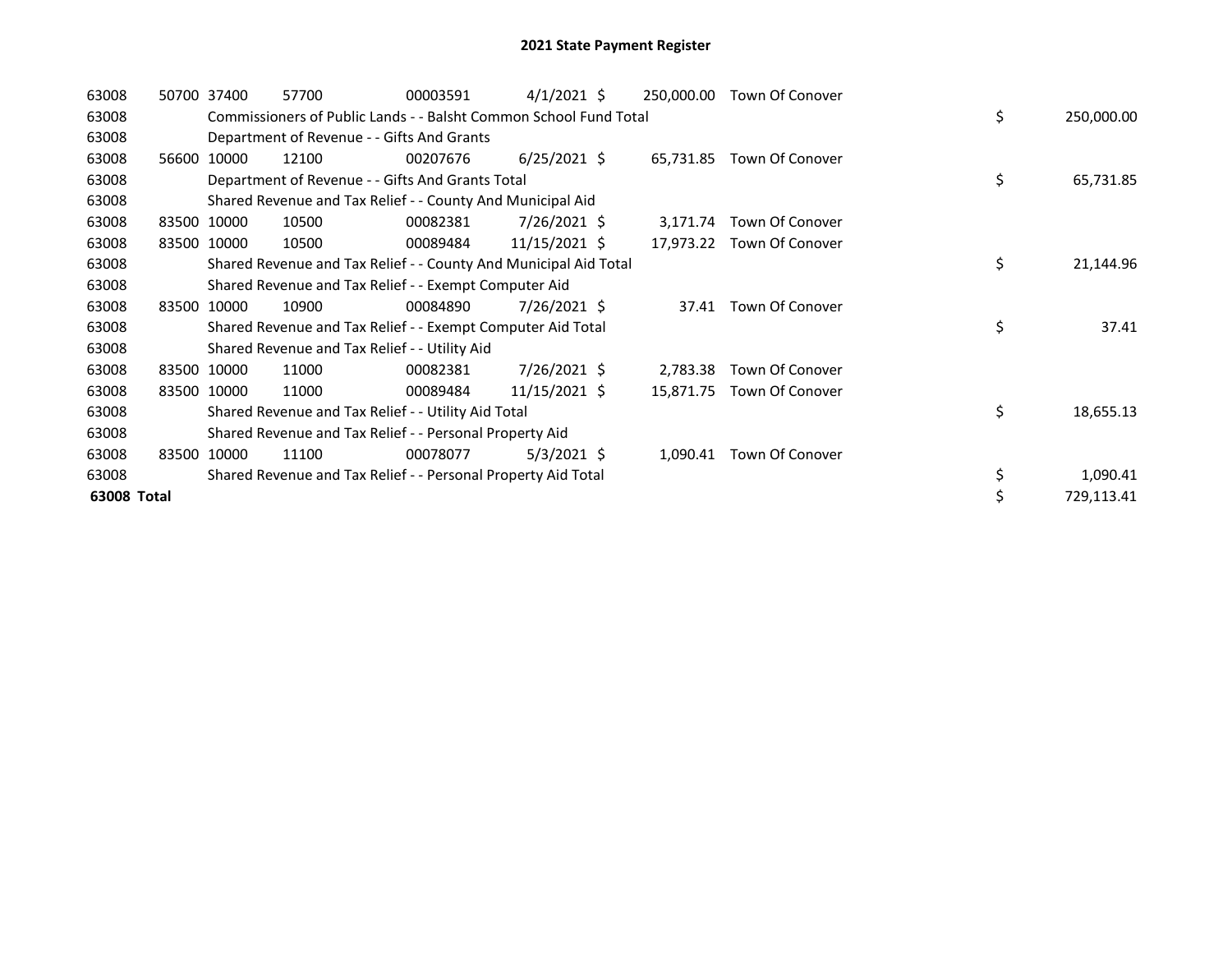| 63010 |             | Dept of Safety & Prof Services - - Fire Dues Distribution                       |           |                |  |                                    |    |            |
|-------|-------------|---------------------------------------------------------------------------------|-----------|----------------|--|------------------------------------|----|------------|
| 63010 | 16500 10000 | 22500                                                                           | 00041831  | 7/16/2021 \$   |  | 20,088.33 Town Of Lac Du Flambeau  |    |            |
| 63010 |             | Dept of Safety & Prof Services - - Fire Dues Distribution Total                 |           |                |  |                                    | \$ | 20,088.33  |
| 63010 |             | Dept of Natural Resources - - Aids In Lieu Of Taxes - Gener                     |           |                |  |                                    |    |            |
| 63010 | 37000 10000 | 50300                                                                           | 00476227  | $4/21/2021$ \$ |  | 4.02 Town Of Lac Du Flambeau       |    |            |
| 63010 | 37000 10000 | 50300                                                                           | 00476228  | $4/21/2021$ \$ |  | 82.73 Town Of Lac Du Flambeau      |    |            |
| 63010 |             | Dept of Natural Resources - - Aids In Lieu Of Taxes - Gener Total               |           |                |  |                                    | \$ | 86.75      |
| 63010 |             | Dept of Natural Resources - - Seg Earned                                        |           |                |  |                                    |    |            |
| 63010 | 37000 21200 | 100SE                                                                           | 00497506  | 7/15/2021 \$   |  | 4,969.80 Town Of Lac Du Flambeau   |    |            |
| 63010 | 37000 21200 | 100SE                                                                           | 00514596  | 10/12/2021 \$  |  | 1,788.12 Town Of Lac Du Flambeau   |    |            |
| 63010 |             | Dept of Natural Resources - - Seg Earned Total                                  |           |                |  |                                    | \$ | 6,757.92   |
| 63010 |             | Dept of Natural Resources - - General Program Operations --                     |           |                |  |                                    |    |            |
| 63010 | 37000 21200 | 25400                                                                           | 00522841  | 12/7/2021 \$   |  | 186.75 Town Of Lac Du Flambeau     |    |            |
| 63010 |             | Dept of Natural Resources - - General Program Operations -- Total               |           |                |  |                                    | \$ | 186.75     |
| 63010 |             | Dept of Natural Resources - - Resaids - Cnty Forst, Cl & Mfl                    |           |                |  |                                    |    |            |
| 63010 | 37000 21200 | 57100                                                                           | 00488503  | $6/14/2021$ \$ |  | 831.23 Town Of Lac Du Flambeau     |    |            |
| 63010 |             | Dept of Natural Resources - - Resaids - Cnty Forst, Cl & Mfl Total              |           |                |  |                                    | \$ | 831.23     |
| 63010 |             | Dept of Natural Resources - - Aids In Lieu Of Taxes - Sum S                     |           |                |  |                                    |    |            |
| 63010 | 37000 21200 | 57900                                                                           | 00476229  | $4/21/2021$ \$ |  | 0.40 Town Of Lac Du Flambeau       |    |            |
| 63010 |             | Dept of Natural Resources - - Aids In Lieu Of Taxes - Sum S Total               |           |                |  |                                    | \$ | 0.40       |
| 63010 |             | Dept of Natural Resources - - Resaids - Pymt In Lieu Tax Fed                    |           |                |  |                                    |    |            |
| 63010 | 37000 21200 | 58400                                                                           | 00510842  | 9/28/2021 \$   |  | 14,685.27 Town Of Lac Du Flambeau  |    |            |
| 63010 |             | Dept of Natural Resources - - Resaids - Pymt In Lieu Tax Fed Total              |           |                |  |                                    | \$ | 14,685.27  |
| 63010 |             | WI Dept of Transportation - - Trns Aids To Mnc.-Sf                              |           |                |  |                                    |    |            |
| 63010 | 39500 21100 | 19100                                                                           | 00633284  | $1/4/2021$ \$  |  | 93,379.41 Town Of Lac Du Flambeau  |    |            |
| 63010 | 39500 21100 | 19100                                                                           | 00668891  | $4/5/2021$ \$  |  | 93,379.41 Town Of Lac Du Flambeau  |    |            |
| 63010 | 39500 21100 | 19100                                                                           | 00712379  | 7/6/2021 \$    |  | 93,379.41 Town Of Lac Du Flambeau  |    |            |
| 63010 | 39500 21100 | 19100                                                                           | 00752938  | 10/4/2021 \$   |  | 93,379.41 Town Of Lac Du Flambeau  |    |            |
| 63010 |             | WI Dept of Transportation - - Trns Aids To Mnc.-Sf Total                        |           |                |  |                                    | \$ | 373,517.64 |
| 63010 |             | WI Dept of Transportation - - Loc Rd Imp Prg St Fd                              |           |                |  |                                    |    |            |
| 63010 | 39500 21100 | 27800                                                                           | 00645607  | $1/27/2021$ \$ |  | 25,288.38 Town Of Lac Du Flambeau  |    |            |
| 63010 |             | WI Dept of Transportation - - Loc Rd Imp Prg St Fd Total                        |           |                |  |                                    | \$ | 25,288.38  |
| 63010 |             | Department of Health Services - - Prepaid Medical Transport Reimbursement       |           |                |  |                                    |    |            |
| 63010 | 43500 10000 | 16300                                                                           | AMBULANCE | 11/15/2021 \$  |  | 21,653.45 Town Of Lac Du Flambeau  |    |            |
| 63010 |             | Department of Health Services - - Prepaid Medical Transport Reimbursement Total |           |                |  |                                    | \$ | 21,653.45  |
| 63010 |             | Department of Revenue - - Gifts And Grants                                      |           |                |  |                                    |    |            |
| 63010 | 56600 10000 | 12100                                                                           | 00207677  | $6/25/2021$ \$ |  | 183,536.31 Town Of Lac Du Flambeau |    |            |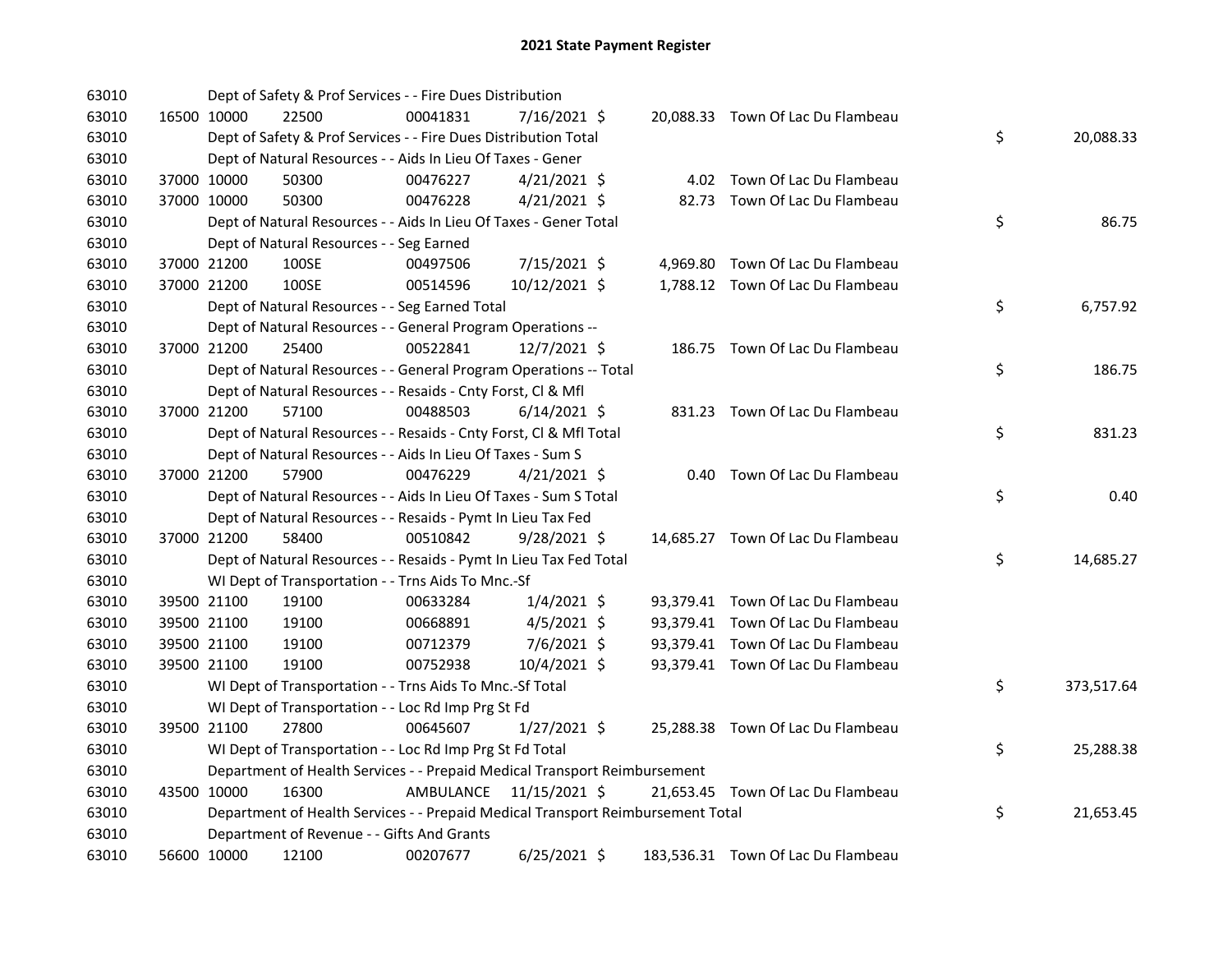| 63010 |             |                                                               | Department of Revenue - - Gifts And Grants Total                 |          | \$                | 183,536.31 |           |                         |    |            |
|-------|-------------|---------------------------------------------------------------|------------------------------------------------------------------|----------|-------------------|------------|-----------|-------------------------|----|------------|
| 63010 |             |                                                               | Department of Revenue - - Misc Revenue Holding Clearing          |          |                   |            |           |                         |    |            |
| 63010 |             | 56600 10000                                                   | 99500                                                            | 00192970 | $3/1/2021$ \$     |            | 167.91    | Town Of Lac Du Flambeau |    |            |
| 63010 |             | 56600 10000                                                   | 99500                                                            | 00194343 | $3/8/2021$ \$     |            | 564.56    | Town Of Lac Du Flambeau |    |            |
| 63010 |             | 56600 10000                                                   | 99500                                                            | 00195199 | $3/15/2021$ \$    |            | 646.46    | Town Of Lac Du Flambeau |    |            |
| 63010 |             | 56600 10000                                                   | 99500                                                            | 00202408 | $5/17/2021$ \$    |            | 167.51    | Town Of Lac Du Flambeau |    |            |
| 63010 |             | 56600 10000                                                   | 99500                                                            | 00218634 | $11/1/2021 \;$ \$ |            | 660.00    | Town Of Lac Du Flambeau |    |            |
| 63010 |             | Department of Revenue - - Misc Revenue Holding Clearing Total |                                                                  | \$       | 2,206.44          |            |           |                         |    |            |
| 63010 |             |                                                               | Shared Revenue and Tax Relief - - County And Municipal Aid       |          |                   |            |           |                         |    |            |
| 63010 | 83500 10000 |                                                               | 10500                                                            | 00082382 | 7/26/2021 \$      |            | 6.483.18  | Town Of Lac Du Flambeau |    |            |
| 63010 |             | 83500 10000                                                   | 10500                                                            | 00089485 | 11/15/2021 \$     |            | 15,084.59 | Town Of Lac Du Flambeau |    |            |
| 63010 |             |                                                               | Shared Revenue and Tax Relief - - County And Municipal Aid Total |          |                   |            |           |                         | \$ | 21,567.77  |
| 63010 |             |                                                               | Shared Revenue and Tax Relief - - Exempt Computer Aid            |          |                   |            |           |                         |    |            |
| 63010 | 83500 10000 |                                                               | 10900                                                            | 00084891 | 7/26/2021 \$      |            | 31.18     | Town Of Lac Du Flambeau |    |            |
| 63010 |             |                                                               | Shared Revenue and Tax Relief - - Exempt Computer Aid Total      |          |                   |            |           |                         | \$ | 31.18      |
|       | 63010 Total |                                                               |                                                                  |          |                   |            |           |                         |    | 670.437.82 |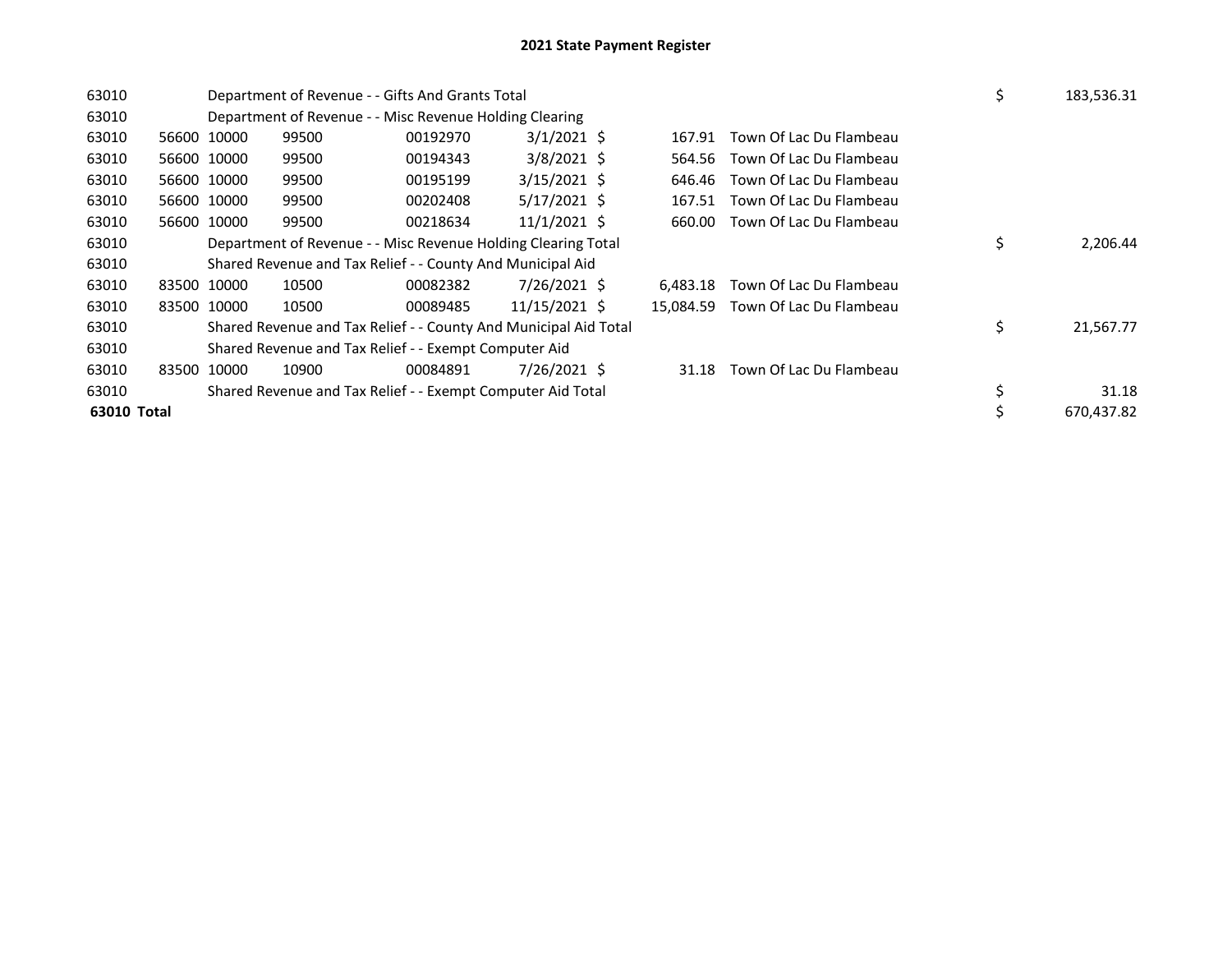| 63012 |             | Dept of Safety & Prof Services - - Fire Dues Distribution                       |           |                |       |                                 |    |            |
|-------|-------------|---------------------------------------------------------------------------------|-----------|----------------|-------|---------------------------------|----|------------|
| 63012 | 16500 10000 | 22500                                                                           | 00041832  | 7/16/2021 \$   |       | 10,710.42 Town Of Land O Lakes  |    |            |
| 63012 |             | Dept of Safety & Prof Services - - Fire Dues Distribution Total                 |           |                |       |                                 | \$ | 10,710.42  |
| 63012 |             | Dept of Natural Resources - - Aids In Lieu Of Taxes - Gener                     |           |                |       |                                 |    |            |
| 63012 | 37000 10000 | 50300                                                                           | 00455858  | $1/13/2021$ \$ |       | 20,270.18 Town Of Land O Lakes  |    |            |
| 63012 | 37000 10000 | 50300                                                                           | 00476289  | $4/21/2021$ \$ | 29.00 | Town Of Land O Lakes            |    |            |
| 63012 | 37000 10000 | 50300                                                                           | 00476290  | $4/21/2021$ \$ |       | 64.04 Town Of Land O Lakes      |    |            |
| 63012 |             | Dept of Natural Resources - - Aids In Lieu Of Taxes - Gener Total               |           |                |       |                                 | \$ | 20,363.22  |
| 63012 |             | Dept of Natural Resources - - Seg Earned                                        |           |                |       |                                 |    |            |
| 63012 | 37000 21200 | 100SE                                                                           | 00456071  | $1/12/2021$ \$ |       | 243.45 Town Of Land O Lakes     |    |            |
| 63012 | 37000 21200 | 100SE                                                                           | 00474048  | $4/15/2021$ \$ |       | 117,561.59 Town Of Land O Lakes |    |            |
| 63012 |             | Dept of Natural Resources - - Seg Earned Total                                  |           |                |       |                                 | \$ | 117,805.04 |
| 63012 |             | Dept of Natural Resources - - General Program Operations --                     |           |                |       |                                 |    |            |
| 63012 | 37000 21200 | 25400                                                                           | 00485018  | $6/4/2021$ \$  |       | 249.00 Town Of Land O Lakes     |    |            |
| 63012 | 37000 21200 | 25400                                                                           | 00522169  | 12/2/2021 \$   |       | 673.50 Town Of Land O Lakes     |    |            |
| 63012 |             | Dept of Natural Resources - - General Program Operations -- Total               |           |                |       |                                 | \$ | 922.50     |
| 63012 |             | Dept of Natural Resources - - Resaids - Cnty Forst, Cl & Mfl                    |           |                |       |                                 |    |            |
| 63012 | 37000 21200 | 57100                                                                           | 00488504  | $6/14/2021$ \$ |       | 1,916.20 Town Of Land O Lakes   |    |            |
| 63012 |             | Dept of Natural Resources - - Resaids - Cnty Forst, CI & Mfl Total              |           |                |       |                                 | \$ | 1,916.20   |
| 63012 |             | Dept of Natural Resources - - Aids In Lieu Of Taxes - Sum S                     |           |                |       |                                 |    |            |
| 63012 | 37000 21200 | 57900                                                                           | 00476291  | $4/21/2021$ \$ |       | 9,297.24 Town Of Land O Lakes   |    |            |
| 63012 | 37000 21200 | 57900                                                                           | 00476292  | $4/21/2021$ \$ |       | 423.59 Town Of Land O Lakes     |    |            |
| 63012 |             | Dept of Natural Resources - - Aids In Lieu Of Taxes - Sum S Total               |           |                |       |                                 | \$ | 9,720.83   |
| 63012 |             | WI Dept of Transportation - - Trns Aids To Mnc.-Sf                              |           |                |       |                                 |    |            |
| 63012 | 39500 21100 | 19100                                                                           | 00633285  | $1/4/2021$ \$  |       | 55,286.55 Town Of Land O Lakes  |    |            |
| 63012 | 39500 21100 | 19100                                                                           | 00668892  | $4/5/2021$ \$  |       | 55,286.55 Town Of Land O Lakes  |    |            |
| 63012 | 39500 21100 | 19100                                                                           | 00712380  | 7/6/2021 \$    |       | 55,286.55 Town Of Land O Lakes  |    |            |
| 63012 | 39500 21100 | 19100                                                                           | 00752939  | 10/4/2021 \$   |       | 55,286.55 Town Of Land O Lakes  |    |            |
| 63012 |             | WI Dept of Transportation - - Trns Aids To Mnc.-Sf Total                        |           |                |       |                                 | \$ | 221,146.20 |
| 63012 |             | WI Dept of Transportation - - Aero Assistance Ffd                               |           |                |       |                                 |    |            |
| 63012 | 39500 21100 | 28400                                                                           | 00680427  | 4/19/2021 \$   |       | 30,000.00 Town Of Land O Lakes  |    |            |
| 63012 |             | WI Dept of Transportation - - Aero Assistance Ffd Total                         |           |                |       |                                 | \$ | 30,000.00  |
| 63012 |             | Department of Health Services - - Prepaid Medical Transport Reimbursement       |           |                |       |                                 |    |            |
| 63012 | 43500 10000 | 16300                                                                           | AMBULANCE | 11/15/2021 \$  |       | 2,000.00 Town Of Land O Lakes   |    |            |
| 63012 |             | Department of Health Services - - Prepaid Medical Transport Reimbursement Total |           |                |       |                                 | \$ | 2,000.00   |
| 63012 |             | Commissioners of Public Lands - - General Program Operations                    |           |                |       |                                 |    |            |
| 63012 | 50700 10000 | 10100                                                                           | 00003500  | 1/29/2021 \$   |       | 2,503.26 Town Of Land O Lakes   |    |            |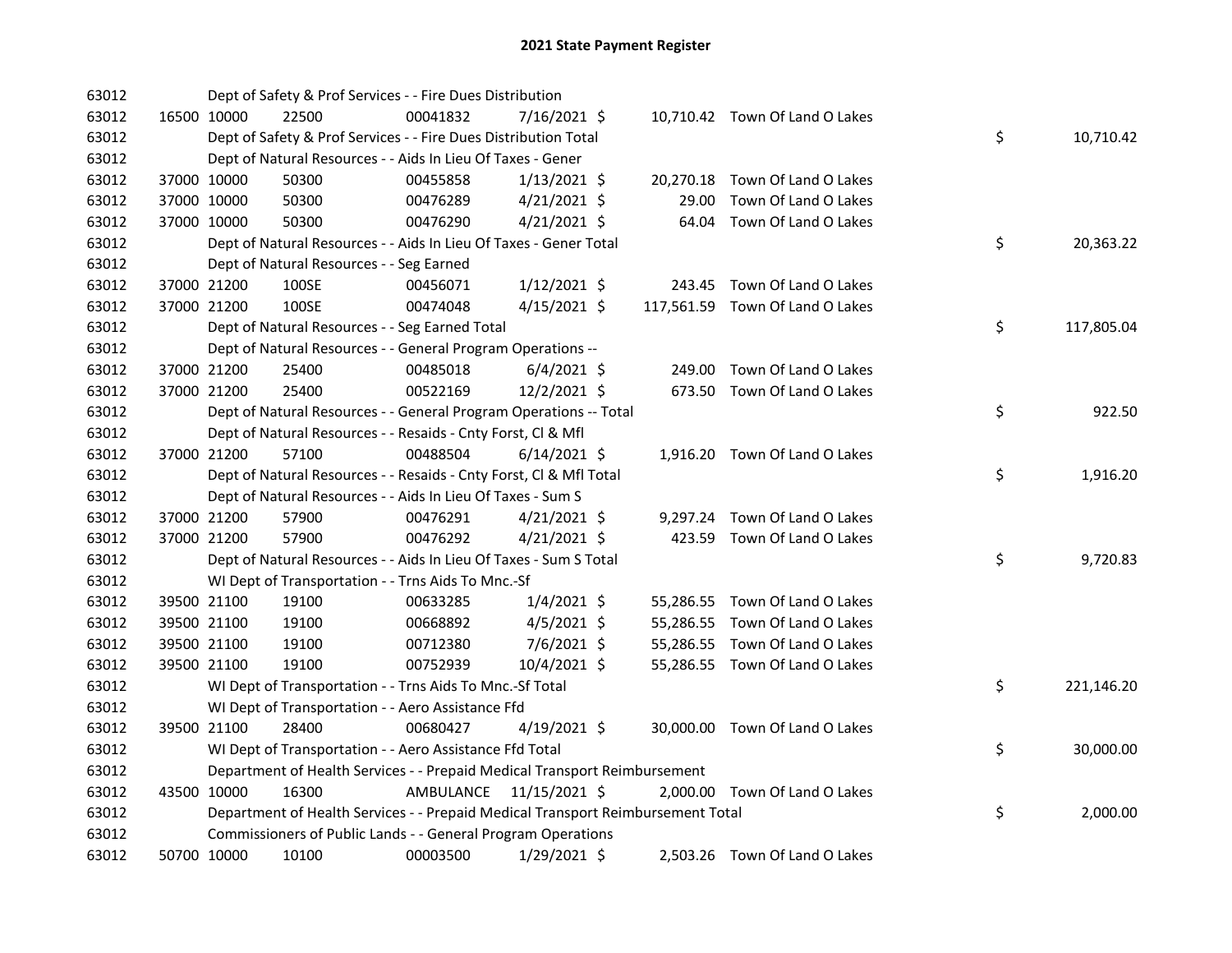| 63012       |       |             | Commissioners of Public Lands - - General Program Operations Total |          | \$             | 2,503.26 |           |                                |  |    |            |
|-------------|-------|-------------|--------------------------------------------------------------------|----------|----------------|----------|-----------|--------------------------------|--|----|------------|
| 63012       |       |             | Department of Revenue - - Gifts And Grants                         |          |                |          |           |                                |  |    |            |
| 63012       |       | 56600 10000 | 12100                                                              | 00207678 | $6/25/2021$ \$ |          |           | 46.577.51 Town Of Land O Lakes |  |    |            |
| 63012       |       |             | Department of Revenue - - Gifts And Grants Total                   |          |                |          |           |                                |  | \$ | 46,577.51  |
| 63012       |       |             | Department of Revenue - - Misc Revenue Holding Clearing            |          |                |          |           |                                |  |    |            |
| 63012       |       | 56600 10000 | 99500                                                              | 00190486 | $2/1/2021$ \$  |          | 108.51    | Town Of Land O Lakes           |  |    |            |
| 63012       |       | 56600 10000 | 99500                                                              | 00200572 | $5/3/2021$ \$  |          | 162.76    | Town Of Land O Lakes           |  |    |            |
| 63012       | 56600 | 10000       | 99500                                                              | 00218162 | 10/25/2021 \$  |          | 160.27    | Town Of Land O Lakes           |  |    |            |
| 63012       |       |             | Department of Revenue - - Misc Revenue Holding Clearing Total      |          |                |          |           |                                |  | \$ | 431.54     |
| 63012       |       |             | Shared Revenue and Tax Relief - - County And Municipal Aid         |          |                |          |           |                                |  |    |            |
| 63012       | 83500 | 10000       | 10500                                                              | 00082383 | $7/26/2021$ \$ |          |           | 3,089.14 Town Of Land O Lakes  |  |    |            |
| 63012       |       | 83500 10000 | 10500                                                              | 00089486 | 11/15/2021 \$  |          | 15,505.13 | Town Of Land O Lakes           |  |    |            |
| 63012       |       |             | Shared Revenue and Tax Relief - - County And Municipal Aid Total   |          |                |          |           |                                |  | \$ | 18,594.27  |
| 63012       |       |             | Shared Revenue and Tax Relief - - Exempt Computer Aid              |          |                |          |           |                                |  |    |            |
| 63012       |       | 83500 10000 | 10900                                                              | 00084892 | 7/26/2021 \$   |          | 297.22    | Town Of Land O Lakes           |  |    |            |
| 63012       |       |             | Shared Revenue and Tax Relief - - Exempt Computer Aid Total        |          |                |          |           |                                |  | \$ | 297.22     |
| 63012       |       |             | Shared Revenue and Tax Relief - - Utility Aid                      |          |                |          |           |                                |  |    |            |
| 63012       | 83500 | 10000       | 11000                                                              | 00082383 | 7/26/2021 \$   |          | 1,048.56  | Town Of Land O Lakes           |  |    |            |
| 63012       |       | 83500 10000 | 11000                                                              | 00089486 | 11/15/2021 \$  |          | 6,042.17  | Town Of Land O Lakes           |  |    |            |
| 63012       |       |             | Shared Revenue and Tax Relief - - Utility Aid Total                |          |                |          |           |                                |  |    | 7,090.73   |
| 63012       |       |             | Shared Revenue and Tax Relief - - Personal Property Aid            |          |                |          |           |                                |  |    |            |
| 63012       | 83500 | 10000       | 11100                                                              | 00078078 | $5/3/2021$ \$  |          | 1,054.25  | Town Of Land O Lakes           |  |    |            |
| 63012       |       |             | Shared Revenue and Tax Relief - - Personal Property Aid Total      |          | \$             | 1,054.25 |           |                                |  |    |            |
| 63012 Total |       |             |                                                                    |          |                |          |           |                                |  |    | 491,133.19 |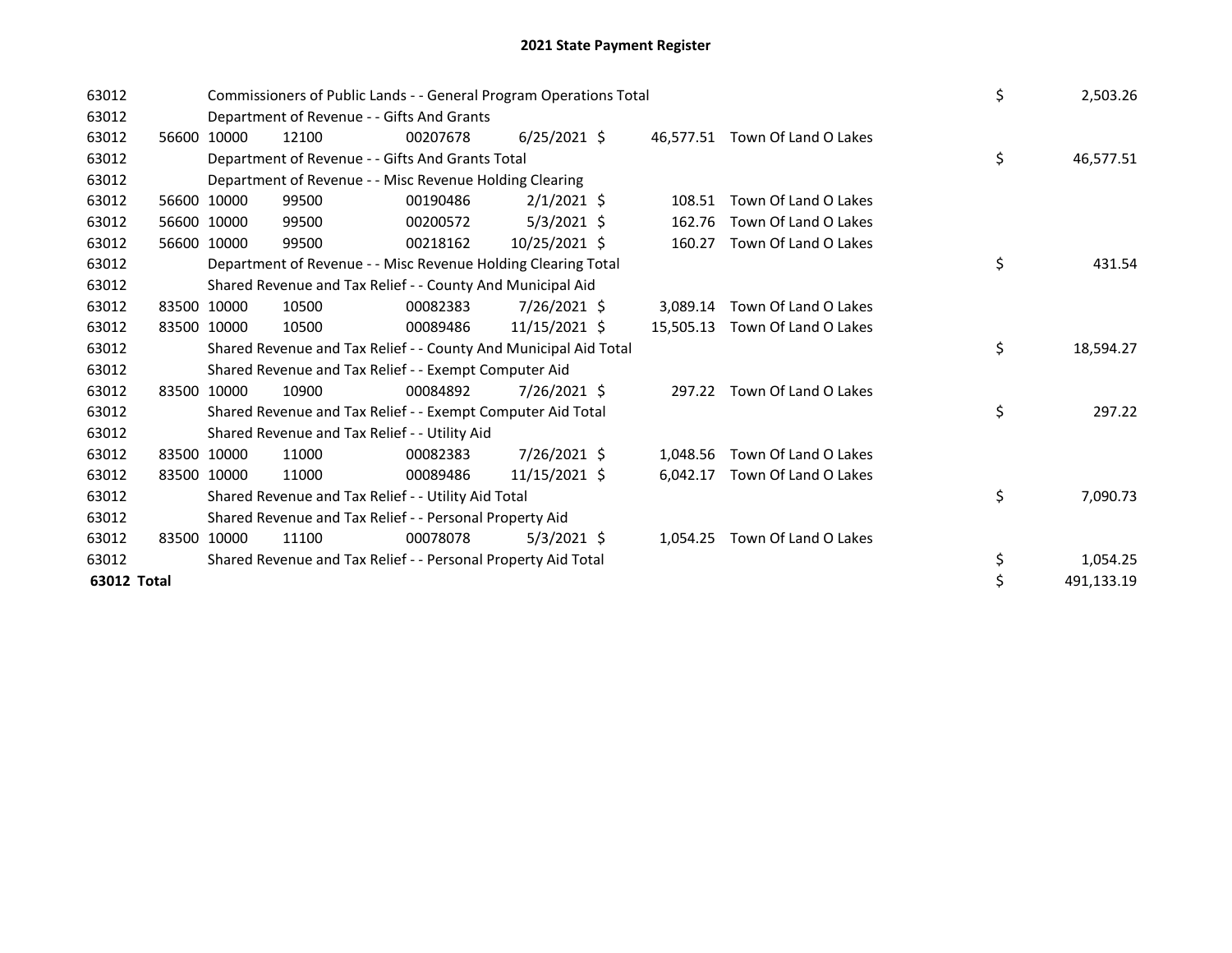| 63014 |             | Dept of Safety & Prof Services - - Fire Dues Distribution           |          |                |  |                            |    |            |
|-------|-------------|---------------------------------------------------------------------|----------|----------------|--|----------------------------|----|------------|
| 63014 | 16500 10000 | 22500                                                               | 00041833 | 7/16/2021 \$   |  | 17,761.47 Town Of Lincoln  |    |            |
| 63014 |             | Dept of Safety & Prof Services - - Fire Dues Distribution Total     |          |                |  |                            | \$ | 17,761.47  |
| 63014 |             | Dept of Natural Resources - - Resaids - Cnty Forst, Cl & Mfl        |          |                |  |                            |    |            |
| 63014 | 37000 21200 | 57100                                                               | 00488505 | $6/14/2021$ \$ |  | 397.47 Town Of Lincoln     |    |            |
| 63014 |             | Dept of Natural Resources - - Resaids - Cnty Forst, Cl & Mfl Total  |          |                |  |                            | \$ | 397.47     |
| 63014 |             | Dept of Natural Resources - - Aids In Lieu Of Taxes - Sum S         |          |                |  |                            |    |            |
| 63014 | 37000 21200 | 57900                                                               | 00475296 | $4/21/2021$ \$ |  | 23.23 Town Of Lincoln      |    |            |
| 63014 |             | Dept of Natural Resources - - Aids In Lieu Of Taxes - Sum S Total   |          |                |  |                            | \$ | 23.23      |
| 63014 |             | WI Dept of Transportation - - Trns Aids To Mnc.-Sf                  |          |                |  |                            |    |            |
| 63014 | 39500 21100 | 19100                                                               | 00633286 | $1/4/2021$ \$  |  | 41,949.45 Town Of Lincoln  |    |            |
| 63014 | 39500 21100 | 19100                                                               | 00668893 | $4/5/2021$ \$  |  | 41,949.45 Town Of Lincoln  |    |            |
| 63014 | 39500 21100 | 19100                                                               | 00712381 | 7/6/2021 \$    |  | 41,949.45 Town Of Lincoln  |    |            |
| 63014 | 39500 21100 | 19100                                                               | 00752940 | 10/4/2021 \$   |  | 41,949.45 Town Of Lincoln  |    |            |
| 63014 |             | WI Dept of Transportation - - Trns Aids To Mnc.-Sf Total            |          |                |  |                            | \$ | 167,797.80 |
| 63014 |             | Department of Military Affairs - - Major Disaster Assist; Pif       |          |                |  |                            |    |            |
| 63014 | 46500 27200 | 36500                                                               | 00101591 | 10/21/2021 \$  |  | 43,625.75 Town Of Lincoln  |    |            |
| 63014 |             | Department of Military Affairs - - Major Disaster Assist; Pif Total |          |                |  |                            | \$ | 43,625.75  |
| 63014 |             | Department of Revenue - - Gifts And Grants                          |          |                |  |                            |    |            |
| 63014 | 56600 10000 | 12100                                                               | 00207679 | $6/25/2021$ \$ |  | 130,888.03 Town Of Lincoln |    |            |
| 63014 |             | Department of Revenue - - Gifts And Grants Total                    |          |                |  |                            | \$ | 130,888.03 |
| 63014 |             | Shared Revenue and Tax Relief - - County And Municipal Aid          |          |                |  |                            |    |            |
| 63014 | 83500 10000 | 10500                                                               | 00082384 | 7/26/2021 \$   |  | 4,697.19 Town Of Lincoln   |    |            |
| 63014 | 83500 10000 | 10500                                                               | 00089487 | 11/15/2021 \$  |  | 26,617.39 Town Of Lincoln  |    |            |
| 63014 |             | Shared Revenue and Tax Relief - - County And Municipal Aid Total    |          |                |  |                            | \$ | 31,314.58  |
| 63014 |             | Shared Revenue and Tax Relief - - Exempt Computer Aid               |          |                |  |                            |    |            |
| 63014 | 83500 10000 | 10900                                                               | 00084893 | 7/26/2021 \$   |  | 147.58 Town Of Lincoln     |    |            |
| 63014 |             | Shared Revenue and Tax Relief - - Exempt Computer Aid Total         |          |                |  |                            | \$ | 147.58     |
| 63014 |             | Shared Revenue and Tax Relief - - Utility Aid                       |          |                |  |                            |    |            |
| 63014 | 83500 10000 | 11000                                                               | 00082384 | 7/26/2021 \$   |  | 2,536.49 Town Of Lincoln   |    |            |
| 63014 | 83500 10000 | 11000                                                               | 00089487 | 11/15/2021 \$  |  | 16,562.37 Town Of Lincoln  |    |            |
| 63014 |             | Shared Revenue and Tax Relief - - Utility Aid Total                 |          |                |  |                            | \$ | 19,098.86  |
| 63014 |             | Shared Revenue and Tax Relief - - Personal Property Aid             |          |                |  |                            |    |            |
| 63014 | 83500 10000 | 11100                                                               | 00078079 | $5/3/2021$ \$  |  | 2,584.71 Town Of Lincoln   |    |            |
| 63014 |             | Shared Revenue and Tax Relief - - Personal Property Aid Total       |          |                |  |                            | \$ | 2,584.71   |
| 63014 |             | Shared Revenue and Tax Relief - - Payments For Municipal Svcs       |          |                |  |                            |    |            |
| 63014 | 83500 10000 | 50100                                                               | 00073805 | $2/1/2021$ \$  |  | 117.56 Town Of Lincoln     |    |            |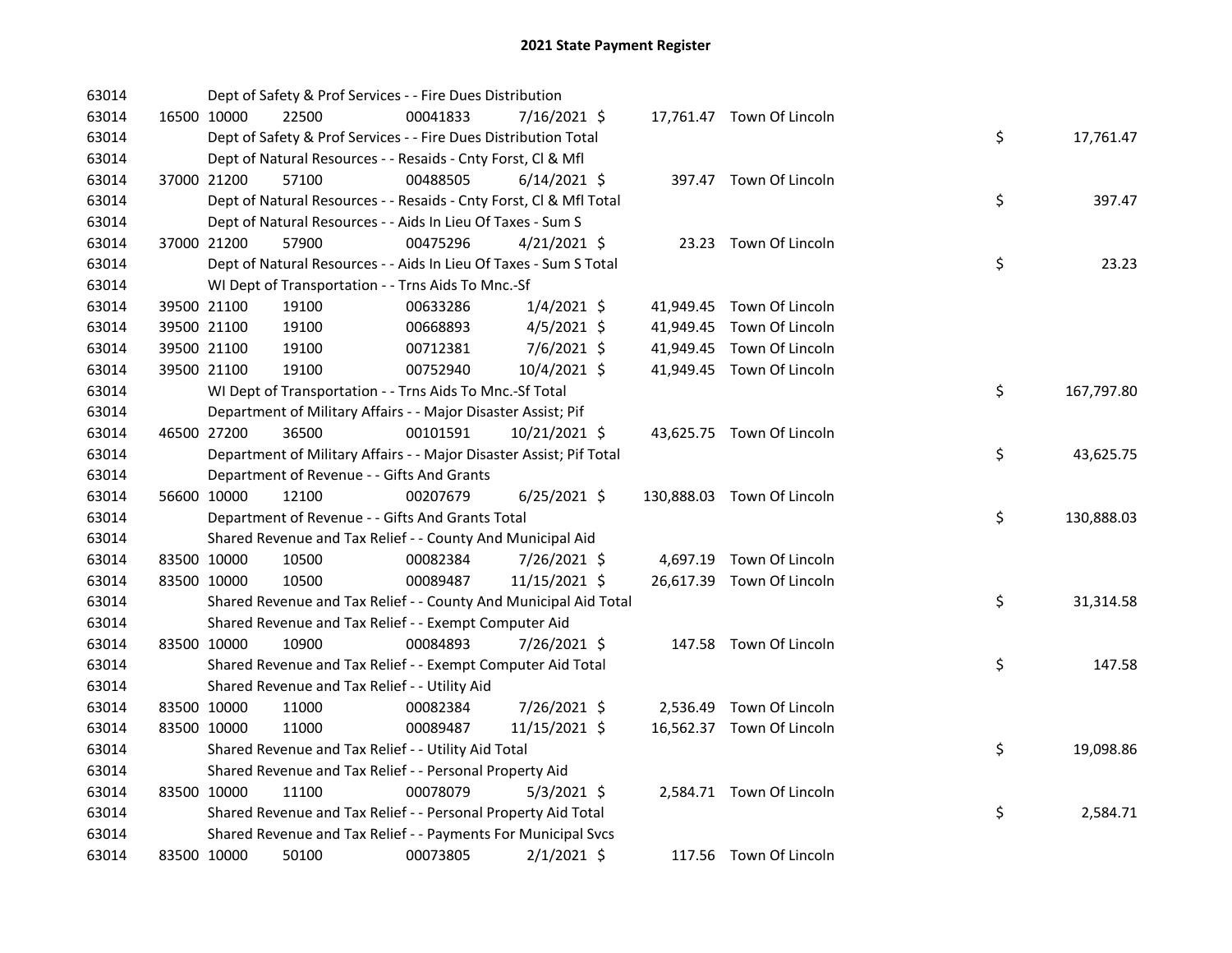## 2021 State Payment Register

| 63014       | Shared Revenue and Tax Relief - - Payments For Municipal Svcs Total | 117.56     |
|-------------|---------------------------------------------------------------------|------------|
| 63014 Total |                                                                     | 413,757.04 |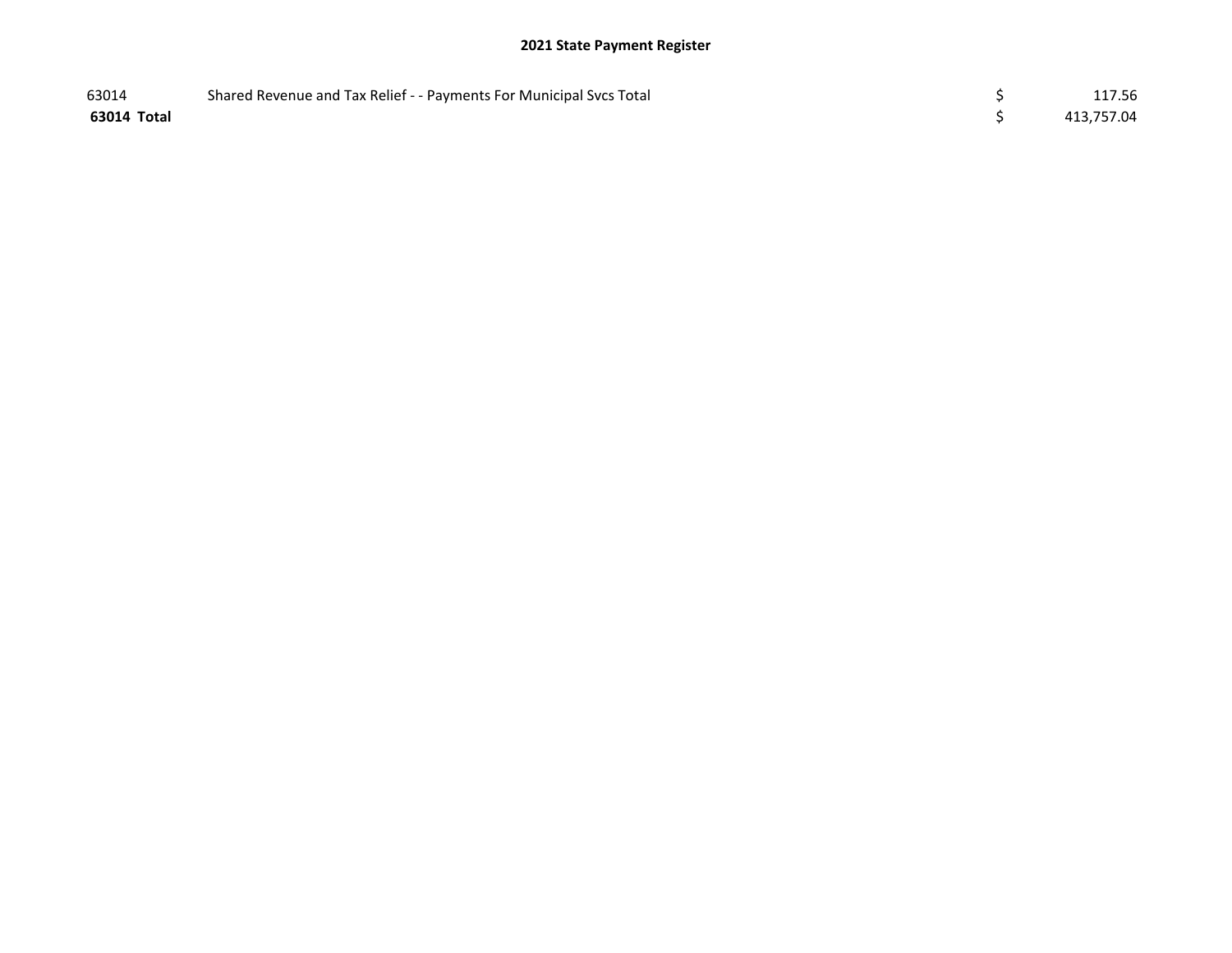| 63016 |             |             | Dept of Safety & Prof Services - - Fire Dues Distribution          |          |                |           |                                     |                  |
|-------|-------------|-------------|--------------------------------------------------------------------|----------|----------------|-----------|-------------------------------------|------------------|
| 63016 |             | 16500 10000 | 22500                                                              | 00041834 | 7/16/2021 \$   |           | 15,459.62 Town Of Manitowish Waters |                  |
| 63016 |             |             | Dept of Safety & Prof Services - - Fire Dues Distribution Total    |          |                |           |                                     | \$<br>15,459.62  |
| 63016 |             |             | Dept of Natural Resources - - GPO-State Funds                      |          |                |           |                                     |                  |
| 63016 | 37000 10000 |             | 40100                                                              | 00469564 | $3/22/2021$ \$ |           | 3,954.20 Town Of Manitowish Waters  |                  |
| 63016 |             |             | Dept of Natural Resources - - GPO-State Funds Total                |          |                |           |                                     | \$<br>3,954.20   |
| 63016 |             |             | Dept of Natural Resources - - GPO-Federal Funds                    |          |                |           |                                     |                  |
| 63016 | 37000 10000 |             | 44100                                                              | 00485077 | $5/28/2021$ \$ |           | 220.00 Town Of Manitowish Waters    |                  |
| 63016 |             |             | Dept of Natural Resources - - GPO-Federal Funds Total              |          |                |           |                                     | \$<br>220.00     |
| 63016 |             |             | Dept of Natural Resources - - Aids In Lieu Of Taxes - Gener        |          |                |           |                                     |                  |
| 63016 |             | 37000 10000 | 50300                                                              | 00455847 | $1/13/2021$ \$ | 10,484.58 | Town Of Manitowish Waters           |                  |
| 63016 |             | 37000 10000 | 50300                                                              | 00455848 | $1/13/2021$ \$ | 78.79     | Town Of Manitowish Waters           |                  |
| 63016 | 37000 10000 |             | 50300                                                              | 00475690 | $4/21/2021$ \$ |           | 45.85 Town Of Manitowish Waters     |                  |
| 63016 |             |             | Dept of Natural Resources - - Aids In Lieu Of Taxes - Gener Total  |          |                |           |                                     | \$<br>10,609.22  |
| 63016 |             |             | Dept of Natural Resources - - General Program Operations --        |          |                |           |                                     |                  |
| 63016 | 37000 21200 |             | 25400                                                              | 00520913 | 12/15/2021 \$  |           | 5,000.00 Town Of Manitowish Waters  |                  |
| 63016 |             |             | Dept of Natural Resources - - General Program Operations -- Total  |          |                |           |                                     | \$<br>5,000.00   |
| 63016 |             |             | Dept of Natural Resources - - GPO -Federal Funds                   |          |                |           |                                     |                  |
| 63016 |             | 37000 21200 | 38100                                                              | 00466852 | 3/12/2021 \$   |           | 4,456.68 Town Of Manitowish Waters  |                  |
| 63016 |             |             | Dept of Natural Resources - - GPO -Federal Funds Total             |          |                |           |                                     | \$<br>4,456.68   |
| 63016 |             |             | Dept of Natural Resources - - Enf A - Boating Enforcement          |          |                |           |                                     |                  |
| 63016 |             | 37000 21200 | 55000                                                              | 00466852 | 3/12/2021 \$   |           | 9,180.99 Town Of Manitowish Waters  |                  |
| 63016 |             |             | Dept of Natural Resources - - Enf A - Boating Enforcement Total    |          |                |           |                                     | \$<br>9,180.99   |
| 63016 |             |             | Dept of Natural Resources - - Resaids - Cnty Forst, Cl & Mfl       |          |                |           |                                     |                  |
| 63016 |             | 37000 21200 | 57100                                                              | 00488506 | $6/14/2021$ \$ |           | 111.93 Town Of Manitowish Waters    |                  |
| 63016 |             |             | Dept of Natural Resources - - Resaids - Cnty Forst, Cl & Mfl Total |          |                |           |                                     | \$<br>111.93     |
| 63016 |             |             | Dept of Natural Resources - - Aids In Lieu Of Taxes - Sum S        |          |                |           |                                     |                  |
| 63016 |             | 37000 21200 | 57900                                                              | 00475691 | $4/21/2021$ \$ |           | 3,613.33 Town Of Manitowish Waters  |                  |
| 63016 |             | 37000 21200 | 57900                                                              | 00475692 | $4/21/2021$ \$ |           | 5,078.70 Town Of Manitowish Waters  |                  |
| 63016 |             |             | Dept of Natural Resources - - Aids In Lieu Of Taxes - Sum S Total  |          |                |           |                                     | \$<br>8,692.03   |
| 63016 |             |             | WI Dept of Transportation - - Trns Aids To Mnc.-Sf                 |          |                |           |                                     |                  |
| 63016 |             | 39500 21100 | 19100                                                              | 00633287 | $1/4/2021$ \$  |           | 36,614.61 Town Of Manitowish Waters |                  |
| 63016 |             | 39500 21100 | 19100                                                              | 00668894 | $4/5/2021$ \$  |           | 36,614.61 Town Of Manitowish Waters |                  |
| 63016 | 39500 21100 |             | 19100                                                              | 00712382 | 7/6/2021 \$    |           | 36,614.61 Town Of Manitowish Waters |                  |
| 63016 | 39500 21100 |             | 19100                                                              | 00752941 | 10/4/2021 \$   |           | 36,614.61 Town Of Manitowish Waters |                  |
| 63016 |             |             | WI Dept of Transportation - - Trns Aids To Mnc.-Sf Total           |          |                |           |                                     | \$<br>146,458.44 |
| 63016 |             |             | WI Dept of Transportation - - Loc Rd Imp Prg St Fd                 |          |                |           |                                     |                  |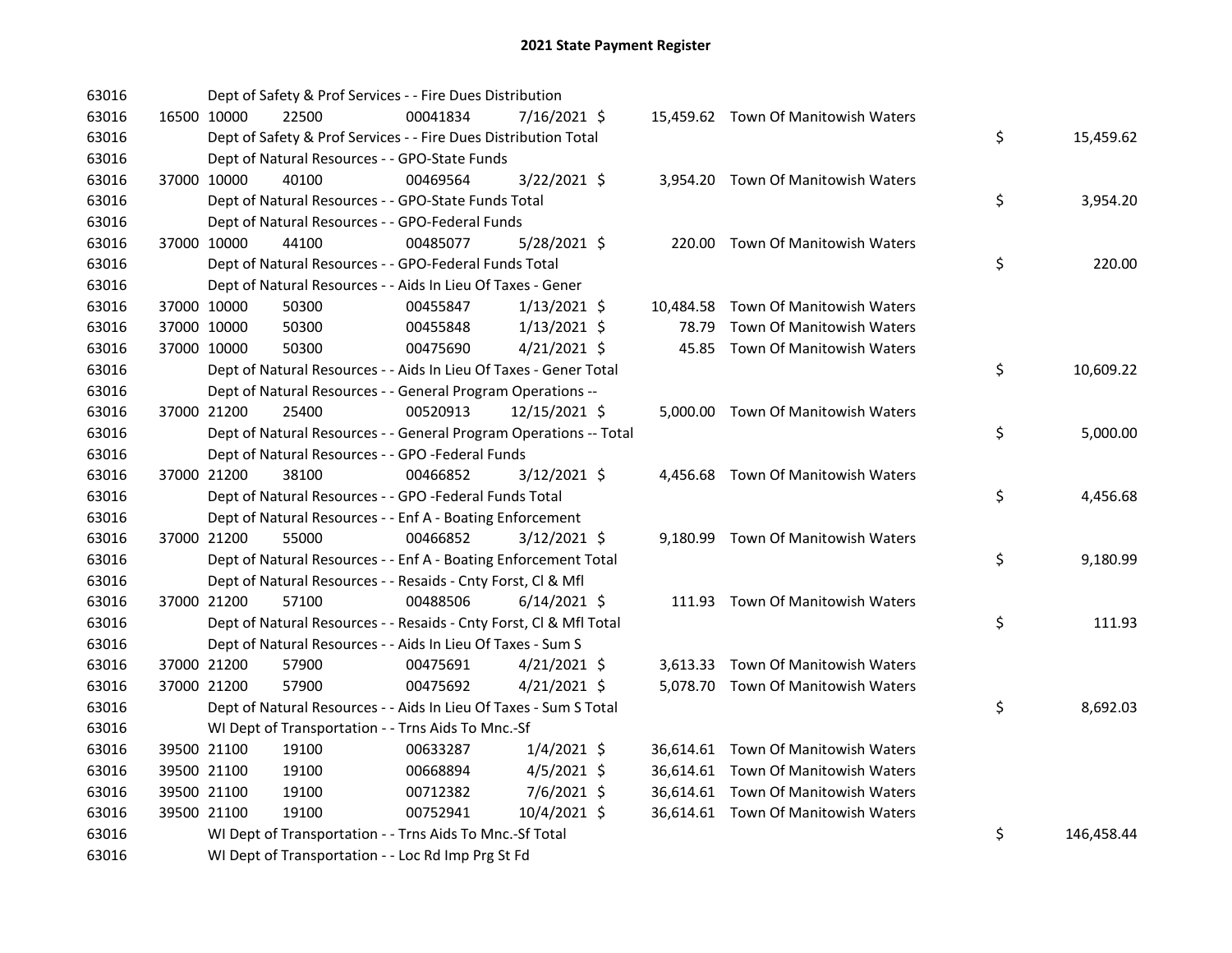| 63016       |       | 39500 21100 | 27800                                                                           | 00662300  | $3/5/2021$ \$  |           | 25,288.38 Town Of Manitowish Waters |                  |
|-------------|-------|-------------|---------------------------------------------------------------------------------|-----------|----------------|-----------|-------------------------------------|------------------|
| 63016       |       |             | WI Dept of Transportation - - Loc Rd Imp Prg St Fd Total                        |           |                |           |                                     | \$<br>25,288.38  |
| 63016       |       |             | WI Dept of Transportation - - Aero Assistance Ffd                               |           |                |           |                                     |                  |
| 63016       |       | 39500 21100 | 28400                                                                           | 00731589  | $8/9/2021$ \$  |           | 30,000.00 Town Of Manitowish Waters |                  |
| 63016       |       |             | WI Dept of Transportation - - Aero Assistance Ffd Total                         |           |                |           |                                     | \$<br>30,000.00  |
| 63016       |       |             | Department of Health Services - - Prepaid Medical Transport Reimbursement       |           |                |           |                                     |                  |
| 63016       | 43500 | 10000       | 16300                                                                           | AMBULANCE | 11/15/2021 \$  |           | 2,000.00 Town Of Manitowish Waters  |                  |
| 63016       |       |             | Department of Health Services - - Prepaid Medical Transport Reimbursement Total |           |                |           |                                     | \$<br>2,000.00   |
| 63016       |       |             | Department of Justice - - Officer training reimbursement                        |           |                |           |                                     |                  |
| 63016       |       | 45500 10000 | 21400                                                                           | 00105508  | 11/18/2021 \$  |           | 320.00 Town Of Manitowish Waters    |                  |
| 63016       |       |             | Department of Justice - - Officer training reimbursement Total                  |           |                |           |                                     | \$<br>320.00     |
| 63016       |       |             | Department of Revenue - - Gifts And Grants                                      |           |                |           |                                     |                  |
| 63016       |       | 56600 10000 | 12100                                                                           | 00207680  | $6/25/2021$ \$ | 30.301.55 | Town Of Manitowish Waters           |                  |
| 63016       |       |             | Department of Revenue - - Gifts And Grants Total                                |           |                |           |                                     | \$<br>30,301.55  |
| 63016       |       |             | Shared Revenue and Tax Relief - - County And Municipal Aid                      |           |                |           |                                     |                  |
| 63016       |       | 83500 10000 | 10500                                                                           | 00082385  | 7/26/2021 \$   | 1,470.55  | Town Of Manitowish Waters           |                  |
| 63016       |       | 83500 10000 | 10500                                                                           | 00089488  | 11/15/2021 \$  |           | 6,333.09 Town Of Manitowish Waters  |                  |
| 63016       |       |             | Shared Revenue and Tax Relief - - County And Municipal Aid Total                |           |                |           |                                     | \$<br>7,803.64   |
| 63016       |       |             | Shared Revenue and Tax Relief - - Exempt Computer Aid                           |           |                |           |                                     |                  |
| 63016       |       | 83500 10000 | 10900                                                                           | 00084894  | 7/26/2021 \$   | 51.97     | Town Of Manitowish Waters           |                  |
| 63016       |       |             | Shared Revenue and Tax Relief - - Exempt Computer Aid Total                     |           |                |           |                                     | \$<br>51.97      |
| 63016       |       |             | Shared Revenue and Tax Relief - - Utility Aid                                   |           |                |           |                                     |                  |
| 63016       |       | 83500 10000 | 11000                                                                           | 00082385  | 7/26/2021 \$   | 151.18    | Town Of Manitowish Waters           |                  |
| 63016       |       | 83500 10000 | 11000                                                                           | 00089488  | 11/15/2021 \$  |           | 902.51 Town Of Manitowish Waters    |                  |
| 63016       |       |             | Shared Revenue and Tax Relief - - Utility Aid Total                             |           |                |           |                                     | \$<br>1,053.69   |
| 63016       |       |             | Shared Revenue and Tax Relief - - Payments For Municipal Svcs                   |           |                |           |                                     |                  |
| 63016       |       | 83500 10000 | 50100                                                                           | 00073806  | $2/1/2021$ \$  |           | 120.65 Town Of Manitowish Waters    |                  |
| 63016       |       |             | Shared Revenue and Tax Relief - - Payments For Municipal Svcs Total             |           |                |           |                                     | \$<br>120.65     |
| 63016 Total |       |             |                                                                                 |           |                |           |                                     | \$<br>301,082.99 |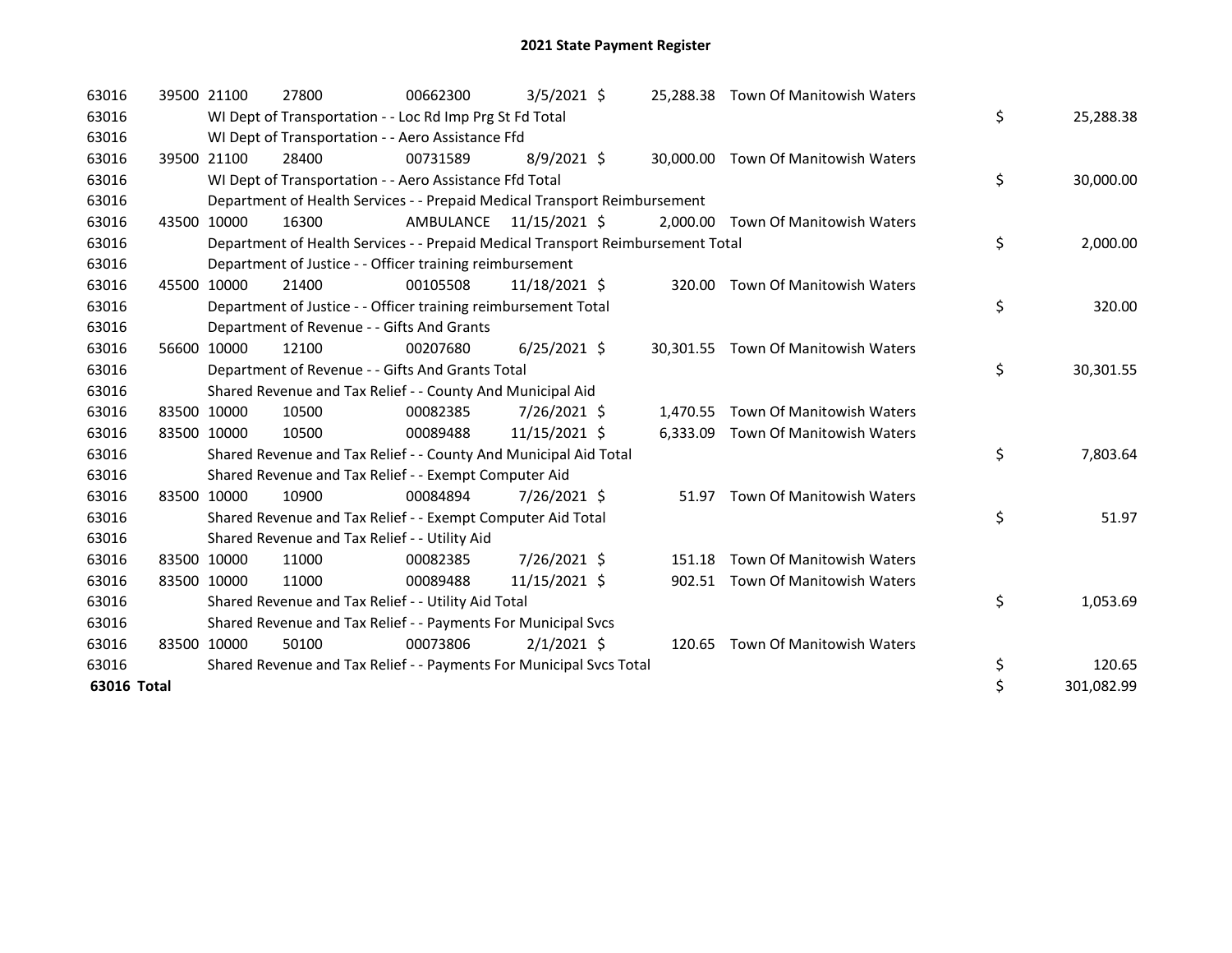| 63018 |             | Dept of Safety & Prof Services - - Fire Dues Distribution                       |           |                |  |                           |    |            |
|-------|-------------|---------------------------------------------------------------------------------|-----------|----------------|--|---------------------------|----|------------|
| 63018 |             | 16500 10000<br>22500                                                            | 00041835  | 7/16/2021 \$   |  | 10,260.34 Town Of Phelps  |    |            |
| 63018 |             | Dept of Safety & Prof Services - - Fire Dues Distribution Total                 |           |                |  |                           | \$ | 10,260.34  |
| 63018 |             | Dept of Natural Resources - - Aids In Lieu Of Taxes - Gener                     |           |                |  |                           |    |            |
| 63018 | 37000 10000 | 50300                                                                           | 00476392  | $4/21/2021$ \$ |  | 62.19 Town Of Phelps      |    |            |
| 63018 |             | Dept of Natural Resources - - Aids In Lieu Of Taxes - Gener Total               |           |                |  |                           | \$ | 62.19      |
| 63018 |             | Dept of Natural Resources - - GPO - Federal Funds                               |           |                |  |                           |    |            |
| 63018 | 37000 10000 | 94100                                                                           | 00515394  | 10/21/2021 \$  |  | 45,000.00 Town Of Phelps  |    |            |
| 63018 |             | Dept of Natural Resources - - GPO - Federal Funds Total                         |           |                |  |                           | \$ | 45,000.00  |
| 63018 |             | Dept of Natural Resources - - Resaids - Cnty Forst, Cl & Mfl                    |           |                |  |                           |    |            |
| 63018 | 37000 21200 | 57100                                                                           | 00488507  | $6/14/2021$ \$ |  | 417.47 Town Of Phelps     |    |            |
| 63018 |             | Dept of Natural Resources - - Resaids - Cnty Forst, Cl & Mfl Total              |           |                |  |                           | \$ | 417.47     |
| 63018 |             | Dept of Natural Resources - - Aids In Lieu Of Taxes - Sum S                     |           |                |  |                           |    |            |
| 63018 | 37000 21200 | 57900                                                                           | 00476391  | $4/21/2021$ \$ |  | 5.64 Town Of Phelps       |    |            |
| 63018 |             | Dept of Natural Resources - - Aids In Lieu Of Taxes - Sum S Total               |           |                |  |                           | \$ | 5.64       |
| 63018 |             | Dept of Natural Resources - - Resaids - Pymt In Lieu Tax Fed                    |           |                |  |                           |    |            |
| 63018 | 37000 21200 | 58400                                                                           | 00510843  | $9/28/2021$ \$ |  | 86,986.17 Town Of Phelps  |    |            |
| 63018 |             | Dept of Natural Resources - - Resaids - Pymt In Lieu Tax Fed Total              |           |                |  |                           | \$ | 86,986.17  |
| 63018 |             | Dept of Natural Resources - - Land Acquisition                                  |           |                |  |                           |    |            |
| 63018 |             | TA100<br>37000 36300                                                            | 00504719  | $8/25/2021$ \$ |  | 75,000.00 Town Of Phelps  |    |            |
| 63018 | 37000 36300 | TA100                                                                           | 00524557  | 12/14/2021 \$  |  | 9,405.00 Town Of Phelps   |    |            |
| 63018 |             | Dept of Natural Resources - - Land Acquisition Total                            |           |                |  |                           | \$ | 84,405.00  |
| 63018 |             | Dept of Natural Resources - - Property Dev Projects (20-21)                     |           |                |  |                           |    |            |
| 63018 |             | 37000 36300<br>TA310                                                            | 00455526  | $1/8/2021$ \$  |  | 139,610.70 Town Of Phelps |    |            |
| 63018 |             | Dept of Natural Resources - - Property Dev Projects (20-21) Total               |           |                |  |                           | \$ | 139,610.70 |
| 63018 |             | WI Dept of Transportation - - Trns Aids To Mnc.-Sf                              |           |                |  |                           |    |            |
| 63018 |             | 39500 21100<br>19100                                                            | 00633288  | $1/4/2021$ \$  |  | 67,270.23 Town Of Phelps  |    |            |
| 63018 | 39500 21100 | 19100                                                                           | 00668895  | $4/5/2021$ \$  |  | 67,270.23 Town Of Phelps  |    |            |
| 63018 | 39500 21100 | 19100                                                                           | 00712383  | 7/6/2021 \$    |  | 67,270.23 Town Of Phelps  |    |            |
| 63018 | 39500 21100 | 19100                                                                           | 00752942  | 10/4/2021 \$   |  | 67,270.23 Town Of Phelps  |    |            |
| 63018 |             | WI Dept of Transportation - - Trns Aids To Mnc.-Sf Total                        |           |                |  |                           | \$ | 269,080.92 |
| 63018 |             | Department of Health Services - - Prepaid Medical Transport Reimbursement       |           |                |  |                           |    |            |
| 63018 |             | 16300<br>43500 10000                                                            | AMBULANCE | 11/15/2021 \$  |  | 2,000.00 Town Of Phelps   |    |            |
| 63018 |             | Department of Health Services - - Prepaid Medical Transport Reimbursement Total |           |                |  |                           | \$ | 2,000.00   |
| 63018 |             | Commissioners of Public Lands - - Balsht Common School Fund                     |           |                |  |                           |    |            |
| 63018 | 50700 37400 | 57700                                                                           | 00003761  | $8/3/2021$ \$  |  | 222,365.57 Town Of Phelps |    |            |
| 63018 |             | Commissioners of Public Lands - - Balsht Common School Fund Total               |           |                |  |                           | \$ | 222,365.57 |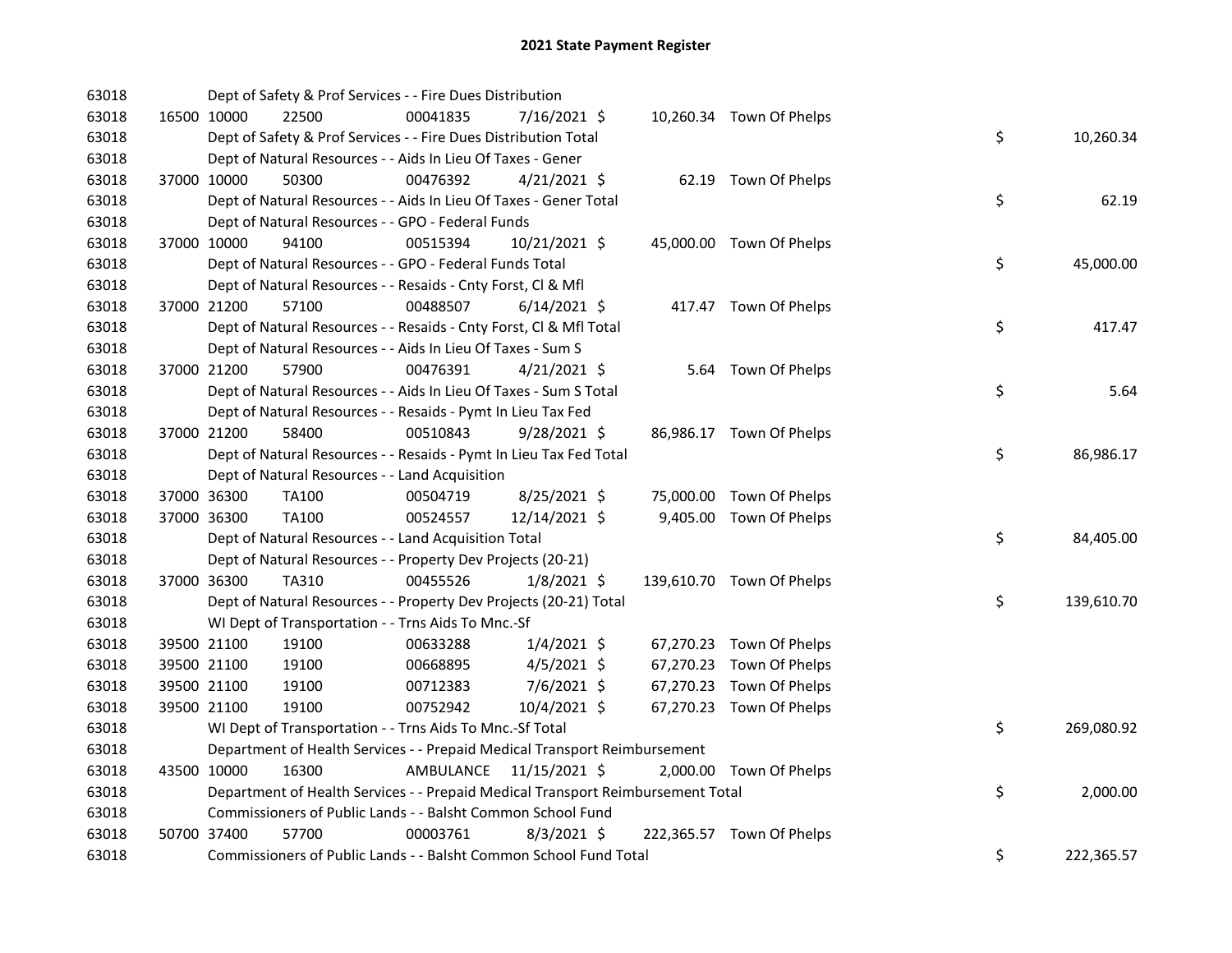| 63018       |       |             | Department of Revenue - - Gifts And Grants    |                                                                     |                 |           |                          |    |            |
|-------------|-------|-------------|-----------------------------------------------|---------------------------------------------------------------------|-----------------|-----------|--------------------------|----|------------|
| 63018       | 56600 | 10000       | 12100                                         | 00207681                                                            | $6/25/2021$ \$  |           | 65,888.86 Town Of Phelps |    |            |
| 63018       |       |             |                                               | Department of Revenue - - Gifts And Grants Total                    |                 |           |                          | \$ | 65,888.86  |
| 63018       |       |             |                                               | Shared Revenue and Tax Relief - - County And Municipal Aid          |                 |           |                          |    |            |
| 63018       |       | 83500 10000 | 10500                                         | 00082386                                                            | $7/26/2021$ \$  | 3,828.37  | Town Of Phelps           |    |            |
| 63018       |       | 83500 10000 | 10500                                         | 00089489                                                            | $11/15/2021$ \$ | 19,694.12 | Town Of Phelps           |    |            |
| 63018       |       |             |                                               | Shared Revenue and Tax Relief - - County And Municipal Aid Total    |                 |           |                          | \$ | 23,522.49  |
| 63018       |       |             |                                               | Shared Revenue and Tax Relief - - Exempt Computer Aid               |                 |           |                          |    |            |
| 63018       | 83500 | 10000       | 10900                                         | 00084895                                                            | 7/26/2021 \$    | 59.24     | Town Of Phelps           |    |            |
| 63018       |       |             |                                               | Shared Revenue and Tax Relief - - Exempt Computer Aid Total         |                 |           |                          | \$ | 59.24      |
| 63018       |       |             | Shared Revenue and Tax Relief - - Utility Aid |                                                                     |                 |           |                          |    |            |
| 63018       |       | 83500 10000 | 11000                                         | 00082386                                                            | $7/26/2021$ \$  | 697.55    | Town Of Phelps           |    |            |
| 63018       | 83500 | 10000       | 11000                                         | 00089489                                                            | 11/15/2021 \$   | 4,136.11  | Town Of Phelps           |    |            |
| 63018       |       |             |                                               | Shared Revenue and Tax Relief - - Utility Aid Total                 |                 |           |                          | \$ | 4,833.66   |
| 63018       |       |             |                                               | Shared Revenue and Tax Relief - - Personal Property Aid             |                 |           |                          |    |            |
| 63018       |       | 83500 10000 | 11100                                         | 00078080                                                            | $5/3/2021$ \$   | 694.79    | Town Of Phelps           |    |            |
| 63018       |       |             |                                               | Shared Revenue and Tax Relief - - Personal Property Aid Total       |                 |           |                          | \$ | 694.79     |
| 63018       |       |             |                                               | Shared Revenue and Tax Relief - - Payments For Municipal Svcs       |                 |           |                          |    |            |
| 63018       | 83500 | 10000       | 50100                                         | 00073807                                                            | $2/1/2021$ \$   | 338.02    | Town Of Phelps           |    |            |
| 63018       |       |             |                                               | Shared Revenue and Tax Relief - - Payments For Municipal Svcs Total |                 |           |                          | \$ | 338.02     |
| 63018 Total |       |             |                                               |                                                                     |                 |           |                          | \$ | 955,531.06 |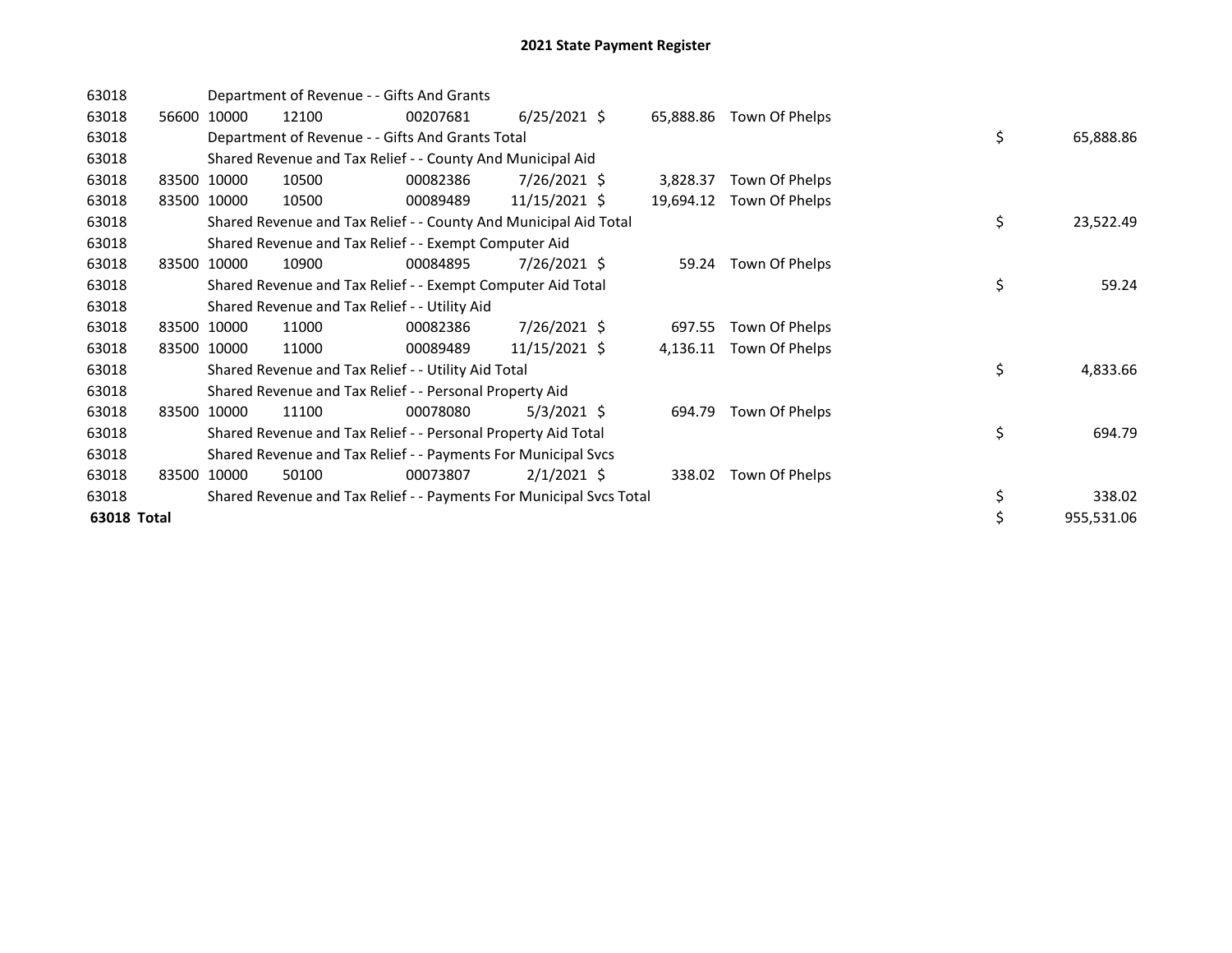| 63020 |             | Dept of Safety & Prof Services - - Fire Dues Distribution          |          |                |  |                              |    |            |
|-------|-------------|--------------------------------------------------------------------|----------|----------------|--|------------------------------|----|------------|
| 63020 | 16500 10000 | 22500                                                              | 00041836 | 7/16/2021 \$   |  | 6,569.77 Town of Plum Lake   |    |            |
| 63020 |             | Dept of Safety & Prof Services - - Fire Dues Distribution Total    |          |                |  |                              | \$ | 6,569.77   |
| 63020 |             | Dept of Natural Resources - - Aids In Lieu Of Taxes - Gener        |          |                |  |                              |    |            |
| 63020 | 37000 10000 | 50300                                                              | 00455843 | $1/13/2021$ \$ |  | 9,198.81 Town of Plum Lake   |    |            |
| 63020 |             | Dept of Natural Resources - - Aids In Lieu Of Taxes - Gener Total  |          |                |  |                              | \$ | 9,198.81   |
| 63020 |             | Dept of Natural Resources - - Seg Earned                           |          |                |  |                              |    |            |
| 63020 | 37000 21200 | 100SE                                                              | 00474049 | $4/15/2021$ \$ |  | 20,465.02 Town of Plum Lake  |    |            |
| 63020 |             | Dept of Natural Resources - - Seg Earned Total                     |          |                |  |                              | \$ | 20,465.02  |
| 63020 |             | Dept of Natural Resources - - General Program Operations --        |          |                |  |                              |    |            |
| 63020 | 37000 21200 | 25400                                                              | 00499621 | 7/29/2021 \$   |  | 498.00 Town of Plum Lake     |    |            |
| 63020 |             | Dept of Natural Resources - - General Program Operations -- Total  |          |                |  |                              | \$ | 498.00     |
| 63020 |             | Dept of Natural Resources - - Resaids - Cnty Forst, Cl & Mfl       |          |                |  |                              |    |            |
| 63020 | 37000 21200 | 57100                                                              | 00488508 | $6/14/2021$ \$ |  | 2,443.00 Town of Plum Lake   |    |            |
| 63020 |             | Dept of Natural Resources - - Resaids - Cnty Forst, Cl & Mfl Total |          |                |  |                              | \$ | 2,443.00   |
| 63020 |             | Dept of Natural Resources - - Aids In Lieu Of Taxes - Sum S        |          |                |  |                              |    |            |
| 63020 | 37000 21200 | 57900                                                              | 00475231 | $4/21/2021$ \$ |  | 30,396.32 Town of Plum Lake  |    |            |
| 63020 | 37000 21200 | 57900                                                              | 00475232 | $4/21/2021$ \$ |  | 35.20 Town of Plum Lake      |    |            |
| 63020 |             | Dept of Natural Resources - - Aids In Lieu Of Taxes - Sum S Total  |          |                |  |                              | \$ | 30,431.52  |
| 63020 |             | Dept of Natural Resources - - Ea - Lake Protection                 |          |                |  |                              |    |            |
| 63020 | 37000 21200 | 66300                                                              | 00466723 | 3/10/2021 \$   |  | 6,247.92 Town of Plum Lake   |    |            |
| 63020 | 37000 21200 | 66300                                                              | 00466724 | 3/10/2021 \$   |  | 6,249.26 Town of Plum Lake   |    |            |
| 63020 |             | Dept of Natural Resources - - Ea - Lake Protection Total           |          |                |  |                              | \$ | 12,497.18  |
| 63020 |             | Dept of Natural Resources - - Ea - Invasive Aqu & Lake Mon         |          |                |  |                              |    |            |
| 63020 | 37000 21200 | 67800                                                              | 00456334 | $1/14/2021$ \$ |  | 14,968.01 Town of Plum Lake  |    |            |
| 63020 | 37000 21200 | 67800                                                              | 00463918 | $2/18/2021$ \$ |  | 5,636.21 Town of Plum Lake   |    |            |
| 63020 | 37000 21200 | 67800                                                              | 00487257 | $6/9/2021$ \$  |  | 3,750.00 Town of Plum Lake   |    |            |
| 63020 | 37000 21200 | 67800                                                              | 00526451 | 12/30/2021 \$  |  | 15,601.04 Town of Plum Lake  |    |            |
| 63020 |             | Dept of Natural Resources - - Ea - Invasive Aqu & Lake Mon Total   |          |                |  |                              | \$ | 39,955.26  |
| 63020 |             | Dept of Natural Resources - - Resource Maint Develop Sp Frst       |          |                |  |                              |    |            |
| 63020 | 37000 21200 | 77900                                                              | 00455390 | $1/8/2021$ \$  |  | 147,499.73 Town of Plum Lake |    |            |
| 63020 |             | Dept of Natural Resources - - Resource Maint Develop Sp Frst Total |          |                |  |                              | \$ | 147,499.73 |
| 63020 |             | WI Dept of Transportation - - Trns Aids To Mnc.-Sf                 |          |                |  |                              |    |            |
| 63020 | 39500 21100 | 19100                                                              | 00633289 | $1/4/2021$ \$  |  | 60,082.65 Town of Plum Lake  |    |            |
| 63020 | 39500 21100 | 19100                                                              | 00668896 | $4/5/2021$ \$  |  | 60,082.65 Town of Plum Lake  |    |            |
| 63020 | 39500 21100 | 19100                                                              | 00712384 | $7/6/2021$ \$  |  | 60,082.65 Town of Plum Lake  |    |            |
| 63020 | 39500 21100 | 19100                                                              | 00752943 | 10/4/2021 \$   |  | 60,082.65 Town of Plum Lake  |    |            |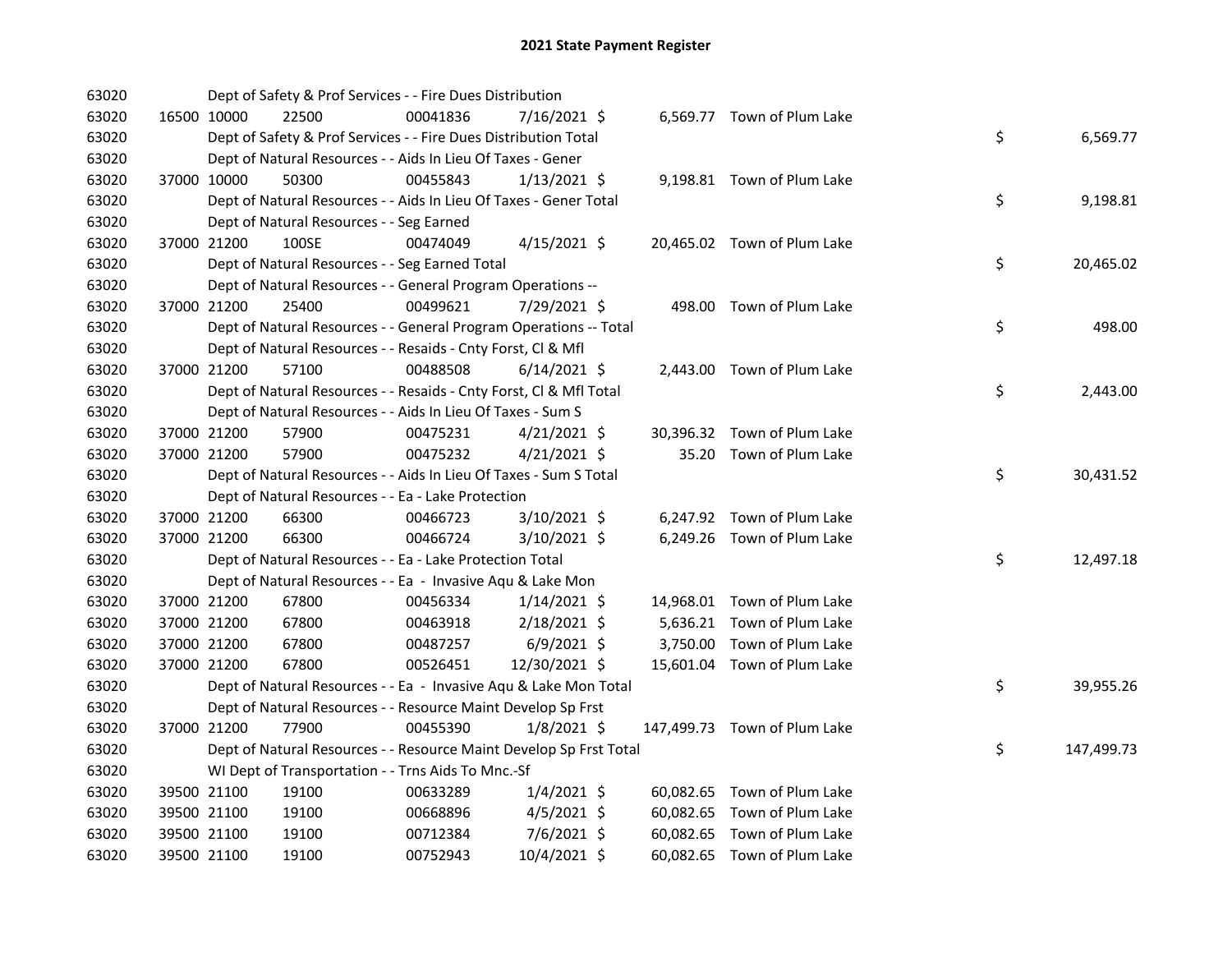| 63020       |             | WI Dept of Transportation - - Trns Aids To Mnc.-Sf Total                        |           |                |          |                             | \$<br>240,330.60 |
|-------------|-------------|---------------------------------------------------------------------------------|-----------|----------------|----------|-----------------------------|------------------|
| 63020       |             | Department of Health Services - - Emergency Medical Services, Ai                |           |                |          |                             |                  |
| 63020       | 43500 10000 | 11900                                                                           | 00412302  | $3/1/2021$ \$  |          | 5,354.54 Town of Plum Lake  |                  |
| 63020       |             | Department of Health Services - - Emergency Medical Services, Ai Total          |           |                |          |                             | \$<br>5,354.54   |
| 63020       |             | Department of Health Services - - Prepaid Medical Transport Reimbursement       |           |                |          |                             |                  |
| 63020       | 43500 10000 | 16300                                                                           | AMBULANCE | 11/15/2021 \$  |          | 2,000.00 Town of Plum Lake  |                  |
| 63020       |             | Department of Health Services - - Prepaid Medical Transport Reimbursement Total |           |                |          |                             | \$<br>2,000.00   |
| 63020       |             | Department of Revenue - - Gifts And Grants                                      |           |                |          |                             |                  |
| 63020       | 56600 10000 | 12100                                                                           | 00207682  | $6/25/2021$ \$ |          | 26,324.14 Town of Plum Lake |                  |
| 63020       |             | Department of Revenue - - Gifts And Grants Total                                |           |                |          |                             | \$<br>26,324.14  |
| 63020       |             | Department of Revenue - - Misc Revenue Holding Clearing                         |           |                |          |                             |                  |
| 63020       | 56600 10000 | 99500                                                                           | 00200573  | $5/3/2021$ \$  |          | 343.35 Town of Plum Lake    |                  |
| 63020       |             | Department of Revenue - - Misc Revenue Holding Clearing Total                   |           |                |          |                             | \$<br>343.35     |
| 63020       |             | Shared Revenue and Tax Relief - - County And Municipal Aid                      |           |                |          |                             |                  |
| 63020       | 83500 10000 | 10500                                                                           | 00082387  | 7/26/2021 \$   | 1,970.99 | Town of Plum Lake           |                  |
| 63020       | 83500 10000 | 10500                                                                           | 00089490  | 11/15/2021 \$  |          | 9,168.95 Town of Plum Lake  |                  |
| 63020       |             | Shared Revenue and Tax Relief - - County And Municipal Aid Total                |           |                |          |                             | \$<br>11,139.94  |
| 63020       |             | Shared Revenue and Tax Relief - - Exempt Computer Aid                           |           |                |          |                             |                  |
| 63020       | 83500 10000 | 10900                                                                           | 00084896  | 7/26/2021 \$   |          | 50.92 Town of Plum Lake     |                  |
| 63020       |             | Shared Revenue and Tax Relief - - Exempt Computer Aid Total                     |           |                |          |                             | \$<br>50.92      |
| 63020       |             | Shared Revenue and Tax Relief - - Utility Aid                                   |           |                |          |                             |                  |
| 63020       | 83500 10000 | 11000                                                                           | 00082387  | 7/26/2021 \$   | 4.21     | Town of Plum Lake           |                  |
| 63020       | 83500 10000 | 11000                                                                           | 00089490  | 11/15/2021 \$  | 25.04    | Town of Plum Lake           |                  |
| 63020       |             | Shared Revenue and Tax Relief - - Utility Aid Total                             |           |                |          |                             | \$<br>29.25      |
| 63020       |             | Shared Revenue and Tax Relief - - Personal Property Aid                         |           |                |          |                             |                  |
| 63020       | 83500 10000 | 11100                                                                           | 00078081  | $5/3/2021$ \$  |          | 610.95 Town of Plum Lake    |                  |
| 63020       |             | Shared Revenue and Tax Relief - - Personal Property Aid Total                   |           |                |          |                             | \$<br>610.95     |
| 63020       |             | Shared Revenue and Tax Relief - - Payments For Municipal Svcs                   |           |                |          |                             |                  |
| 63020       | 83500 10000 | 50100                                                                           | 00073808  | $2/1/2021$ \$  |          | 734.07 Town of Plum Lake    |                  |
| 63020       |             | Shared Revenue and Tax Relief - - Payments For Municipal Svcs Total             |           |                |          |                             | \$<br>734.07     |
| 63020 Total |             |                                                                                 |           |                |          |                             | \$<br>556,476.05 |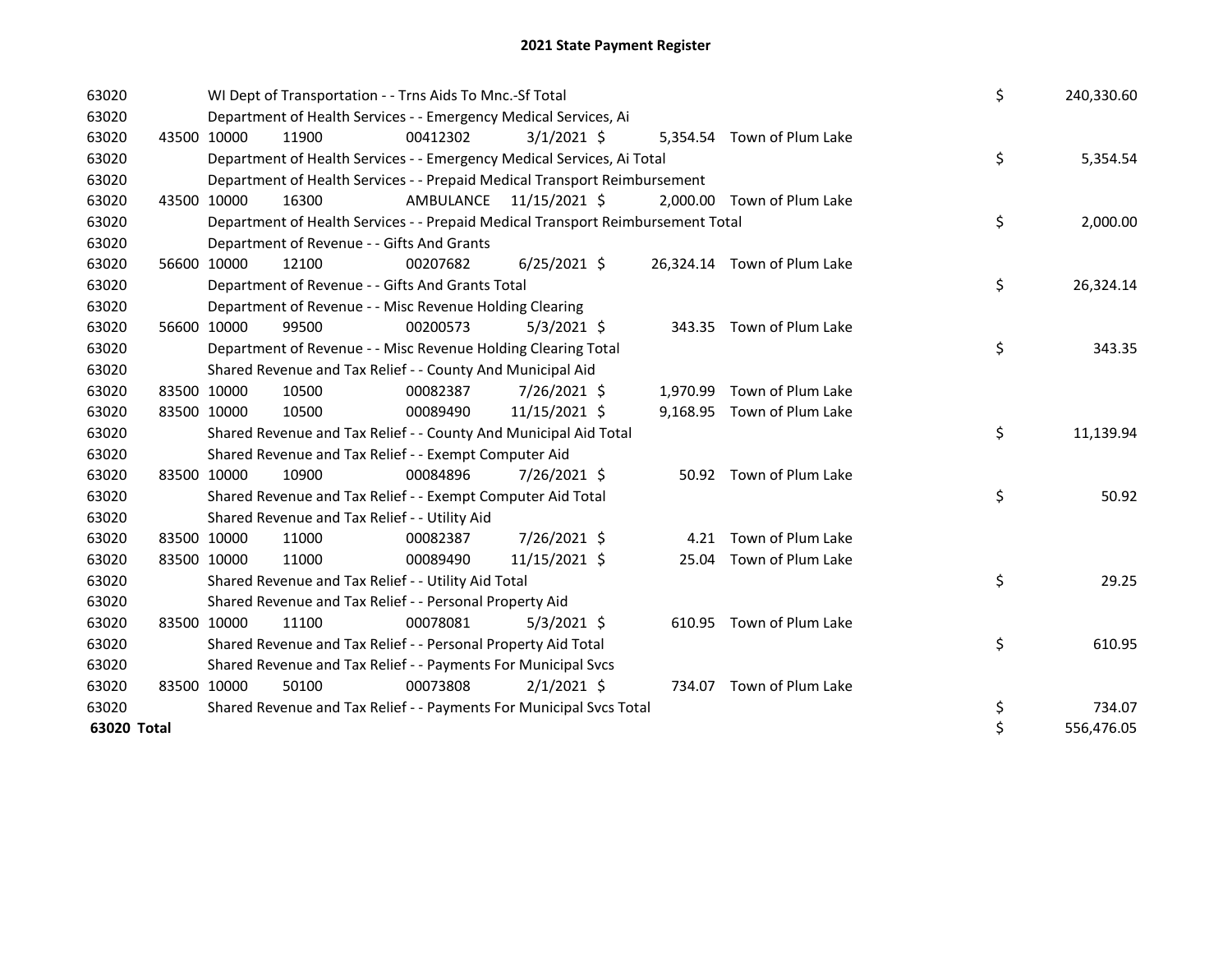| 63022 |             | Dept of Safety & Prof Services - - Fire Dues Distribution                       |           |                |        |                                |    |            |
|-------|-------------|---------------------------------------------------------------------------------|-----------|----------------|--------|--------------------------------|----|------------|
| 63022 | 16500 10000 | 22500                                                                           | 00041837  | 7/15/2021 \$   |        | 12,107.31 Town Of Presque Isle |    |            |
| 63022 |             | Dept of Safety & Prof Services - - Fire Dues Distribution Total                 |           |                |        |                                | \$ | 12,107.31  |
| 63022 |             | Dept of Natural Resources - - Aids In Lieu Of Taxes - Gener                     |           |                |        |                                |    |            |
| 63022 | 37000 10000 | 50300                                                                           | 00455860  | $1/12/2021$ \$ |        | 5,777.36 Town Of Presque Isle  |    |            |
| 63022 | 37000 10000 | 50300                                                                           | 00455861  | $1/12/2021$ \$ |        | 10,334.71 Town Of Presque Isle |    |            |
| 63022 | 37000 10000 | 50300                                                                           | 00476411  | $4/21/2021$ \$ | 439.69 | Town Of Presque Isle           |    |            |
| 63022 | 37000 10000 | 50300                                                                           | 00476414  | $4/21/2021$ \$ |        | 65.95 Town Of Presque Isle     |    |            |
| 63022 |             | Dept of Natural Resources - - Aids In Lieu Of Taxes - Gener Total               |           |                |        |                                | \$ | 16,617.71  |
| 63022 |             | Dept of Natural Resources - - Seg Earned                                        |           |                |        |                                |    |            |
| 63022 | 37000 21200 | 100SE                                                                           | 00474050  | $4/15/2021$ \$ |        | 10,789.92 Town Of Presque Isle |    |            |
| 63022 |             | Dept of Natural Resources - - Seg Earned Total                                  |           |                |        |                                | \$ | 10,789.92  |
| 63022 |             | Dept of Natural Resources - - Resaids - Cnty Forst, Cl & Mfl                    |           |                |        |                                |    |            |
| 63022 | 37000 21200 | 57100                                                                           | 00488509  | $6/14/2021$ \$ |        | 733.02 Town Of Presque Isle    |    |            |
| 63022 |             | Dept of Natural Resources - - Resaids - Cnty Forst, Cl & Mfl Total              |           |                |        |                                | \$ | 733.02     |
| 63022 |             | Dept of Natural Resources - - Aids In Lieu Of Taxes - Sum S                     |           |                |        |                                |    |            |
| 63022 | 37000 21200 | 57900                                                                           | 00476410  | $4/21/2021$ \$ |        | 0.07 Town Of Presque Isle      |    |            |
| 63022 | 37000 21200 | 57900                                                                           | 00476412  | $4/21/2021$ \$ |        | 256.22 Town Of Presque Isle    |    |            |
| 63022 | 37000 21200 | 57900                                                                           | 00476413  | $4/21/2021$ \$ |        | 7,366.97 Town Of Presque Isle  |    |            |
| 63022 |             | Dept of Natural Resources - - Aids In Lieu Of Taxes - Sum S Total               |           |                |        |                                | \$ | 7,623.26   |
| 63022 |             | Dept of Natural Resources - - Ea - Lake Protection                              |           |                |        |                                |    |            |
| 63022 | 37000 21200 | 66300                                                                           | 00471888  | $4/6/2021$ \$  |        | 1,809.00 Town Of Presque Isle  |    |            |
| 63022 |             | Dept of Natural Resources - - Ea - Lake Protection Total                        |           |                |        |                                | \$ | 1,809.00   |
| 63022 |             | WI Dept of Transportation - - Trns Aids To Mnc.-Sf                              |           |                |        |                                |    |            |
| 63022 | 39500 21100 | 19100                                                                           | 00633290  | $1/4/2021$ \$  |        | 40,425.21 Town Of Presque Isle |    |            |
| 63022 | 39500 21100 | 19100                                                                           | 00668897  | $4/5/2021$ \$  |        | 40,425.21 Town Of Presque Isle |    |            |
| 63022 | 39500 21100 | 19100                                                                           | 00712385  | 7/6/2021 \$    |        | 40,425.21 Town Of Presque Isle |    |            |
| 63022 | 39500 21100 | 19100                                                                           | 00752944  | 10/4/2021 \$   |        | 40,425.21 Town Of Presque Isle |    |            |
| 63022 |             | WI Dept of Transportation - - Trns Aids To Mnc.-Sf Total                        |           |                |        |                                | \$ | 161,700.84 |
| 63022 |             | WI Dept of Transportation - - Loc Rd Imp Prg St Fd                              |           |                |        |                                |    |            |
| 63022 | 39500 21100 | 27800                                                                           | 00663582  | 3/10/2021 \$   |        | 25,288.43 Town Of Presque Isle |    |            |
| 63022 |             | WI Dept of Transportation - - Loc Rd Imp Prg St Fd Total                        |           |                |        |                                | \$ | 25,288.43  |
| 63022 |             | Department of Health Services - - Prepaid Medical Transport Reimbursement       |           |                |        |                                |    |            |
| 63022 | 43500 10000 | 16300                                                                           | AMBULANCE | 11/15/2021 \$  |        | 2,000.00 Town Of Presque Isle  |    |            |
| 63022 |             | Department of Health Services - - Prepaid Medical Transport Reimbursement Total |           |                |        |                                | \$ | 2,000.00   |
| 63022 |             | Department of Revenue - - Gifts And Grants                                      |           |                |        |                                |    |            |
| 63022 | 56600 10000 | 12100                                                                           | 00207683  | $6/25/2021$ \$ |        | 32,185.58 Town Of Presque Isle |    |            |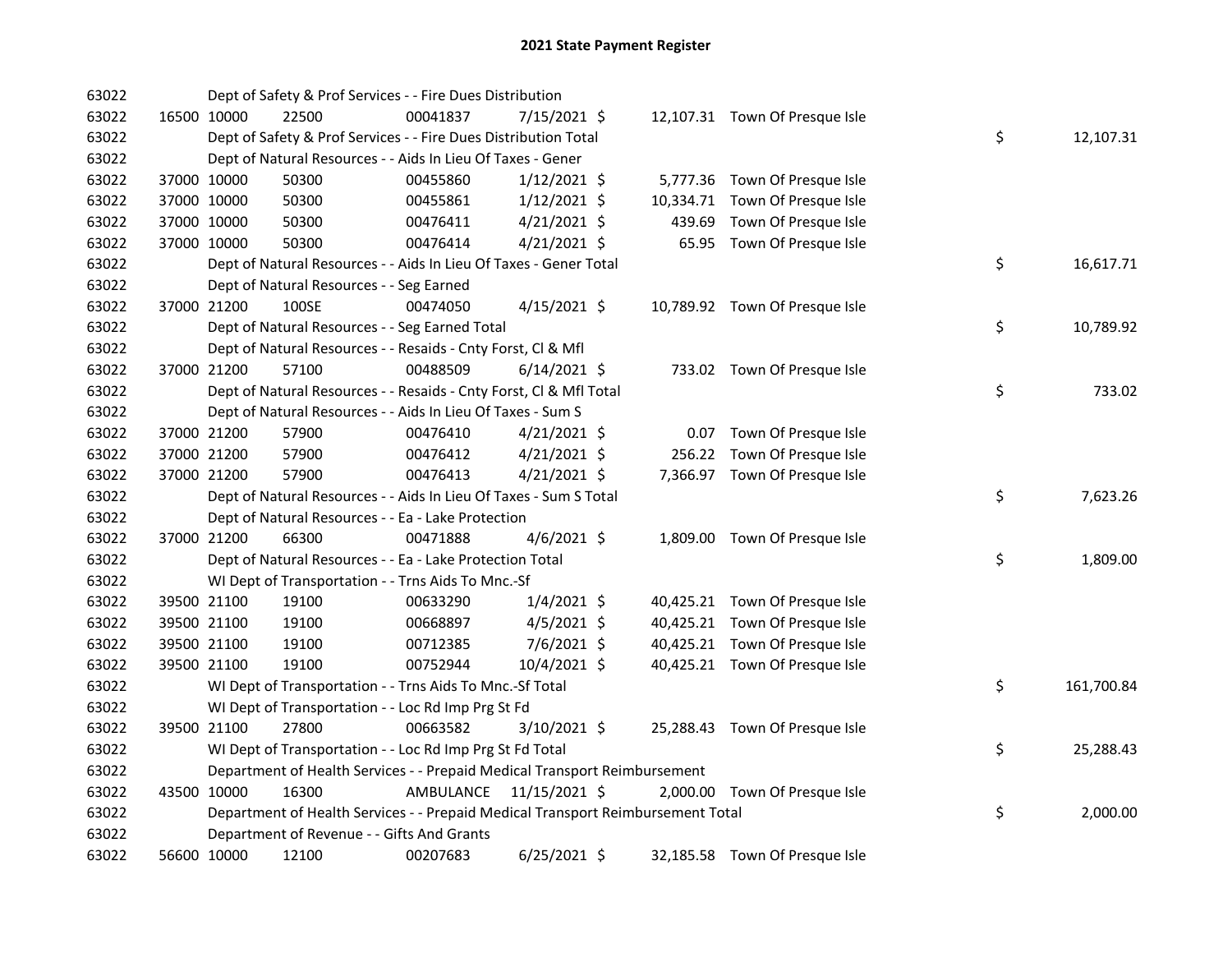| 63022       |             | Department of Revenue - - Gifts And Grants Total                    |          | \$<br>32,185.58 |          |                      |                  |
|-------------|-------------|---------------------------------------------------------------------|----------|-----------------|----------|----------------------|------------------|
| 63022       |             | Shared Revenue and Tax Relief - - County And Municipal Aid          |          |                 |          |                      |                  |
| 63022       | 83500 10000 | 10500                                                               | 00082388 | 7/26/2021 \$    | 1.962.27 | Town Of Presque Isle |                  |
| 63022       | 83500 10000 | 10500                                                               | 00089491 | 11/15/2021 \$   | 9,119.50 | Town Of Presque Isle |                  |
| 63022       |             | Shared Revenue and Tax Relief - - County And Municipal Aid Total    |          |                 |          |                      | \$<br>11,081.77  |
| 63022       |             | Shared Revenue and Tax Relief - - Exempt Computer Aid               |          |                 |          |                      |                  |
| 63022       | 83500 10000 | 10900                                                               | 00084897 | 7/26/2021 \$    | 38.45    | Town Of Presque Isle |                  |
| 63022       |             | Shared Revenue and Tax Relief - - Exempt Computer Aid Total         |          |                 |          |                      | \$<br>38.45      |
| 63022       |             | Shared Revenue and Tax Relief - - Utility Aid                       |          |                 |          |                      |                  |
| 63022       | 83500 10000 | 11000                                                               | 00082388 | 7/26/2021 \$    | 4.11     | Town Of Presque Isle |                  |
| 63022       | 83500 10000 | 11000                                                               | 00089491 | 11/15/2021 \$   | 24.75    | Town Of Presque Isle |                  |
| 63022       |             | Shared Revenue and Tax Relief - - Utility Aid Total                 |          |                 |          |                      | \$<br>28.86      |
| 63022       |             | Shared Revenue and Tax Relief - - Payments For Municipal Svcs       |          |                 |          |                      |                  |
| 63022       | 83500 10000 | 50100                                                               | 00073809 | $2/1/2021$ \$   | 51.41    | Town Of Presque Isle |                  |
| 63022       |             | Shared Revenue and Tax Relief - - Payments For Municipal Svcs Total |          |                 |          |                      | \$<br>51.41      |
| 63022 Total |             |                                                                     |          |                 |          |                      | \$<br>282,055.56 |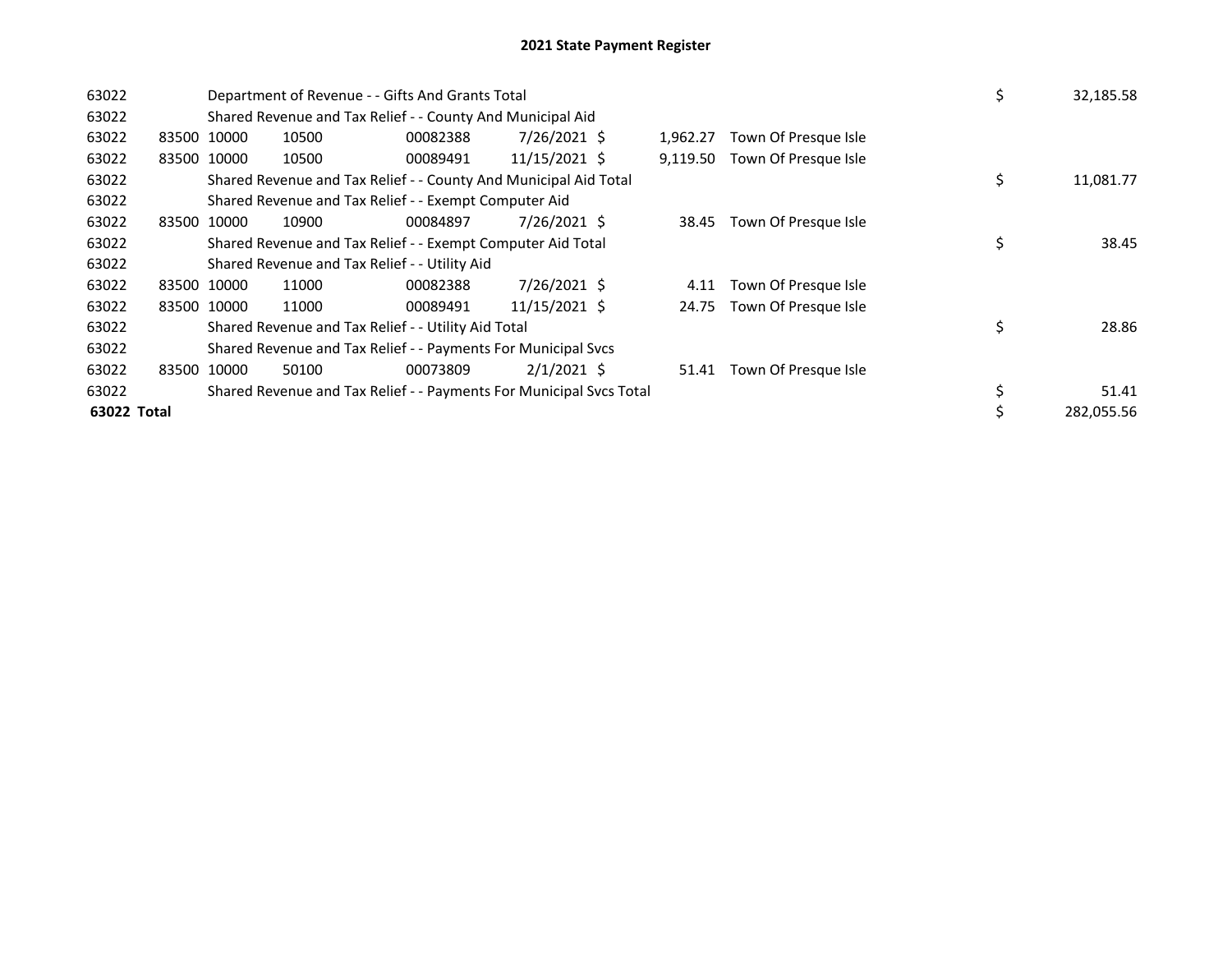| 63024 |             | Dept of Safety & Prof Services - - Fire Dues Distribution          |          |                |      |                                  |    |            |
|-------|-------------|--------------------------------------------------------------------|----------|----------------|------|----------------------------------|----|------------|
| 63024 | 16500 10000 | 22500                                                              | 00041838 | 7/16/2021 \$   |      | 19,384.16 Town Of Saint Germain  |    |            |
| 63024 |             | Dept of Safety & Prof Services - - Fire Dues Distribution Total    |          |                |      |                                  | \$ | 19,384.16  |
| 63024 |             | Dept of Natural Resources - - Aids In Lieu Of Taxes - Gener        |          |                |      |                                  |    |            |
| 63024 | 37000 10000 | 50300                                                              | 00455846 | $1/13/2021$ \$ |      | 34,662.53 Town Of Saint Germain  |    |            |
| 63024 | 37000 10000 | 50300                                                              | 00475364 | $4/21/2021$ \$ |      | 62.93 Town Of Saint Germain      |    |            |
| 63024 |             | Dept of Natural Resources - - Aids In Lieu Of Taxes - Gener Total  |          |                |      |                                  | \$ | 34,725.46  |
| 63024 |             | Dept of Natural Resources - - Resaids - Cnty Forst, Cl & Mfl       |          |                |      |                                  |    |            |
| 63024 | 37000 21200 | 57100                                                              | 00488510 | $6/14/2021$ \$ |      | 329.25 Town Of Saint Germain     |    |            |
| 63024 |             | Dept of Natural Resources - - Resaids - Cnty Forst, Cl & Mfl Total |          |                |      |                                  | \$ | 329.25     |
| 63024 |             | Dept of Natural Resources - - Aids In Lieu Of Taxes - Sum S        |          |                |      |                                  |    |            |
| 63024 | 37000 21200 | 57900                                                              | 00475361 | $4/21/2021$ \$ |      | 272.80 Town Of Saint Germain     |    |            |
| 63024 | 37000 21200 | 57900                                                              | 00475362 | $4/21/2021$ \$ | 0.87 | Town Of Saint Germain            |    |            |
| 63024 | 37000 21200 | 57900                                                              | 00475363 | $4/21/2021$ \$ |      | 6,760.74 Town Of Saint Germain   |    |            |
| 63024 |             | Dept of Natural Resources - - Aids In Lieu Of Taxes - Sum S Total  |          |                |      |                                  | \$ | 7,034.41   |
| 63024 |             | Dept of Natural Resources - - Ea - Invasive Aqu & Lake Mon         |          |                |      |                                  |    |            |
| 63024 | 37000 21200 | 67800                                                              | 00473633 | $4/15/2021$ \$ |      | 1,264.07 Town Of Saint Germain   |    |            |
| 63024 |             | Dept of Natural Resources - - Ea - Invasive Aqu & Lake Mon Total   |          |                |      |                                  | \$ | 1,264.07   |
| 63024 |             | Dept of Natural Resources - - Land Acquisition                     |          |                |      |                                  |    |            |
| 63024 | 37000 36300 | TA100                                                              | 00473627 | $4/16/2021$ \$ |      | 12,592.50 Town Of Saint Germain  |    |            |
| 63024 |             | Dept of Natural Resources - - Land Acquisition Total               |          |                |      |                                  | \$ | 12,592.50  |
| 63024 |             | WI Dept of Transportation - - Trns Aids To Mnc.-Sf                 |          |                |      |                                  |    |            |
| 63024 | 39500 21100 | 19100                                                              | 00633291 | $1/4/2021$ \$  |      | 57,559.77 Town Of Saint Germain  |    |            |
| 63024 | 39500 21100 | 19100                                                              | 00668898 | $4/5/2021$ \$  |      | 57,559.77 Town Of Saint Germain  |    |            |
| 63024 | 39500 21100 | 19100                                                              | 00712386 | 7/6/2021 \$    |      | 57,559.77 Town Of Saint Germain  |    |            |
| 63024 | 39500 21100 | 19100                                                              | 00752945 | 10/4/2021 \$   |      | 57,559.77 Town Of Saint Germain  |    |            |
| 63024 |             | WI Dept of Transportation - - Trns Aids To Mnc.-Sf Total           |          |                |      |                                  | \$ | 230,239.08 |
| 63024 |             | Department of Revenue - - Gifts And Grants                         |          |                |      |                                  |    |            |
| 63024 | 56600 10000 | 12100                                                              | 00207684 | $6/25/2021$ \$ |      | 112,466.36 Town Of Saint Germain |    |            |
| 63024 |             | Department of Revenue - - Gifts And Grants Total                   |          |                |      |                                  | \$ | 112,466.36 |
| 63024 |             | Shared Revenue and Tax Relief - - County And Municipal Aid         |          |                |      |                                  |    |            |
| 63024 | 83500 10000 | 10500                                                              | 00082389 | 7/26/2021 \$   |      | 2,692.50 Town Of Saint Germain   |    |            |
| 63024 | 83500 10000 | 10500                                                              | 00089492 | 11/15/2021 \$  |      | 15,257.48 Town Of Saint Germain  |    |            |
| 63024 |             | Shared Revenue and Tax Relief - - County And Municipal Aid Total   |          |                |      |                                  | \$ | 17,949.98  |
| 63024 |             | Shared Revenue and Tax Relief - - Exempt Computer Aid              |          |                |      |                                  |    |            |
| 63024 | 83500 10000 | 10900                                                              | 00084898 | 7/26/2021 \$   |      | 62.35 Town Of Saint Germain      |    |            |
| 63024 |             | Shared Revenue and Tax Relief - - Exempt Computer Aid Total        |          |                |      |                                  | \$ | 62.35      |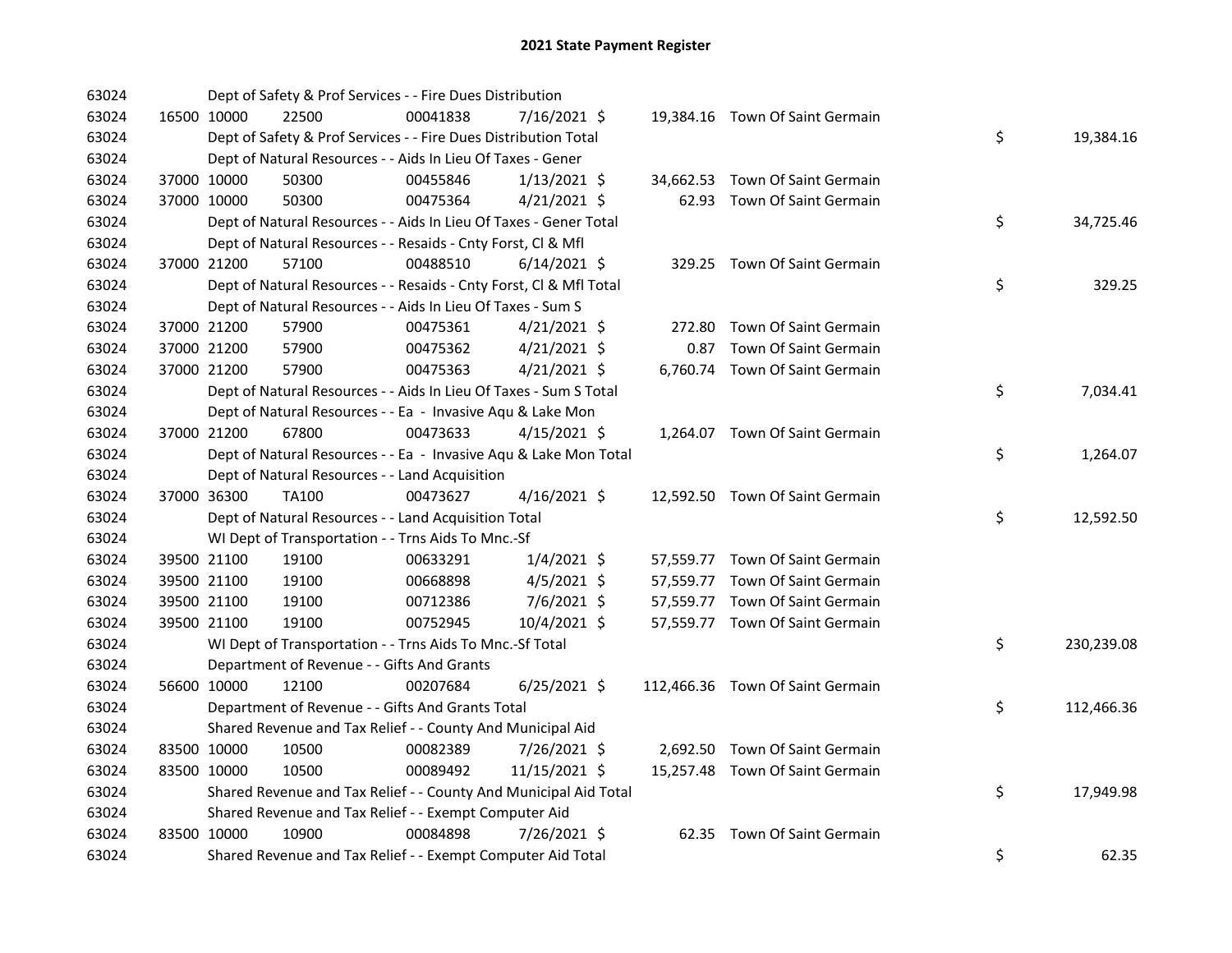$63024$  Total  $\zeta$  436,047.62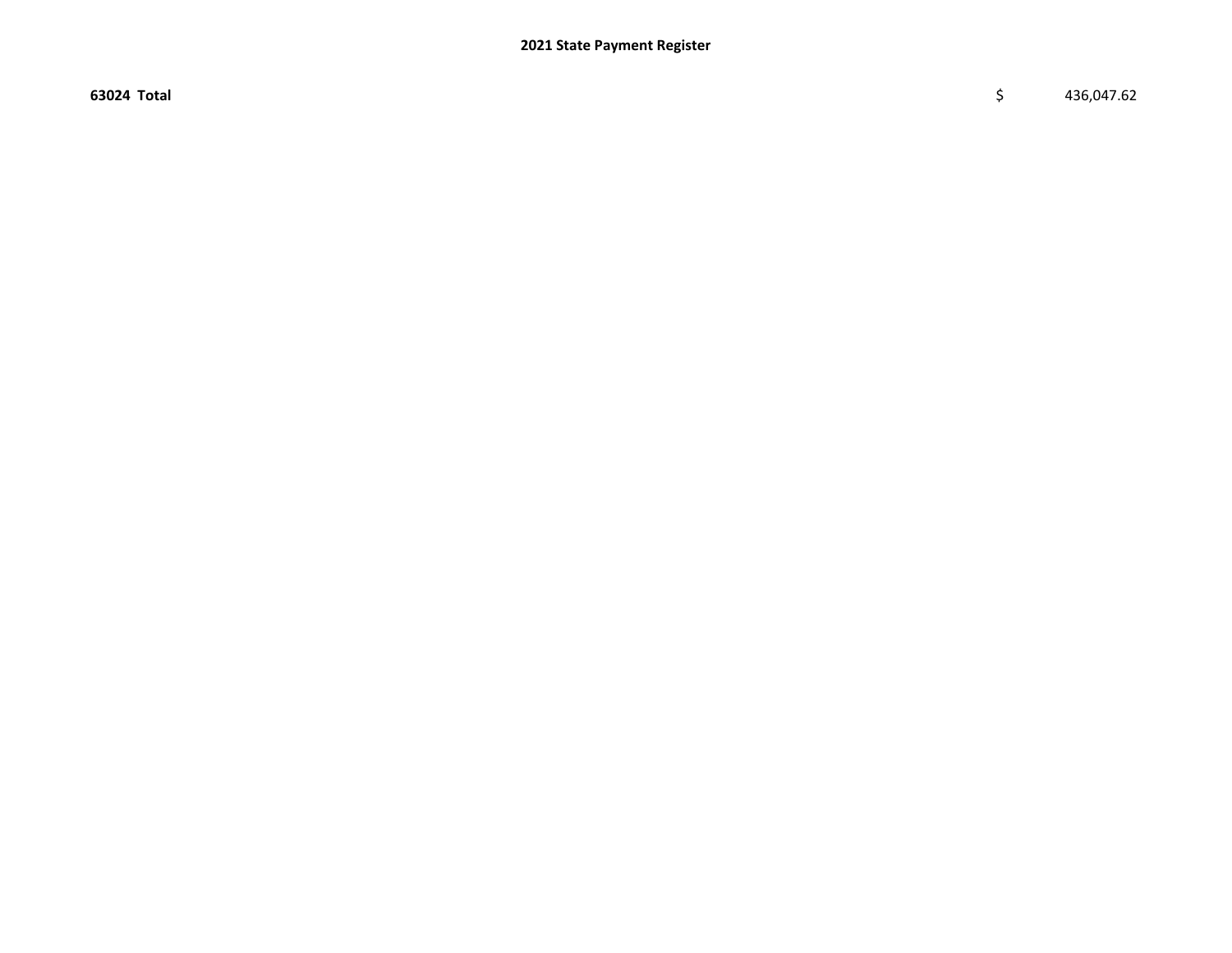| 63026 |             | Dept of Safety & Prof Services - - Fire Dues Distribution          |          |                |  |                              |    |            |
|-------|-------------|--------------------------------------------------------------------|----------|----------------|--|------------------------------|----|------------|
| 63026 | 16500 10000 | 22500                                                              | 00041839 | 7/16/2021 \$   |  | 15,984.51 Town Of Washington |    |            |
| 63026 |             | Dept of Safety & Prof Services - - Fire Dues Distribution Total    |          |                |  |                              | \$ | 15,984.51  |
| 63026 |             | Dept of Natural Resources - - Seg Earned                           |          |                |  |                              |    |            |
| 63026 | 37000 21200 | 100SE                                                              | 00474051 | $4/15/2021$ \$ |  | 3,009.72 Town Of Washington  |    |            |
| 63026 |             | Dept of Natural Resources - - Seg Earned Total                     |          |                |  |                              | \$ | 3,009.72   |
| 63026 |             | Dept of Natural Resources - - General Program Operations --        |          |                |  |                              |    |            |
| 63026 | 37000 21200 | 25400                                                              | 00526541 | 12/23/2021 \$  |  | 8,150.00 Town Of Washington  |    |            |
| 63026 |             | Dept of Natural Resources - - General Program Operations -- Total  |          |                |  |                              | \$ | 8,150.00   |
| 63026 |             | Dept of Natural Resources - - Resaids - Cnty Forst, Cl & Mfl       |          |                |  |                              |    |            |
| 63026 | 37000 21200 | 57100                                                              | 00488511 | $6/14/2021$ \$ |  | 317.84 Town Of Washington    |    |            |
| 63026 |             | Dept of Natural Resources - - Resaids - Cnty Forst, Cl & Mfl Total |          |                |  |                              | \$ | 317.84     |
| 63026 |             | Dept of Natural Resources - - Aids In Lieu Of Taxes - Sum S        |          |                |  |                              |    |            |
| 63026 | 37000 21200 | 57900                                                              | 00476526 | $4/21/2021$ \$ |  | 2.73 Town Of Washington      |    |            |
| 63026 | 37000 21200 | 57900                                                              | 00476527 | $4/21/2021$ \$ |  | 123.75 Town Of Washington    |    |            |
| 63026 |             | Dept of Natural Resources - - Aids In Lieu Of Taxes - Sum S Total  |          |                |  |                              | \$ | 126.48     |
| 63026 |             | Dept of Natural Resources - - Resaids - Pymt In Lieu Tax Fed       |          |                |  |                              |    |            |
| 63026 | 37000 21200 | 58400                                                              | 00510844 | $9/28/2021$ \$ |  | 19,393.50 Town Of Washington |    |            |
| 63026 |             | Dept of Natural Resources - - Resaids - Pymt In Lieu Tax Fed Total |          |                |  |                              | \$ | 19,393.50  |
| 63026 |             | WI Dept of Transportation - - Trns Aids To Mnc.-Sf                 |          |                |  |                              |    |            |
| 63026 | 39500 21100 | 19100                                                              | 00633292 | $1/4/2021$ \$  |  | 47,770.47 Town Of Washington |    |            |
| 63026 | 39500 21100 | 19100                                                              | 00668899 | $4/5/2021$ \$  |  | 47,770.47 Town Of Washington |    |            |
| 63026 | 39500 21100 | 19100                                                              | 00712387 | 7/6/2021 \$    |  | 47,770.47 Town Of Washington |    |            |
| 63026 | 39500 21100 | 19100                                                              | 00752946 | 10/4/2021 \$   |  | 47,770.47 Town Of Washington |    |            |
| 63026 |             | WI Dept of Transportation - - Trns Aids To Mnc.-Sf Total           |          |                |  |                              | \$ | 191,081.88 |
| 63026 |             | Department of Revenue - - Gifts And Grants                         |          |                |  |                              |    |            |
| 63026 | 56600 10000 | 12100                                                              | 00207685 | $6/25/2021$ \$ |  | 78,135.08 Town Of Washington |    |            |
| 63026 |             | Department of Revenue - - Gifts And Grants Total                   |          |                |  |                              | \$ | 78,135.08  |
| 63026 |             | Shared Revenue and Tax Relief - - County And Municipal Aid         |          |                |  |                              |    |            |
| 63026 | 83500 10000 | 10500                                                              | 00082390 | 7/26/2021 \$   |  | 2,399.75 Town Of Washington  |    |            |
| 63026 | 83500 10000 | 10500                                                              | 00089493 | 11/15/2021 \$  |  | 13,598.55 Town Of Washington |    |            |
| 63026 |             | Shared Revenue and Tax Relief - - County And Municipal Aid Total   |          |                |  |                              | \$ | 15,998.30  |
| 63026 |             | Shared Revenue and Tax Relief - - Exempt Computer Aid              |          |                |  |                              |    |            |
| 63026 | 83500 10000 | 10900                                                              | 00084899 | 7/26/2021 \$   |  | 118.48 Town Of Washington    |    |            |
| 63026 |             | Shared Revenue and Tax Relief - - Exempt Computer Aid Total        |          |                |  |                              | \$ | 118.48     |
| 63026 |             | Shared Revenue and Tax Relief - - Personal Property Aid            |          |                |  |                              |    |            |
| 63026 | 83500 10000 | 11100                                                              | 00078082 | $5/3/2021$ \$  |  | 325.99 Town Of Washington    |    |            |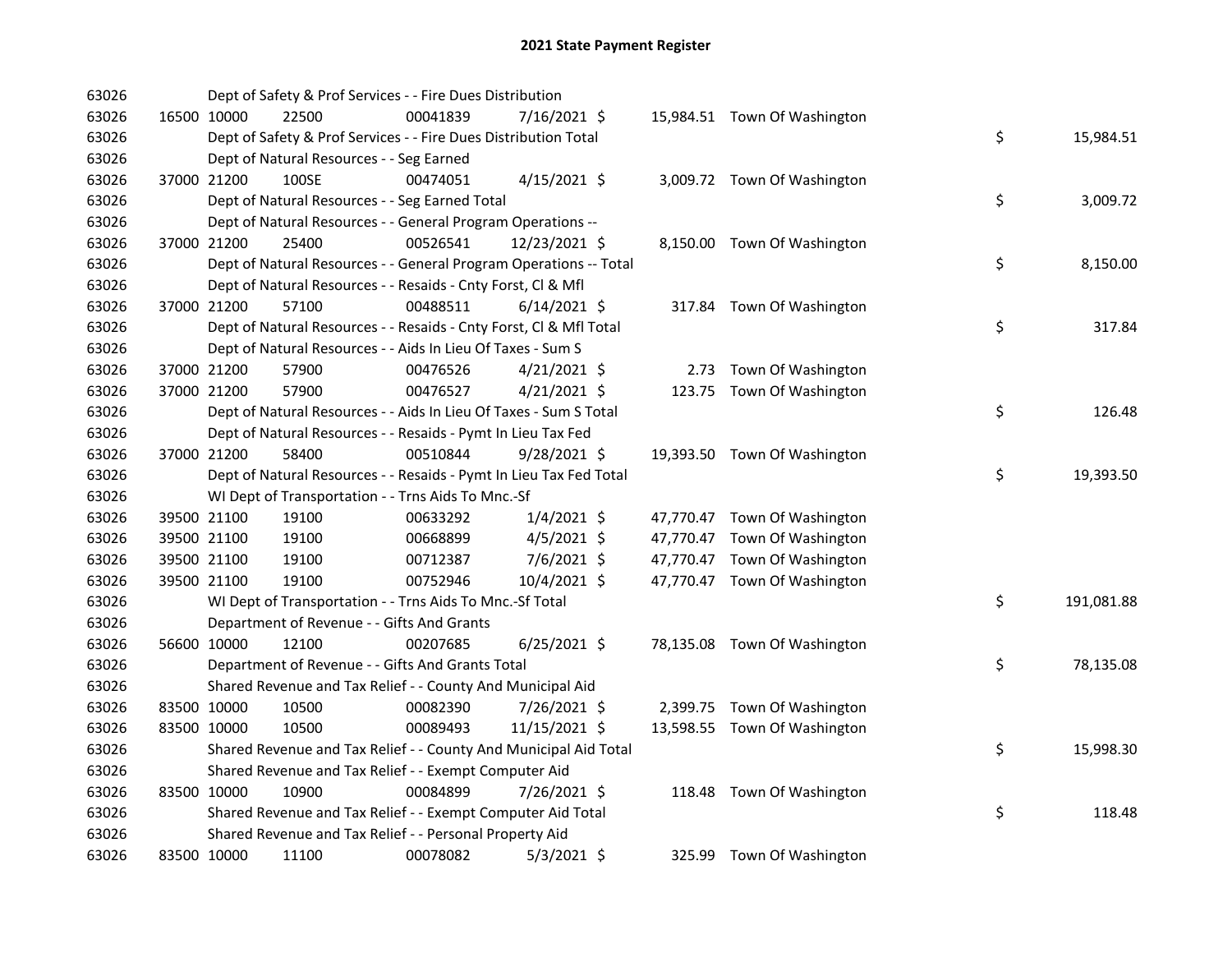## 2021 State Payment Register

| 63026       | Shared Revenue and Tax Relief - - Personal Property Aid Total |             |       |                                                                 |              |  |  |                             | 325.99   |
|-------------|---------------------------------------------------------------|-------------|-------|-----------------------------------------------------------------|--------------|--|--|-----------------------------|----------|
| 63026       | Shared Revenue and Tax Relief - - Lottery & Gaming Credit     |             |       |                                                                 |              |  |  |                             |          |
| 63026       |                                                               | 83500 52100 | 36300 | 00074453                                                        | 3/22/2021 \$ |  |  | 1,494.30 Town Of Washington |          |
| 63026       |                                                               |             |       | Shared Revenue and Tax Relief - - Lottery & Gaming Credit Total |              |  |  |                             | 1.494.30 |
| 63026 Total |                                                               |             |       |                                                                 |              |  |  | 334,136.08                  |          |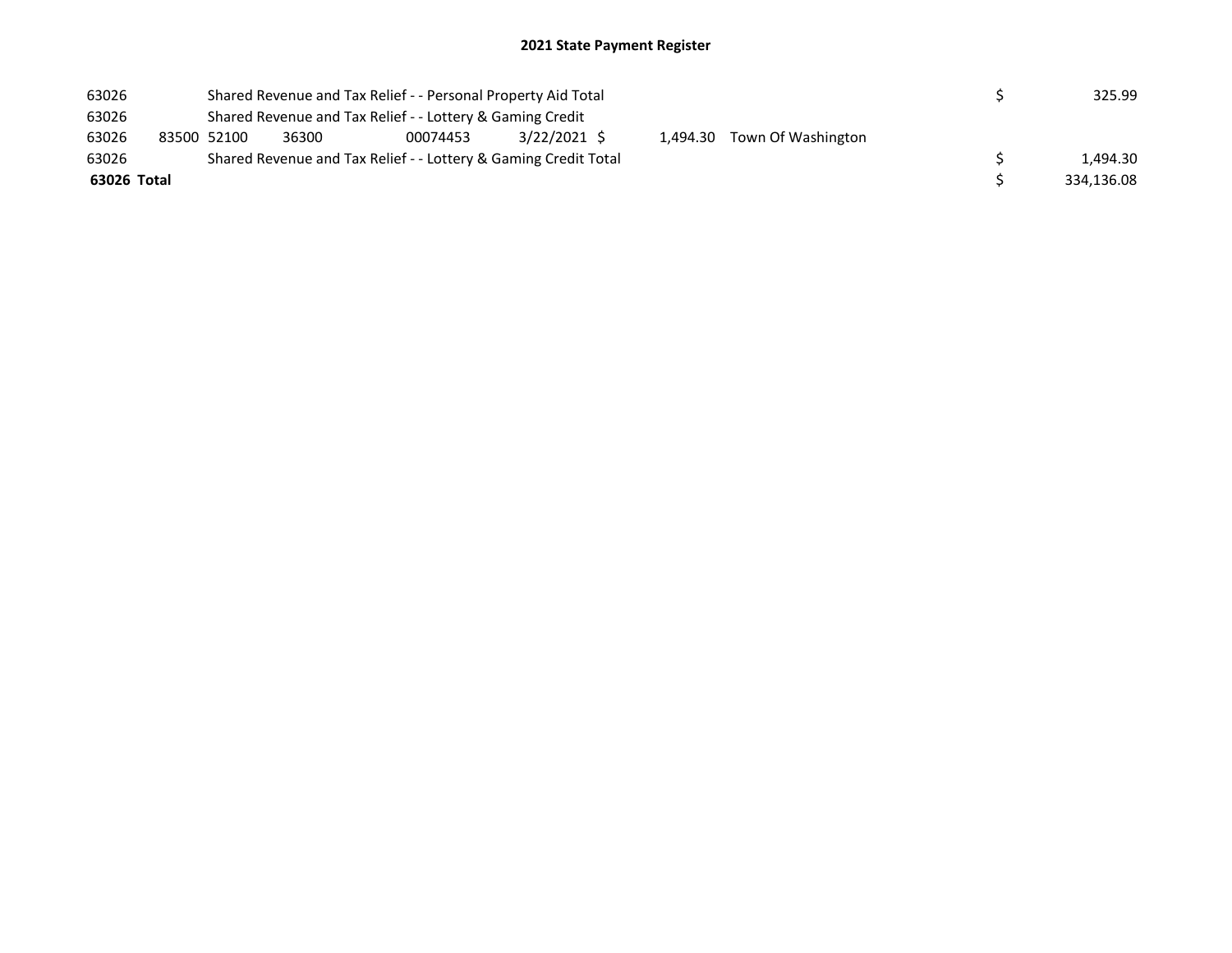| 63028       | Dept of Safety & Prof Services - - Fire Dues Distribution       |                                                                    |          |                |  |           |                               |  |    |            |
|-------------|-----------------------------------------------------------------|--------------------------------------------------------------------|----------|----------------|--|-----------|-------------------------------|--|----|------------|
| 63028       | 16500 10000                                                     | 22500                                                              | 00041840 | 7/16/2021 \$   |  |           | 7,002.12 Winchester, Town of  |  |    |            |
| 63028       | Dept of Safety & Prof Services - - Fire Dues Distribution Total |                                                                    |          |                |  |           |                               |  | \$ | 7,002.12   |
| 63028       | Dept of Natural Resources - - Aids In Lieu Of Taxes - Gener     |                                                                    |          |                |  |           |                               |  |    |            |
| 63028       | 37000 10000                                                     | 50300                                                              | 00455862 | $1/13/2021$ \$ |  |           | 21,898.10 Winchester, Town of |  |    |            |
| 63028       | 37000 10000                                                     | 50300                                                              | 00455863 | $1/13/2021$ \$ |  | 842.71    | Winchester, Town of           |  |    |            |
| 63028       | 37000 10000                                                     | 50300                                                              | 00476549 | $4/21/2021$ \$ |  |           | 324.20 Winchester, Town of    |  |    |            |
| 63028       |                                                                 | Dept of Natural Resources - - Aids In Lieu Of Taxes - Gener Total  |          |                |  |           |                               |  | \$ | 23,065.01  |
| 63028       |                                                                 | Dept of Natural Resources - - Resaids - Cnty Forst, Cl & Mfl       |          |                |  |           |                               |  |    |            |
| 63028       | 37000 21200                                                     | 57100                                                              | 00488512 | $6/14/2021$ \$ |  |           | 1,357.76 Winchester, Town of  |  |    |            |
| 63028       |                                                                 | Dept of Natural Resources - - Resaids - Cnty Forst, Cl & Mfl Total |          |                |  |           |                               |  | \$ | 1,357.76   |
| 63028       |                                                                 | Dept of Natural Resources - - Aids In Lieu Of Taxes - Sum S        |          |                |  |           |                               |  |    |            |
| 63028       | 37000 21200                                                     | 57900                                                              | 00476548 | $4/21/2021$ \$ |  |           | 4,041.34 Winchester, Town of  |  |    |            |
| 63028       |                                                                 | Dept of Natural Resources - - Aids In Lieu Of Taxes - Sum S Total  |          |                |  |           |                               |  | \$ | 4,041.34   |
| 63028       |                                                                 | WI Dept of Transportation - - Trns Aids To Mnc.-Sf                 |          |                |  |           |                               |  |    |            |
| 63028       | 39500 21100                                                     | 19100                                                              | 00633293 | $1/4/2021$ \$  |  |           | 28,375.83 Winchester, Town of |  |    |            |
| 63028       | 39500 21100                                                     | 19100                                                              | 00668900 | $4/5/2021$ \$  |  | 28,375.83 | Winchester, Town of           |  |    |            |
| 63028       | 39500 21100                                                     | 19100                                                              | 00712388 | 7/6/2021 \$    |  | 28,375.83 | Winchester, Town of           |  |    |            |
| 63028       | 39500 21100                                                     | 19100                                                              | 00752947 | 10/4/2021 \$   |  |           | 28,375.83 Winchester, Town of |  |    |            |
| 63028       |                                                                 | WI Dept of Transportation - - Trns Aids To Mnc.-Sf Total           |          |                |  |           |                               |  | \$ | 113,503.32 |
| 63028       |                                                                 | Department of Revenue - - Gifts And Grants                         |          |                |  |           |                               |  |    |            |
| 63028       | 56600 10000                                                     | 12100                                                              | 00209555 | 7/13/2021 \$   |  |           | 20,881.38 Winchester, Town of |  |    |            |
| 63028       |                                                                 | Department of Revenue - - Gifts And Grants Total                   |          |                |  |           |                               |  | \$ | 20,881.38  |
| 63028       |                                                                 | Department of Revenue - - Misc Revenue Holding Clearing            |          |                |  |           |                               |  |    |            |
| 63028       | 56600 10000                                                     | 99500                                                              | 00196673 | 3/29/2021 \$   |  | 374.00    | Winchester, Town of           |  |    |            |
| 63028       | 56600 10000                                                     | 99500                                                              | 00203148 | $5/24/2021$ \$ |  | 21.00     | Winchester, Town of           |  |    |            |
| 63028       |                                                                 | Department of Revenue - - Misc Revenue Holding Clearing Total      |          |                |  |           |                               |  | \$ | 395.00     |
| 63028       |                                                                 | Shared Revenue and Tax Relief - - County And Municipal Aid         |          |                |  |           |                               |  |    |            |
| 63028       | 83500 10000                                                     | 10500                                                              | 00082391 | 7/26/2021 \$   |  | 878.94    | Winchester, Town of           |  |    |            |
| 63028       | 83500 10000                                                     | 10500                                                              | 00089494 | 11/15/2021 \$  |  | 4,980.68  | Winchester, Town of           |  |    |            |
| 63028       |                                                                 | Shared Revenue and Tax Relief - - County And Municipal Aid Total   |          |                |  |           |                               |  | \$ | 5,859.62   |
| 63028       | Shared Revenue and Tax Relief - - Exempt Computer Aid           |                                                                    |          |                |  |           |                               |  |    |            |
| 63028       | 83500 10000                                                     | 10900                                                              | 00084900 | 7/26/2021 \$   |  |           | 24.94 Winchester, Town of     |  |    |            |
| 63028       |                                                                 | Shared Revenue and Tax Relief - - Exempt Computer Aid Total        |          |                |  |           |                               |  | \$ | 24.94      |
| 63028 Total |                                                                 |                                                                    |          |                |  |           |                               |  | \$ | 176,130.49 |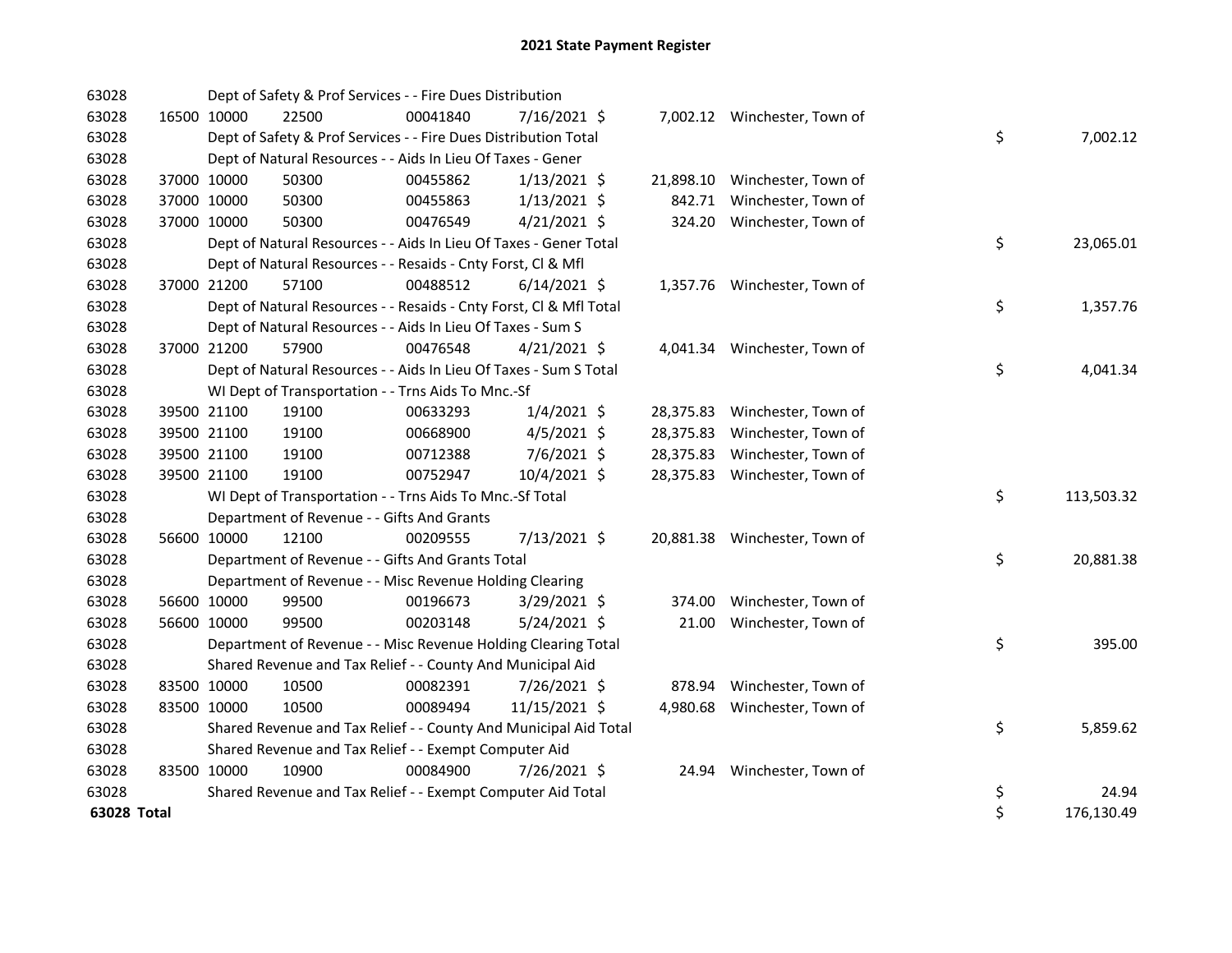| 63221 |             | Dept of Safety & Prof Services - - Fire Dues Distribution              |          |                |           |           |                                |  |    |            |
|-------|-------------|------------------------------------------------------------------------|----------|----------------|-----------|-----------|--------------------------------|--|----|------------|
| 63221 |             | 16500 10000<br>22500                                                   | 00041830 | 7/16/2021 \$   |           |           | 7,167.88 City Of Eagle River   |  |    |            |
| 63221 |             | Dept of Safety & Prof Services - - Fire Dues Distribution Total        |          |                |           |           |                                |  | \$ | 7,167.88   |
| 63221 |             | Dept of Natural Resources - - Ea - Invasive Aqu & Lake Mon             |          |                |           |           |                                |  |    |            |
| 63221 | 37000 21200 | 67800                                                                  | 00471872 | $4/6/2021$ \$  |           | 11,364.04 | City Of Eagle River            |  |    |            |
| 63221 |             | Dept of Natural Resources - - Ea - Invasive Aqu & Lake Mon Total       |          |                |           |           |                                |  | \$ | 11,364.04  |
| 63221 |             | WI Dept of Transportation - - Trns Aids To Mnc.-Sf                     |          |                |           |           |                                |  |    |            |
| 63221 |             | 39500 21100<br>19100                                                   | 00633294 | $1/4/2021$ \$  |           | 72,482.66 | City Of Eagle River            |  |    |            |
| 63221 |             | 39500 21100<br>19100                                                   | 00668901 | $4/5/2021$ \$  |           | 72,482.66 | City Of Eagle River            |  |    |            |
| 63221 |             | 39500 21100<br>19100                                                   | 00712389 | 7/6/2021 \$    |           | 72,482.66 | City Of Eagle River            |  |    |            |
| 63221 | 39500 21100 | 19100                                                                  | 00752948 | 10/4/2021 \$   |           | 72,482.67 | City Of Eagle River            |  |    |            |
| 63221 |             | WI Dept of Transportation - - Trns Aids To Mnc.-Sf Total               |          |                |           |           |                                |  | \$ | 289,930.65 |
| 63221 |             | Department of Justice - - Officer training reimbursement               |          |                |           |           |                                |  |    |            |
| 63221 | 45500 10000 | 21400                                                                  | 00105012 | 11/15/2021 \$  |           |           | 800.00 City Of Eagle River     |  |    |            |
| 63221 |             | Department of Justice - - Officer training reimbursement Total         |          |                |           |           |                                |  | \$ | 800.00     |
| 63221 |             | Department of Military Affairs - - Federal Aid, Local Assistance       |          |                |           |           |                                |  |    |            |
| 63221 |             | 46500 10000<br>34200                                                   | 00091744 | $3/25/2021$ \$ |           | 28,931.48 | City Of Eagle River            |  |    |            |
| 63221 |             | 46500 10000<br>34200                                                   | 00093095 | $4/26/2021$ \$ |           | 9,643.83  | City Of Eagle River            |  |    |            |
| 63221 |             | Department of Military Affairs - - Federal Aid, Local Assistance Total |          | \$             | 38,575.31 |           |                                |  |    |            |
| 63221 |             | Department of Military Affairs - - Major Disaster Assist; Pif          |          |                |           |           |                                |  |    |            |
| 63221 | 46500 27200 | 36500                                                                  | 00104104 | 12/21/2021 \$  |           |           | 42,645.62 City Of Eagle River  |  |    |            |
| 63221 |             | Department of Military Affairs - - Major Disaster Assist; Pif Total    |          |                |           |           |                                |  | \$ | 42,645.62  |
| 63221 |             | Department of Administration - - Federal Aid, Local Assistance         |          |                |           |           |                                |  |    |            |
| 63221 |             | 50500 10000<br>74300                                                   | 00154782 | 11/18/2021 \$  |           |           | 227,126.00 City Of Eagle River |  |    |            |
| 63221 |             | Department of Administration - - Federal Aid, Local Assistance Total   |          |                |           |           |                                |  | \$ | 227,126.00 |
| 63221 |             | Department of Revenue - - Gifts And Grants                             |          |                |           |           |                                |  |    |            |
| 63221 |             | 56600 10000<br>12100                                                   | 00207686 | $6/25/2021$ \$ |           |           | 83,316.17 City Of Eagle River  |  |    |            |
| 63221 |             | Department of Revenue - - Gifts And Grants Total                       |          |                |           |           |                                |  | \$ | 83,316.17  |
| 63221 |             | Shared Revenue and Tax Relief - - Expenditure Restraint Program        |          |                |           |           |                                |  |    |            |
| 63221 | 83500 10000 | 10100                                                                  | 00082392 | 7/26/2021 \$   |           |           | 47,075.13 City Of Eagle River  |  |    |            |
| 63221 |             | Shared Revenue and Tax Relief - - Expenditure Restraint Program Total  |          |                |           |           |                                |  | \$ | 47,075.13  |
| 63221 |             | Shared Revenue and Tax Relief - - County And Municipal Aid             |          |                |           |           |                                |  |    |            |
| 63221 | 83500 10000 | 10500                                                                  | 00082392 | 7/26/2021 \$   |           |           | 3,560.58 City Of Eagle River   |  |    |            |
| 63221 | 83500 10000 | 10500                                                                  | 00089495 | 11/15/2021 \$  |           | 20,176.64 | City Of Eagle River            |  |    |            |
| 63221 |             | Shared Revenue and Tax Relief - - County And Municipal Aid Total       |          |                |           |           |                                |  | \$ | 23,737.22  |
| 63221 |             | Shared Revenue and Tax Relief - - Exempt Computer Aid                  |          |                |           |           |                                |  |    |            |
| 63221 |             | 83500 10000<br>10900                                                   | 00084901 | 7/26/2021 \$   |           |           | 5,852.05 City Of Eagle River   |  |    |            |